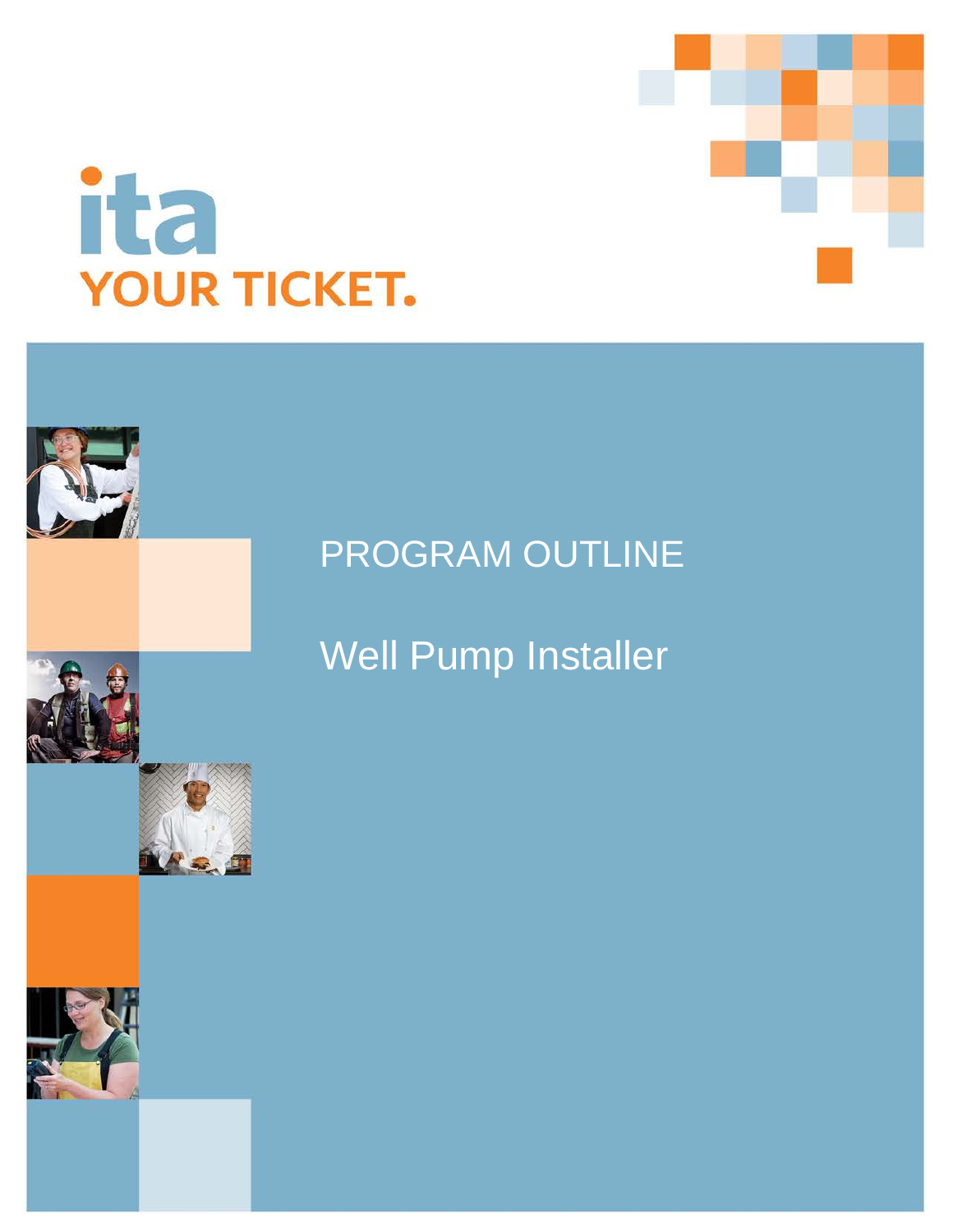# **ita**



The latest version of this document is available in PDF format on the ITA website [www.itabc.ca](http://www.itabc.ca/)

To order printed copies of Program Outlines or learning resources (where available) for BC trades contact:

Crown Publications, Queen's Printer Web: www.crownpub.bc.ca Email: crownpub@gov.bc.ca Toll Free 1 800 663-6105

# **Copyright © 2014 Industry Training Authority**

This publication may not be modified in any way without permission of the Industry Training Authority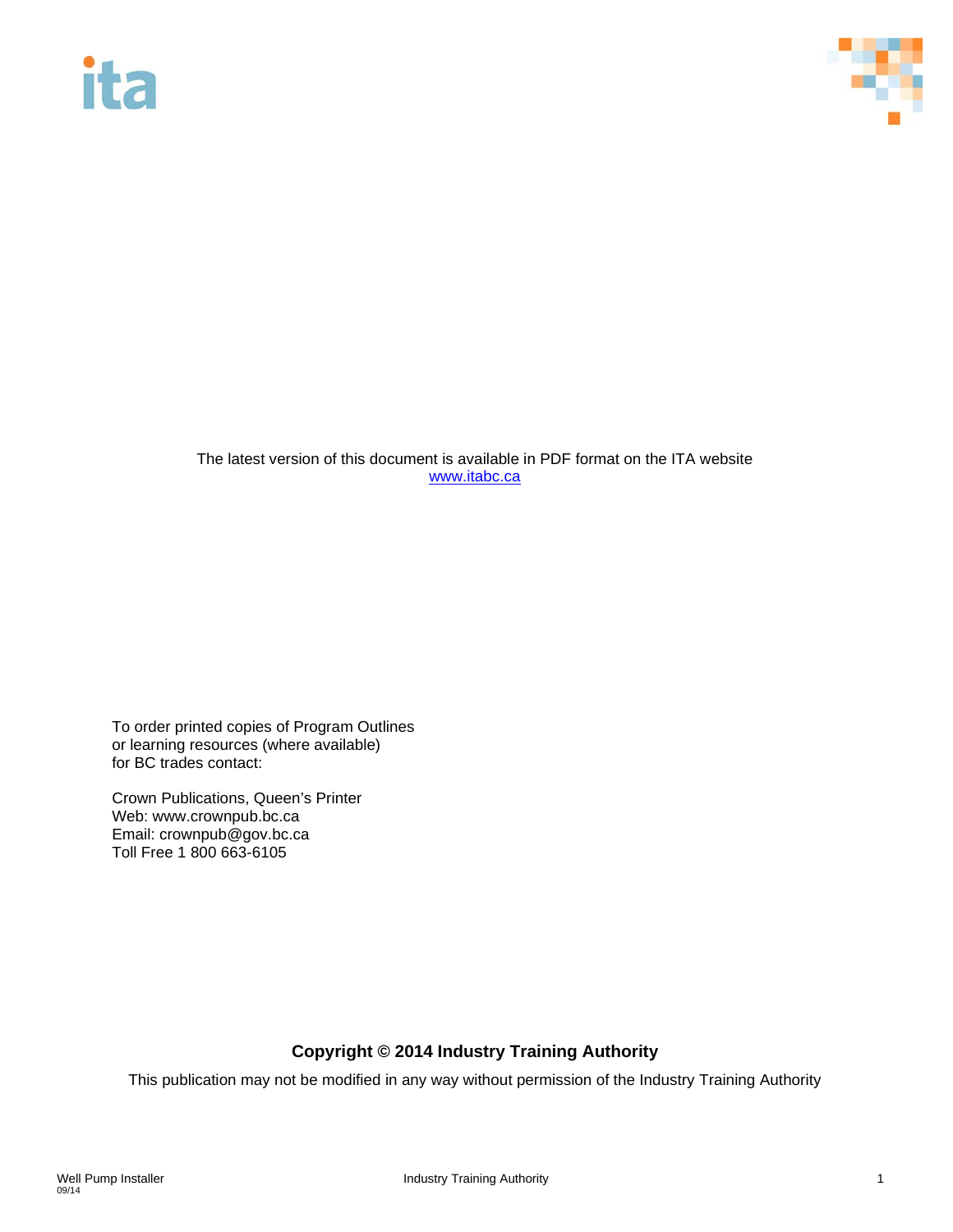



# **WELL PUMP INSTALLER PROGRAM OUTLINE**

**APPROVED BY INDUSTRY [JUNE 2014]**

**Developed by British Columbia Ground Water Association (BCGWA) And Industry Training Authority**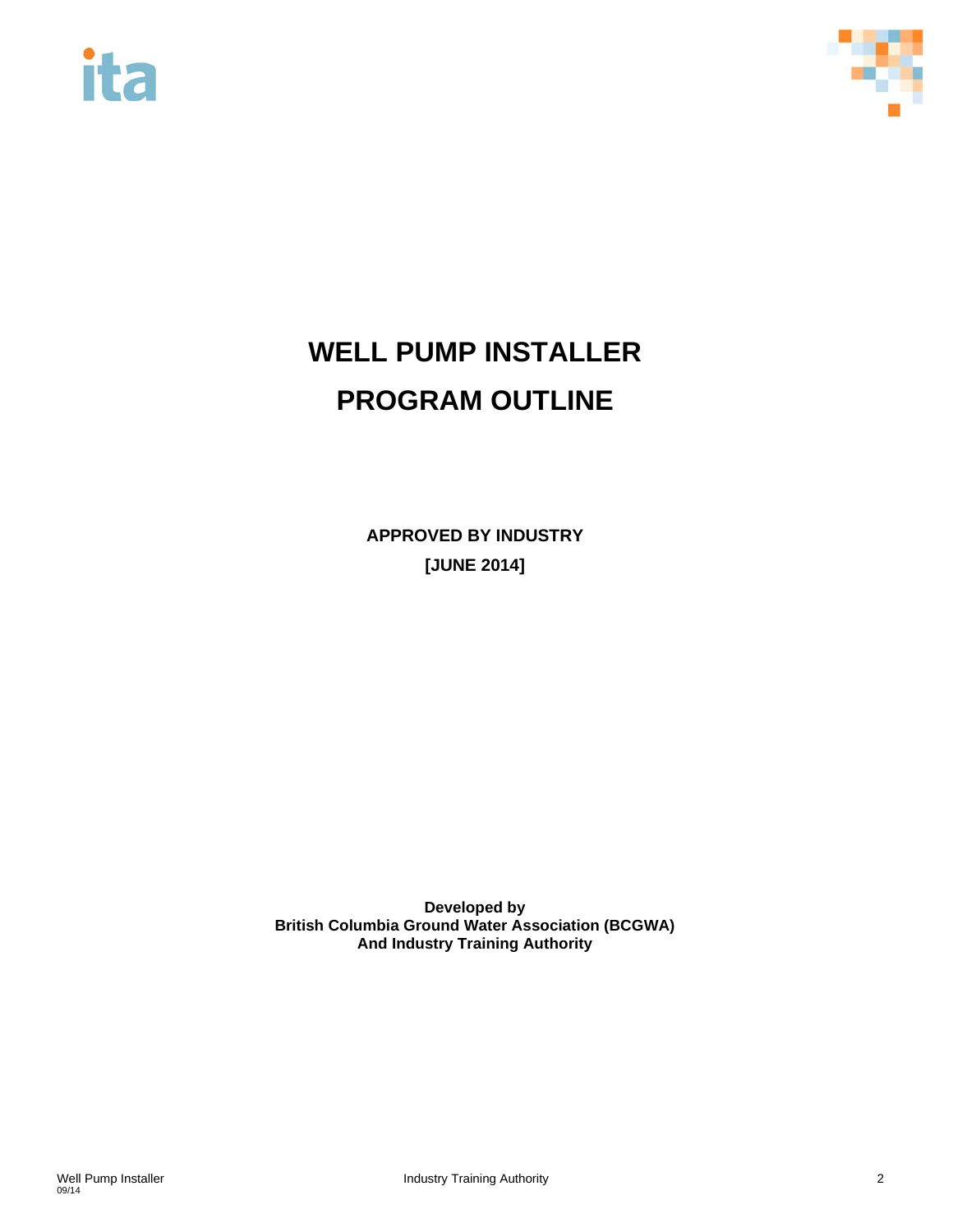



# **TABLE OF CONTENTS**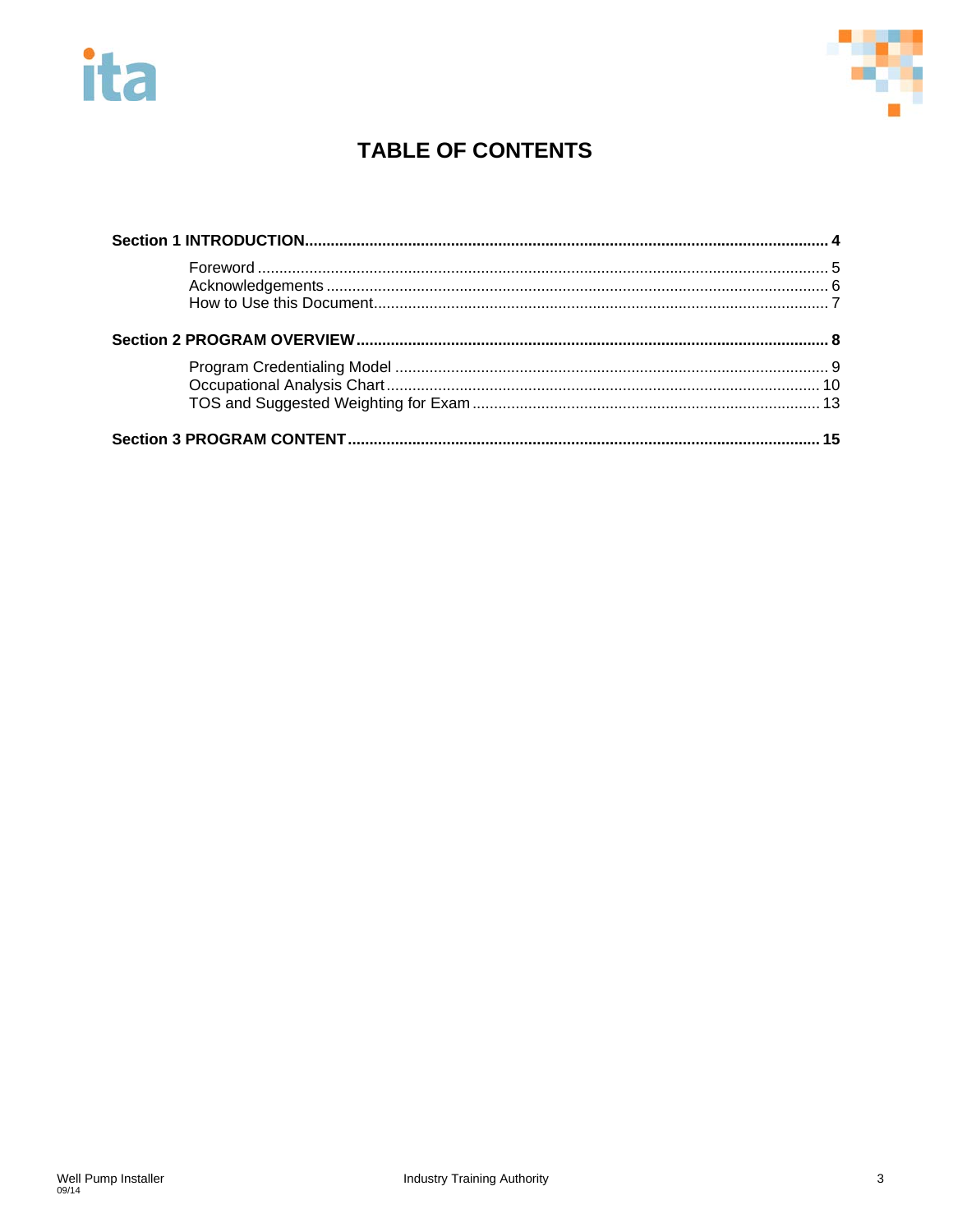



# <span id="page-4-0"></span>**Section 1 INTRODUCTION**

# **Well Pump Installer**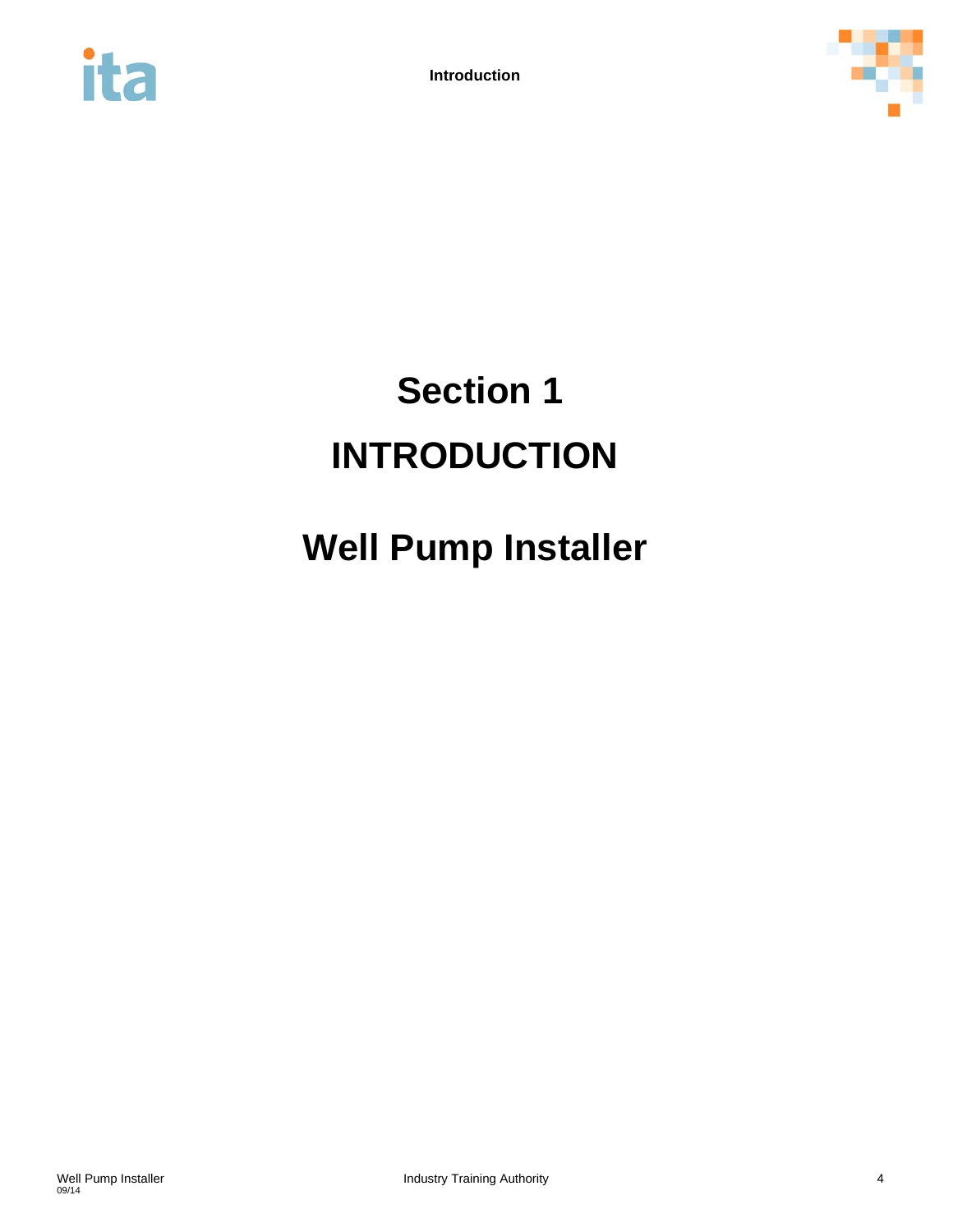

# **Foreword**

<span id="page-5-0"></span>A Program Outline is an ITA Program Standards communication tool. It reflects the scope of knowledge and skills required to competently perform an occupation anywhere in BC.

All ITA assessment tools are designed to measure achievement of the competencies and learning tasks described by the Program Outline for an occupation.

The Program Outline informs industry, the public, employers and challengers of the occupation's requirements for certification, including:

- The program Credentialing Model
- General Areas of Competence (GACs) and specific competencies required by individuals to perform proficiently in this occupation
- Learning tasks and content that must be mastered in order for an individual to be deemed competent

## **SAFETY ADVISORY**

Be advised that references to the WorkSafe BC safety regulations contained within these materials do not/may not reflect the most recent Occupational Health and Safety Regulation (the current Standards and Regulation in BC can be obtained on the following website:

[http://www.worksafebc.com\)](http://www.worksafebc.com/). Please note that it is always the responsibility of any person using these materials to inform him/herself about the Occupational Health and Safety Regulation pertaining to his/her work.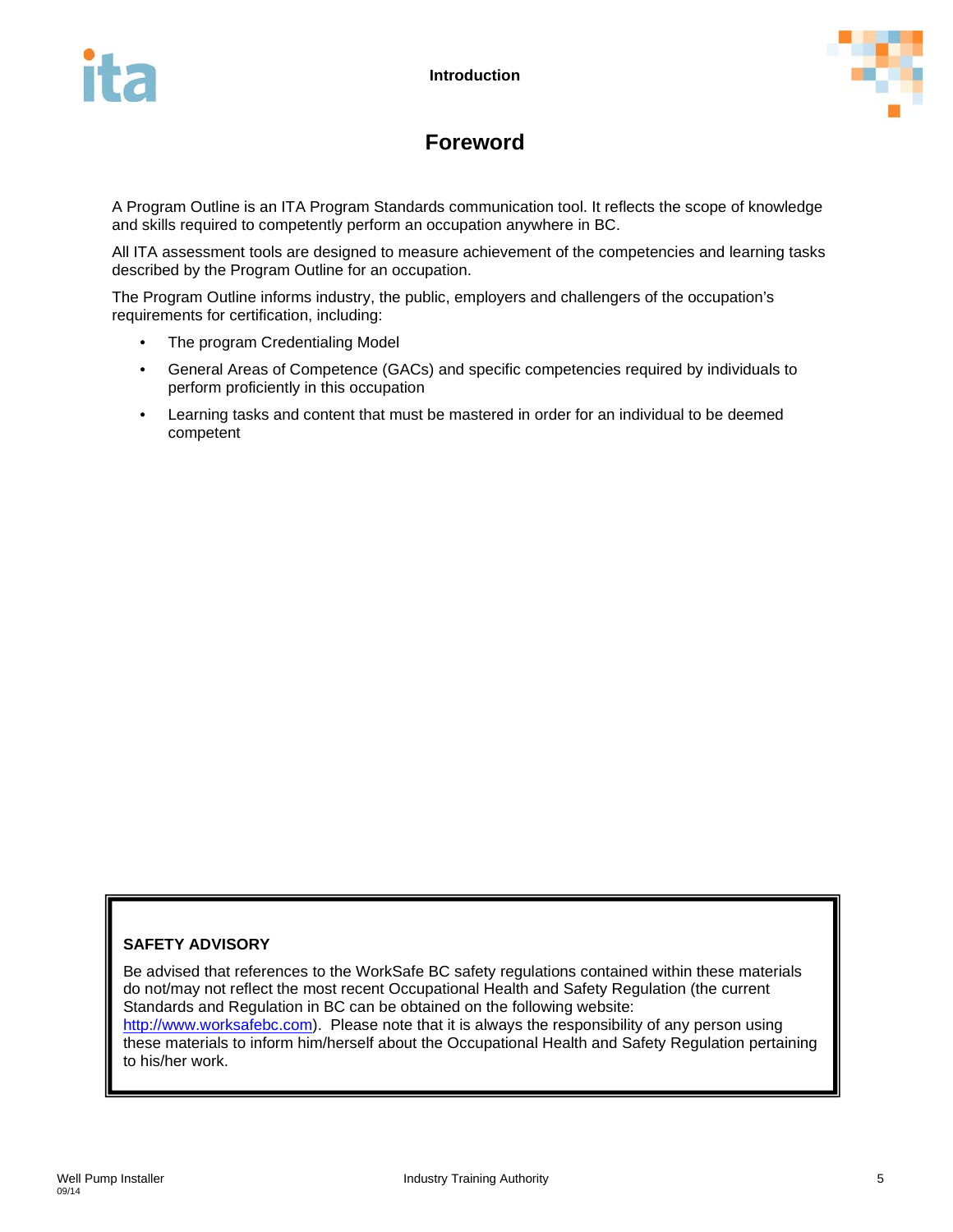

# **Acknowledgements**

<span id="page-6-0"></span>The Program Outline was prepared with the advice and direction of an industry steering committee convened initially by the British Columbia Ground Water Association (BCGWA). Members include:

- Mike Wei Water Protection & Sustainability Branch, BC Ministry of Environment
- Lindsay Macfarlane Water Protection & Sustainability Branch, BC Ministry of Environment

Industry Subject Matter Experts retained to assist in the development of Program Outline Content:

- [Blaine Matuga](http://www.tims2.kazoodev.com/user/125)
- [David Mellis](http://www.tims2.kazoodev.com/user/126)
- [Ron Nelson](http://www.tims2.kazoodev.com/user/124)
- Bruce Ingimundson

#### Facilitators:

- Dan McFaull (North Pacific Training & Performance Inc.)
- Taruna Goel (North Pacific Training & Performance Inc.)
- Diane Evans Industry Training Authority

The British Columbia Ground Water Association (BCGWA) and Industry Training Authority would like to acknowledge the dedication and hard work of all the industry representatives appointed to identify the program content of the Well Pump Installer occupation.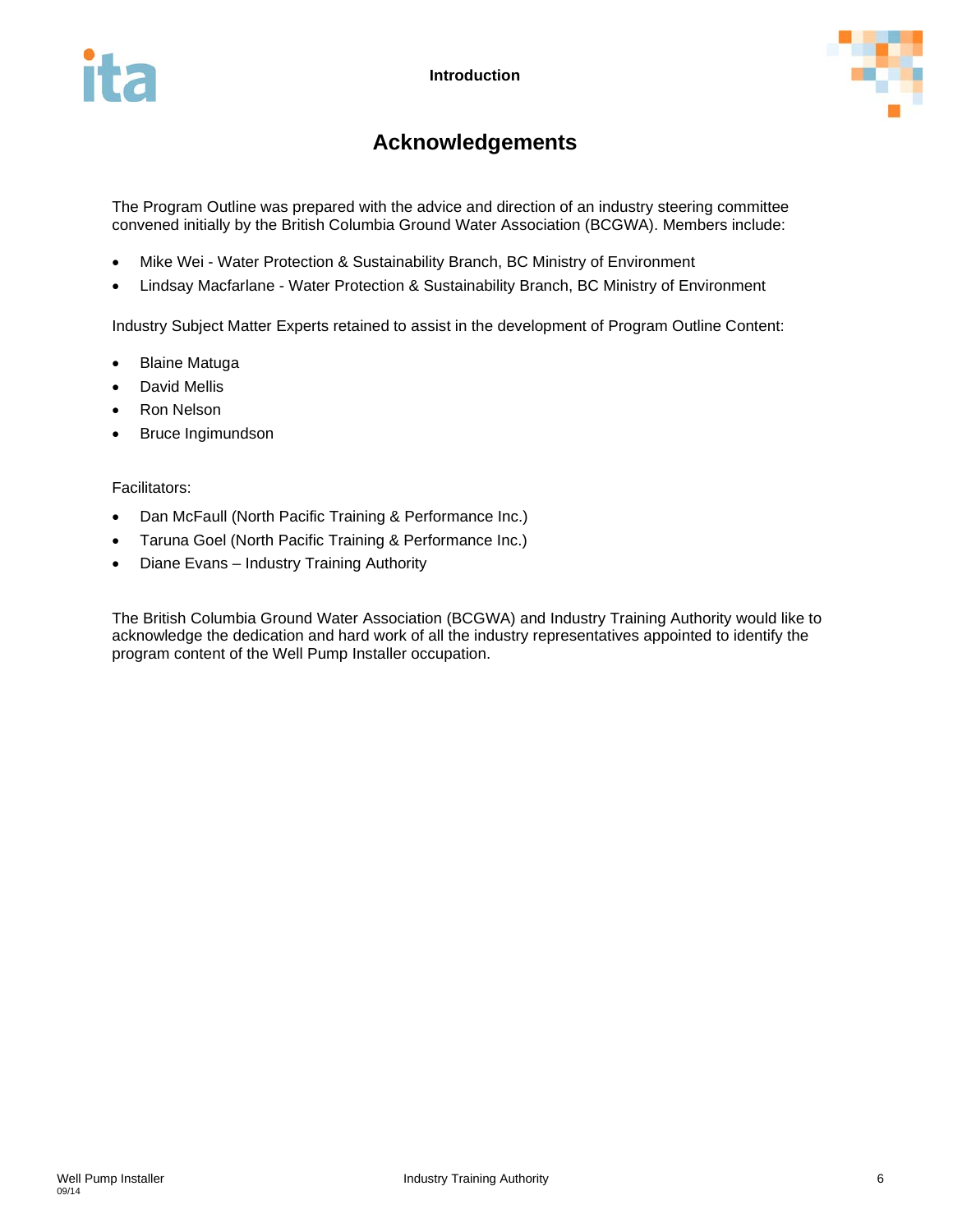

# **How to Use this Document**

<span id="page-7-0"></span>This Program Outline has been developed for the use of individuals from different audiences. The table below describes how each section can be used by each intended audience.

| <b>Section</b>                                              | <b>Employers</b>                                                                                                 | <b>Challengers</b>                                                                                                                                   |
|-------------------------------------------------------------|------------------------------------------------------------------------------------------------------------------|------------------------------------------------------------------------------------------------------------------------------------------------------|
| Program<br><b>Credentialing</b><br>Model                    | Understand the length and structure of the<br>program                                                            | Understand challenger pathway to<br>Certificate of Qualification                                                                                     |
| <b>OAC</b>                                                  | Understand the competencies that a<br>challenger is expected to demonstrate in<br>order to achieve certification | Understand the competencies they<br>must demonstrate in order to<br>challenge the program                                                            |
| <b>TOS and</b><br><b>Suggested</b><br>Weighting<br>for exam | Understand the relative weightings of<br>various competencies of the occupation on<br>which assessment is based  | Understand the relative weightings of<br>various competencies of the<br>occupation on which assessment is<br>based                                   |
| Program<br><b>Content</b>                                   | Identifies detailed program content and<br>competencies                                                          | Allows individual to check program<br>content areas against their own<br>knowledge and performance<br>expectations against their own skill<br>levels |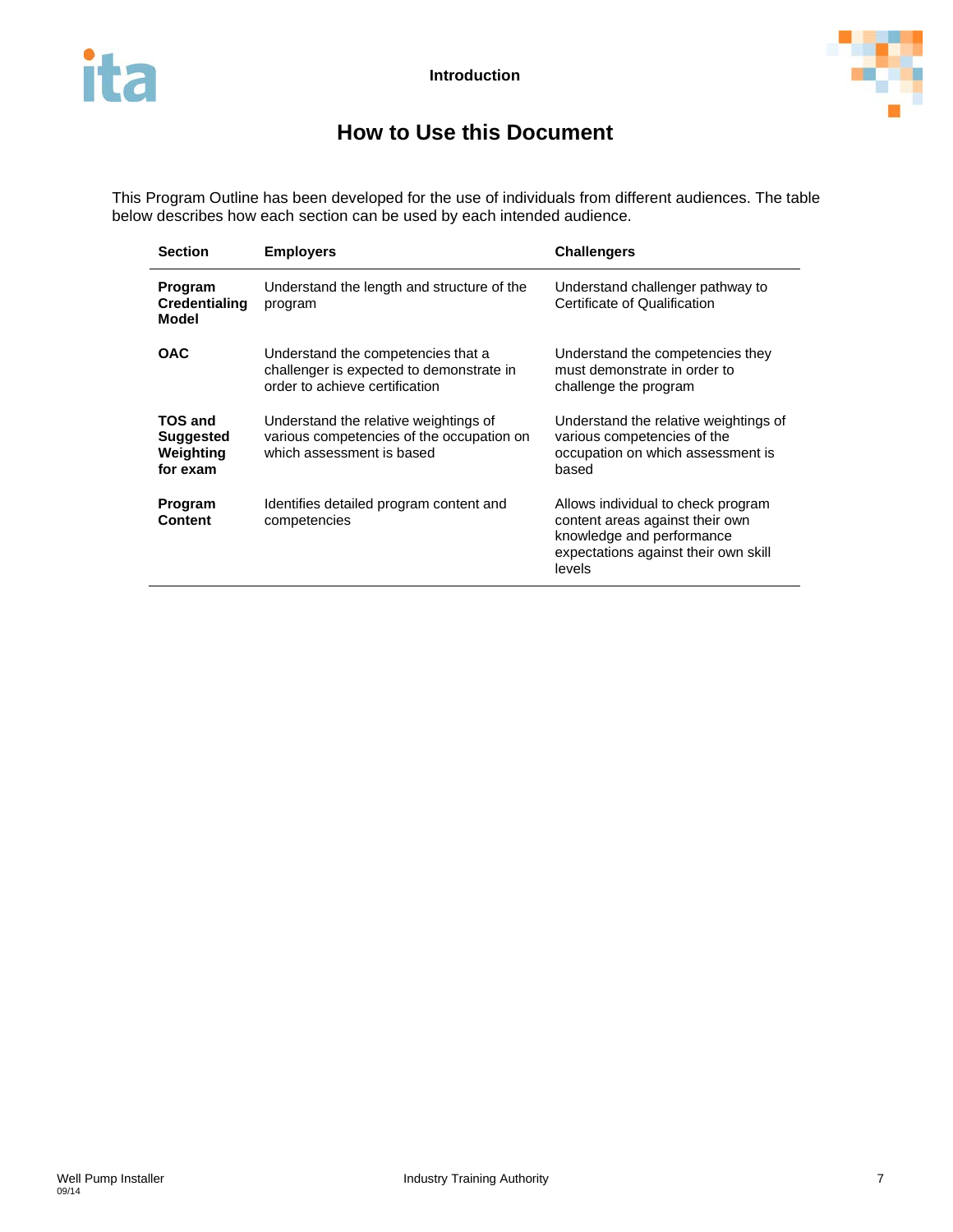<span id="page-8-0"></span>



# **Section 2 PROGRAM OVERVIEW**

# **Well Pump Installer**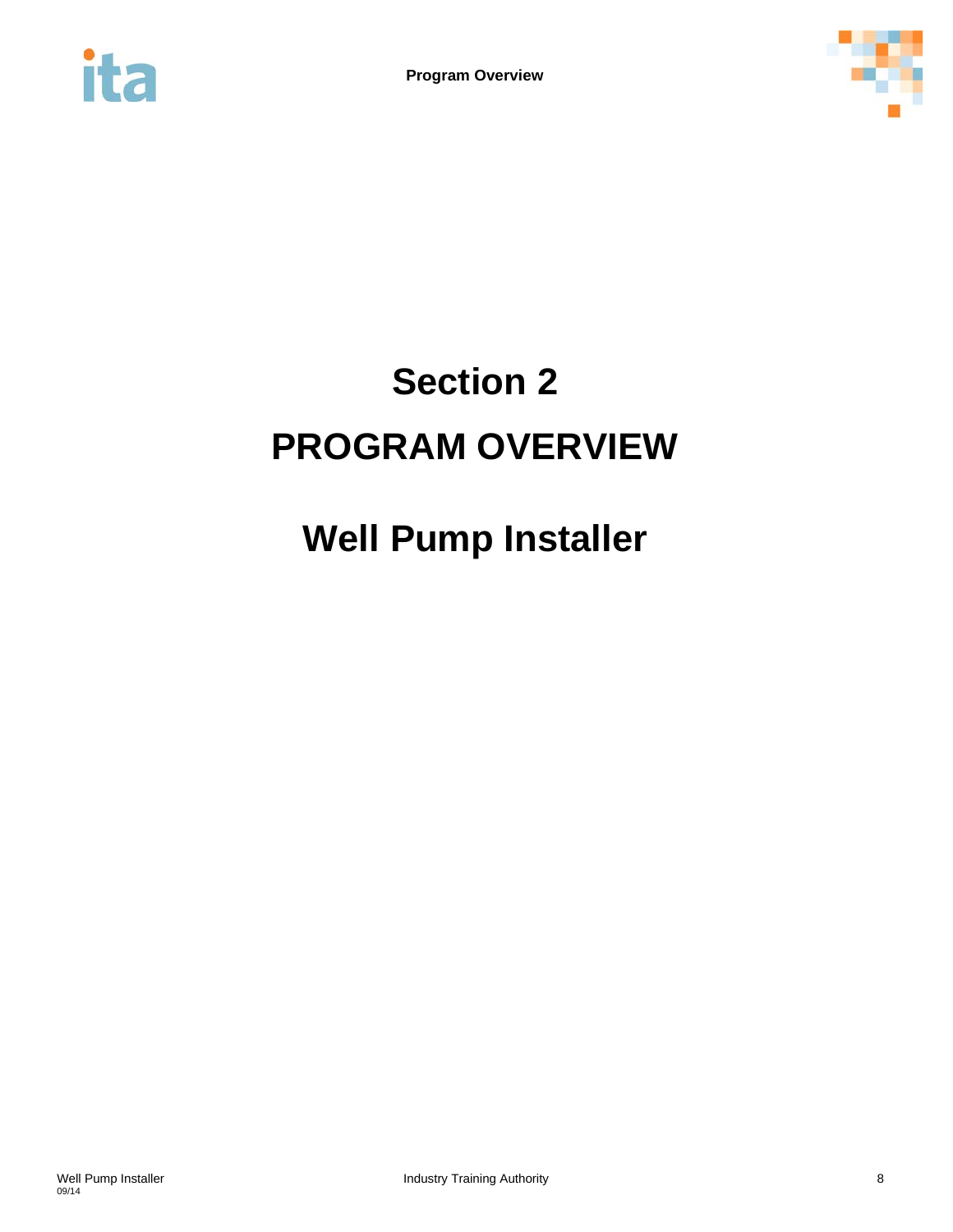<span id="page-9-0"></span>



# **Program Credentialing Model**

#### **Challenge Pathway**

#### **Well Pump Installer**



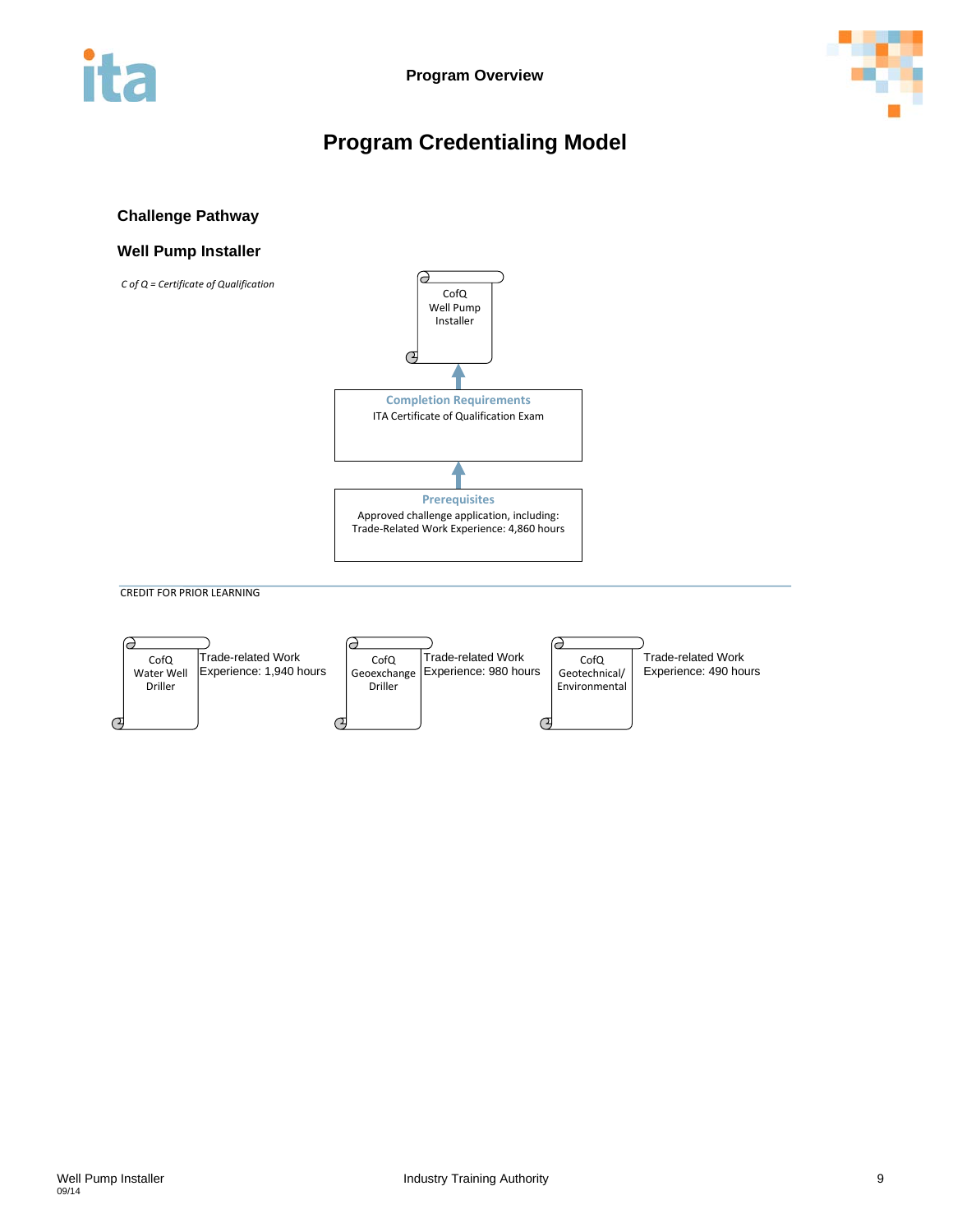

# **Occupational Analysis Chart**

# **WELL PUMP INSTALLER**

**Occupation Description:** Well pump installers install, test, maintain and repair water well pumps, piping systems and equipment, and perform pumping tests to assess well performance. Well pump installers typically work in an outdoor environment where the worker is exposed to variations in weather conditions and seasonal weather patterns. Work involves contact with water and other liquids. Well pump installers are often employed by well drilling companies, or plumbing companies, and they may be self-employed. Well pump installers can also work for larger construction companies or public works departments. Work can be seasonal, as there is more demand for well drilling in the spring, summer and fall. Well pump installers will work near or with a variety of equipment, instruments, machinery or tools, and must maintain a focus on safety at all times. Equipment can also produce sufficient noise to cause distraction or possible loss of hearing. Well pump installers will need to follow safety regulations as they relate to their work. Workers should be physically fit with the ability to conduct demanding outdoor work, and to lift and carry heavy objects.

<span id="page-10-0"></span>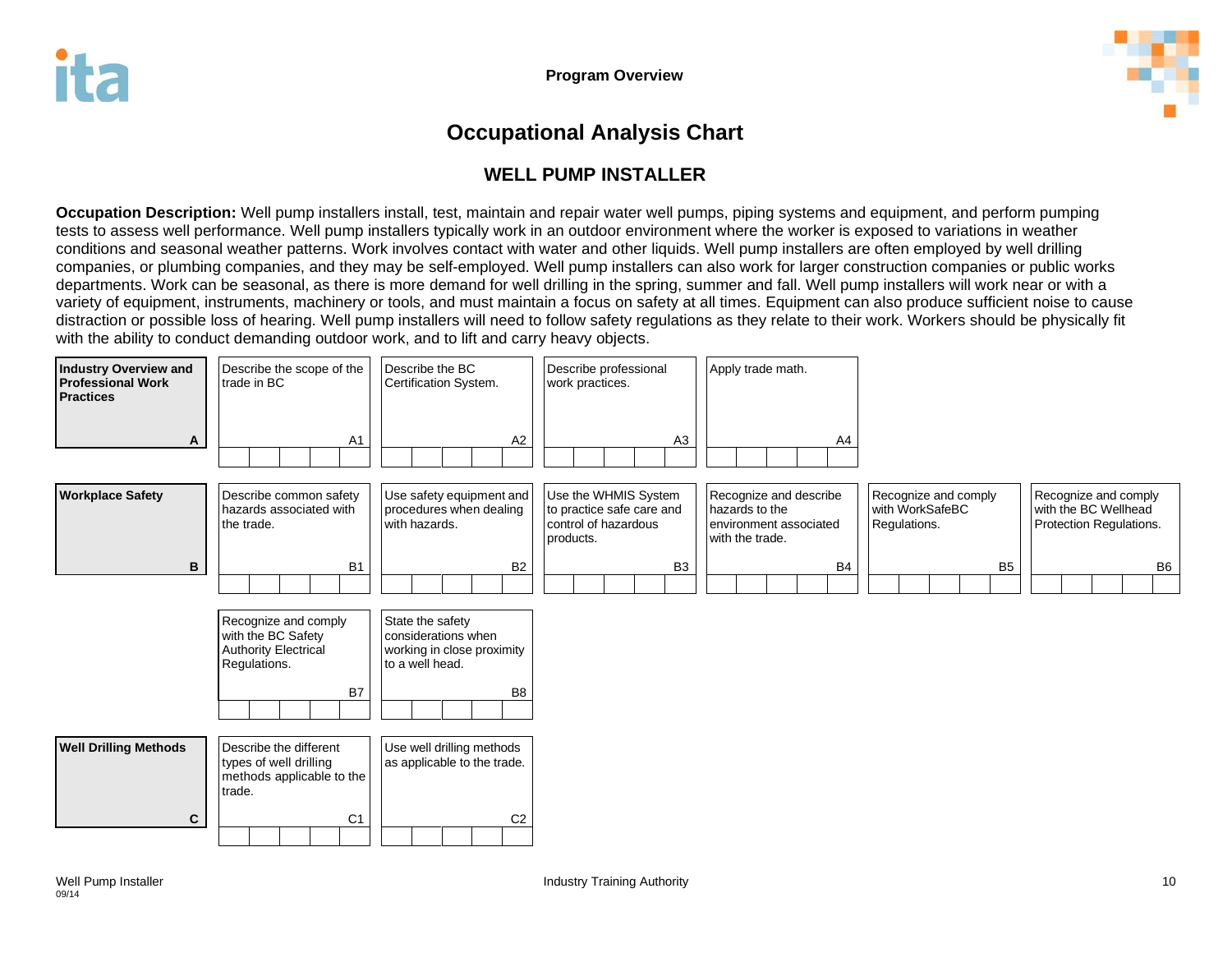



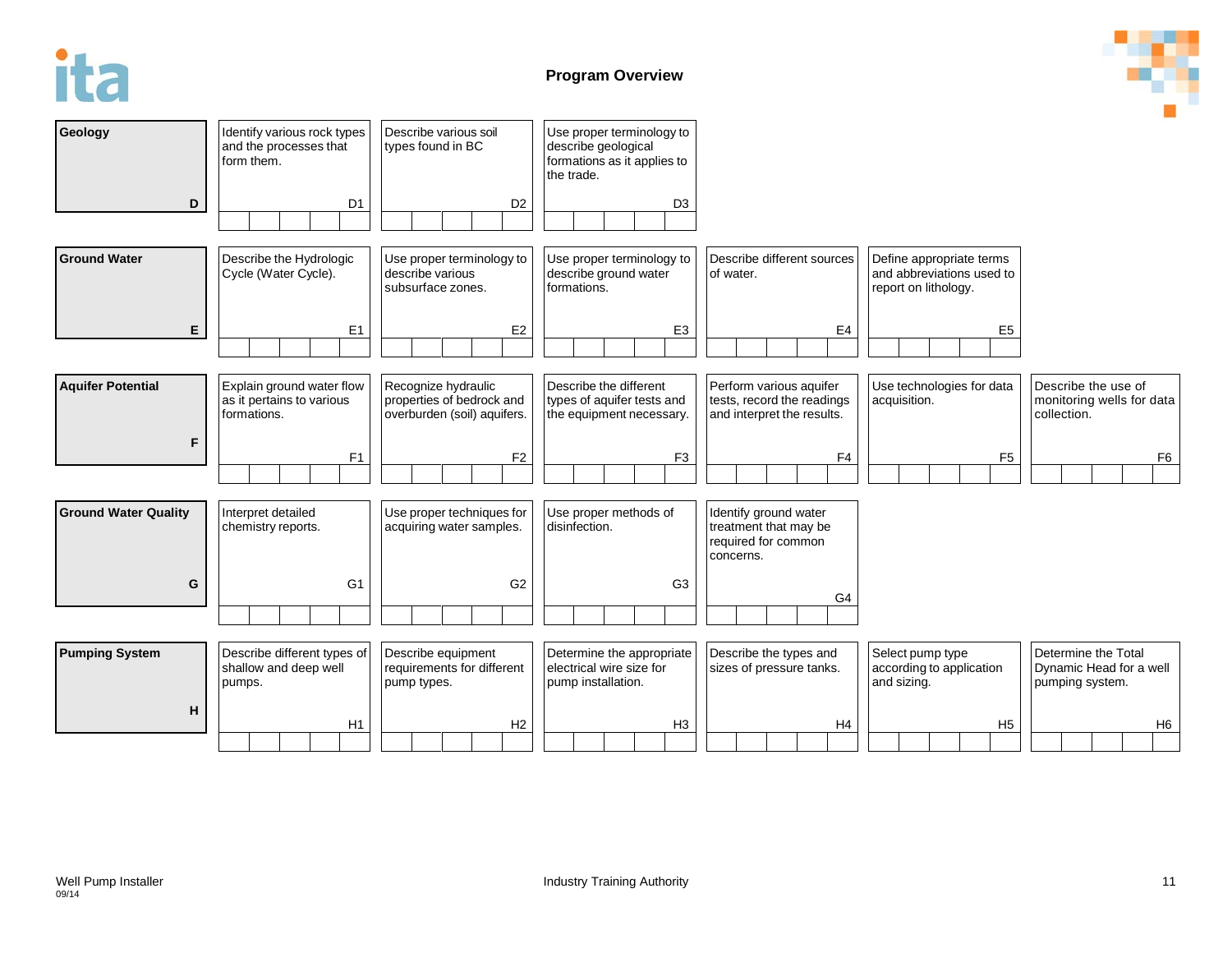

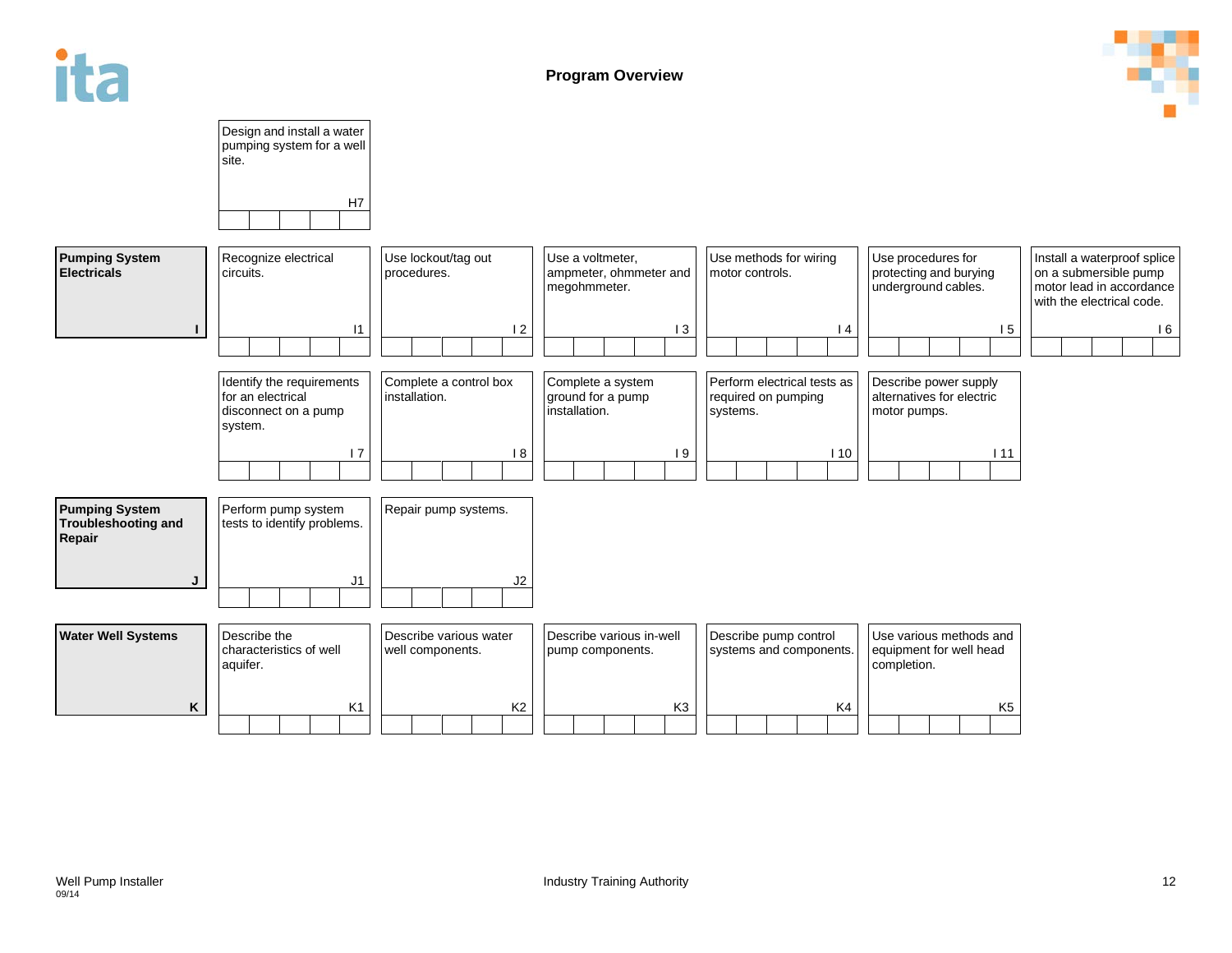

# **Suggested Weighting for Exam**

# **WELL PUMP INSTALLER**

<span id="page-13-0"></span>

|                |                                                                                      | <b>Weighting %</b> |
|----------------|--------------------------------------------------------------------------------------|--------------------|
| <b>Line A</b>  | Industry Overview and Professional Work Practices                                    | 6%                 |
| A <sub>1</sub> | Describe the scope of the trade in BC                                                |                    |
| A2             | Describe the BC Certification System.                                                |                    |
| A3             | Describe professional work practices.                                                |                    |
| A4             | Apply trade math.                                                                    |                    |
| <b>Line B</b>  | <b>Workplace Safety</b>                                                              | 11%                |
| B <sub>1</sub> | Describe common safety hazards associated with the trade.                            |                    |
| B <sub>2</sub> | Use safety equipment and procedures when dealing with hazards.                       |                    |
| B <sub>3</sub> | Use the WHMIS System to practice safe care and control of hazardous products.        |                    |
| <b>B4</b>      | Recognize and describe hazards to the environment associated with the trade.         |                    |
| <b>B5</b>      | Recognize and comply with WorkSafeBC Regulations.                                    |                    |
| <b>B6</b>      | Recognize and comply with the BC Wellhead Protection Regulations.                    |                    |
| <b>B7</b>      | Recognize and comply with the BC Safety Authority Electrical Regulations.            |                    |
| B <sub>8</sub> | State the safety considerations when working in close proximity to a well head.      |                    |
| <b>Line C</b>  | <b>Well Drilling Methods</b>                                                         | 4%                 |
| C <sub>1</sub> | Describe the different types of well drilling methods applicable to the trade.       |                    |
| C <sub>2</sub> | Use well drilling methods as applicable to the trade.                                |                    |
| <b>Line D</b>  | Geology                                                                              | 3%                 |
| D <sub>1</sub> | Identify various rock types and the processes that form them.                        |                    |
| D <sub>2</sub> | Describe various soil types found in BC                                              |                    |
| D <sub>3</sub> | Use proper terminology to describe geological formations as it applies to the trade. |                    |
| <b>Line E</b>  | <b>Ground Water</b>                                                                  | 5%                 |
| E <sub>1</sub> | Describe the Hydrologic Cycle (Water Cycle).                                         |                    |
| E <sub>2</sub> | Use proper terminology to describe various subsurface zones.                         |                    |
| E <sub>3</sub> | Use proper terminology to describe ground water formations.                          |                    |
| E <sub>4</sub> | Describe different sources of water.                                                 |                    |
| E <sub>5</sub> | Define appropriate terms and abbreviations used to report on lithology.              |                    |
| <b>Line F</b>  | <b>Aquifer Potential</b>                                                             | 5%                 |
| F1             | Explain ground water flow as it pertains to various formations.                      |                    |
| F <sub>2</sub> | Recognize hydraulic properties of bedrock and overburden (soil) aquifers.            |                    |
| F <sub>3</sub> | Describe the different types of aquifer tests and the equipment necessary.           |                    |
| F4             | Perform various aquifer tests, record the readings and interpret the results.        |                    |
| F <sub>5</sub> | Use technologies for data acquisition.                                               |                    |
| F6             | Describe the use of monitoring wells for data collection.                            |                    |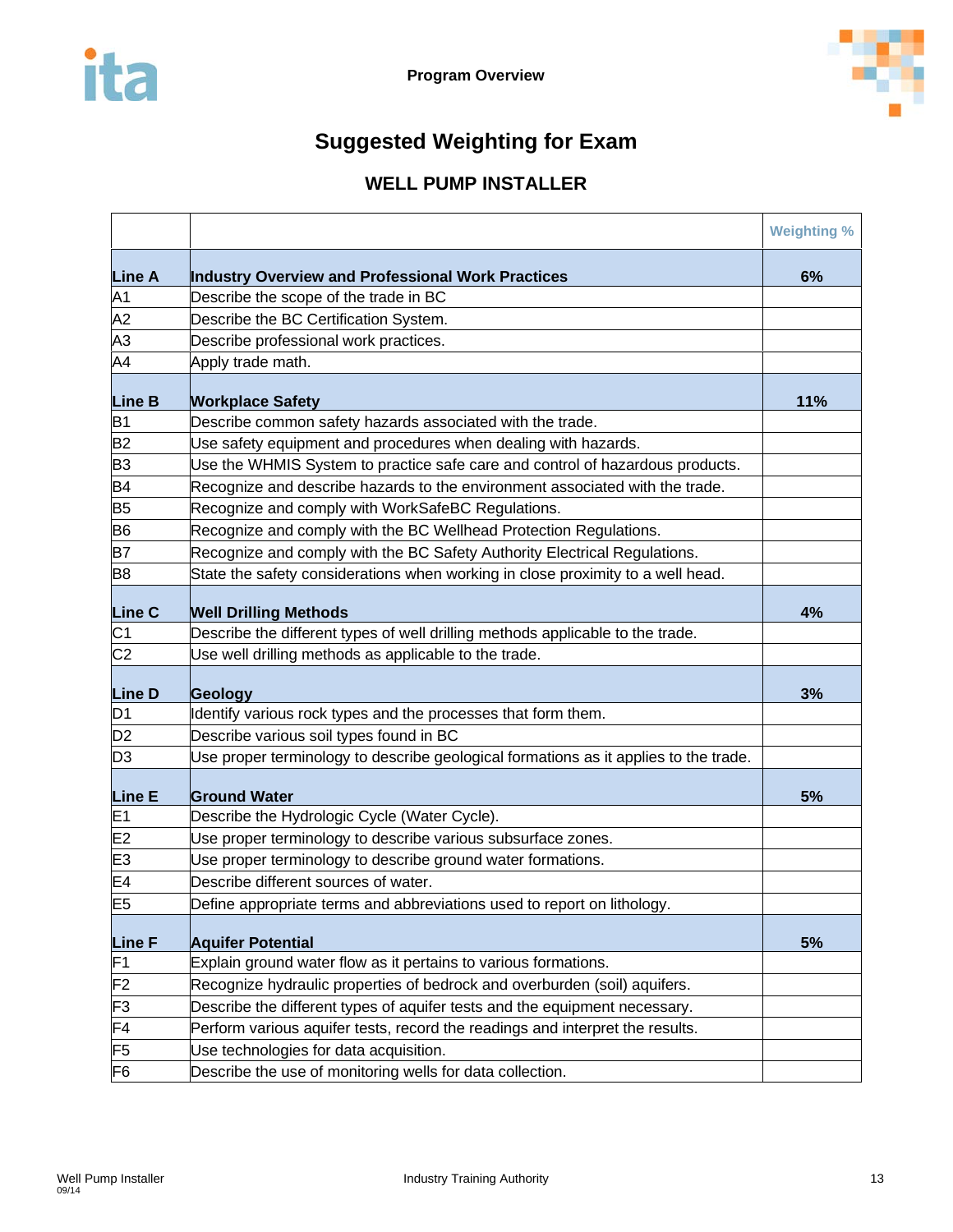

|                 |                                                                                                         | <b>Weighting %</b> |
|-----------------|---------------------------------------------------------------------------------------------------------|--------------------|
| <b>Line G</b>   | <b>Ground Water Quality</b>                                                                             | 5%                 |
| G1              | Interpret detailed chemistry reports.                                                                   |                    |
| G <sub>2</sub>  | Use proper techniques for acquiring water samples.                                                      |                    |
| G <sub>3</sub>  | Use proper methods of disinfection.                                                                     |                    |
| G4              | Identify ground water treatment that may be required for common concerns.                               |                    |
| Line H          | <b>Pumping System</b>                                                                                   | 17%                |
| H1              | Describe different types of shallow and deep well pumps.                                                |                    |
| H <sub>2</sub>  | Describe equipment requirements for different pump types.                                               |                    |
| H <sub>3</sub>  | Determine the appropriate electrical wire size for pump installation.                                   |                    |
| H4              | Describe the types and sizes of pressure tanks.                                                         |                    |
| H5              | Select pump type according to application and sizing.                                                   |                    |
| H <sub>6</sub>  | Determine the Total Dynamic Head for a well pumping system.                                             |                    |
| H7              | Design and install a water pumping system at a well site.                                               |                    |
| Line I          | <b>Pumping System Electricals</b>                                                                       | 17%                |
| 11              | Recognize electrical circuits.                                                                          |                    |
| 2               | Use lockout/tag out procedures.                                                                         |                    |
| $\overline{13}$ | Use a voltmeter, ampmeter, ohmmeter and megohmmeter.                                                    |                    |
| 4               | Use methods for wiring motor controls.                                                                  |                    |
| 5               | Use procedures for protecting and burying underground cables.                                           |                    |
| $\overline{16}$ | Install a waterproof splice on a submersible pump motor lead in accordance with<br>the electrical code. |                    |
| 17              | Identify the requirements for an electrical disconnect on a pump system.                                |                    |
| 18              | Complete a control box installation.                                                                    |                    |
| 19              | Complete a system ground for a pump installation.                                                       |                    |
| 110             | Perform electrical tests as required on pumping systems.                                                |                    |
| 111             | Describe power supply alternatives for electric motor pumps.                                            |                    |
| Line J          | <b>Pumping System Troubleshooting and Repair</b>                                                        | 16%                |
| J1              | Perform pump system tests to identify problems.                                                         |                    |
| J2              | Repair pump systems.                                                                                    |                    |
| Line K          | <b>Water Well Systems</b>                                                                               | 11%                |
| K1              | Describe the characteristics of well aquifer.                                                           |                    |
| K <sub>2</sub>  | Describe various water well components.                                                                 |                    |
| K <sub>3</sub>  | Describe various in-well pump components.                                                               |                    |
| K4              | Describe pump control systems and components.                                                           |                    |
| K <sub>5</sub>  | Use various methods and equipment for well head completion.                                             |                    |
|                 | <b>Total Percentage for Well Pump Installer</b>                                                         | 100%               |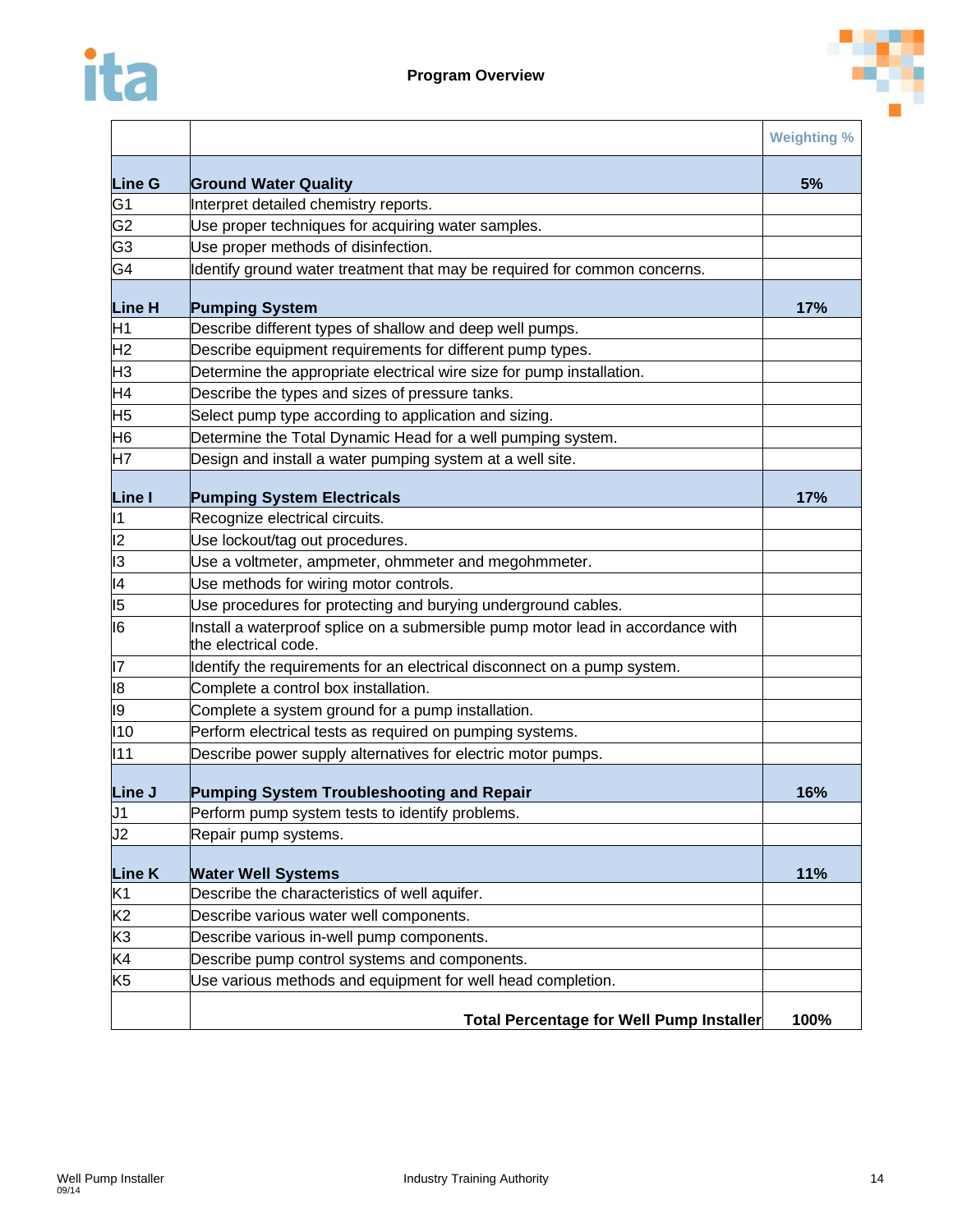<span id="page-15-0"></span>



# **Section 3 PROGRAM CONTENT**

# **Well Pump Installer**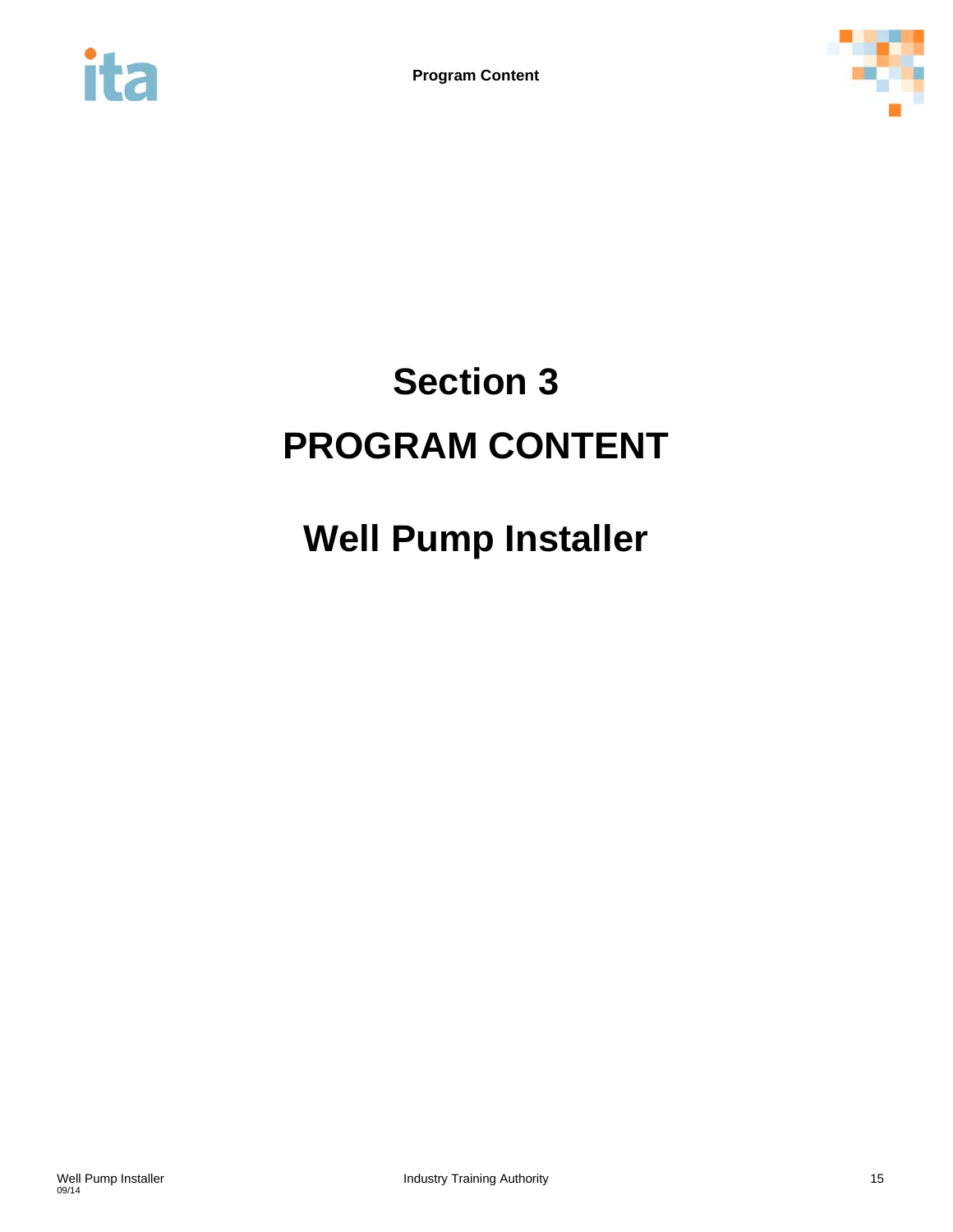



**Competency: A1 Describe the scope of the trade in BC**

### **Objectives**

To be competent in this area, the individual must be able to:

- Describe the scope of the trade as it applies to BC
- Identify industry associations and whom they represent.

- 
- 2. Identify industry associations **•** British Columbia Ground Water

- 1. Describe the scope of the trade **•** Role and responsibilities of a well pump installer
	- Association (BCGWA)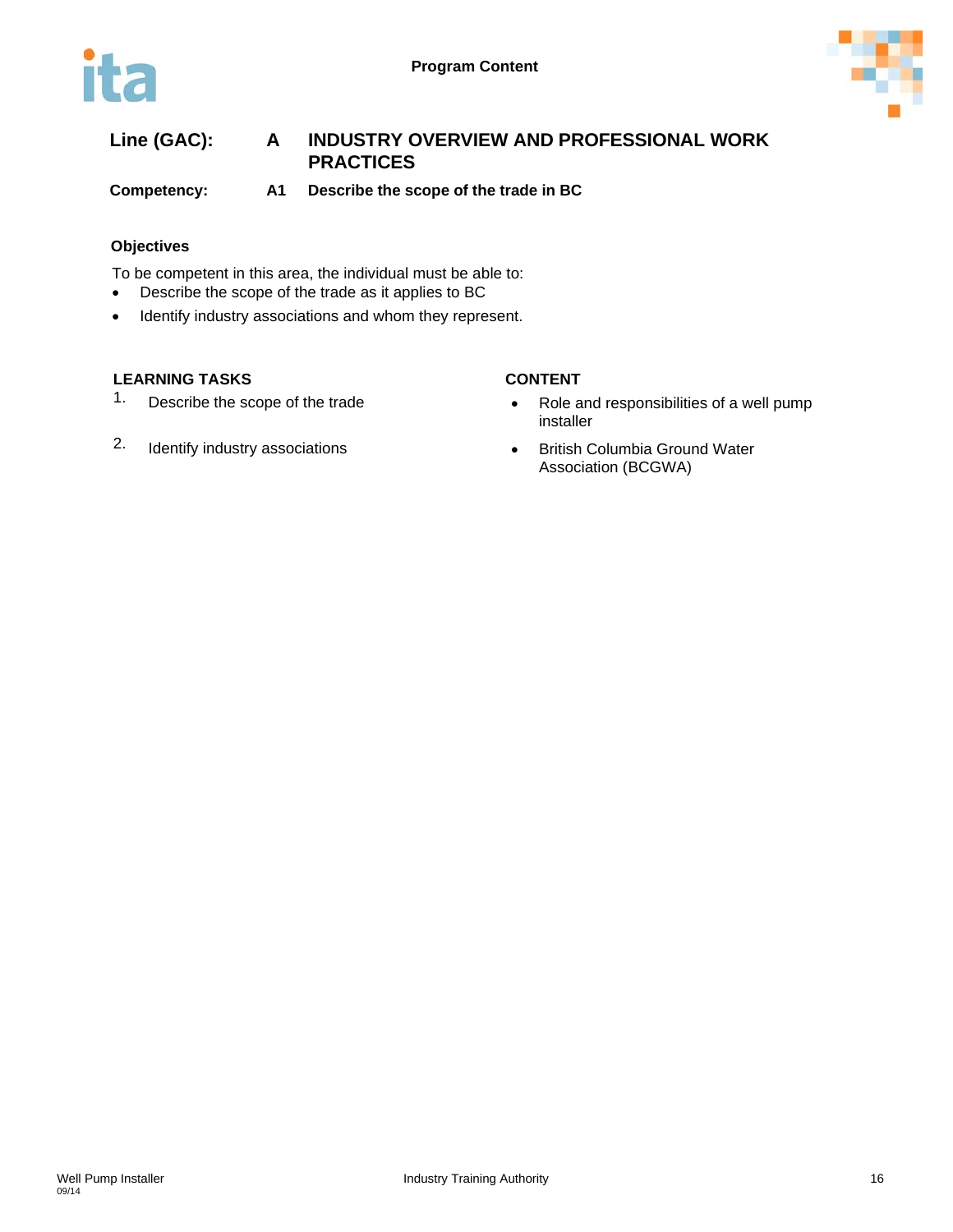

**Competency: A2 Describe the BC Certification System**

## **Objectives**

To be competent in this area, the individual must be able to state the certification process for the trade in BC.

## **LEARNING TASKS CONTENT**

1. Describe the requirements for certification • Skills and qualities

- 
- Specific job knowledge
- Work experience
- 
- Role of British Columbia Ground Water Association (BCGWA)
- Registration process
- Role of BC Government
- 2. Describe the challenge pathway and certification Certification process
- 3. Describe registration process with the Government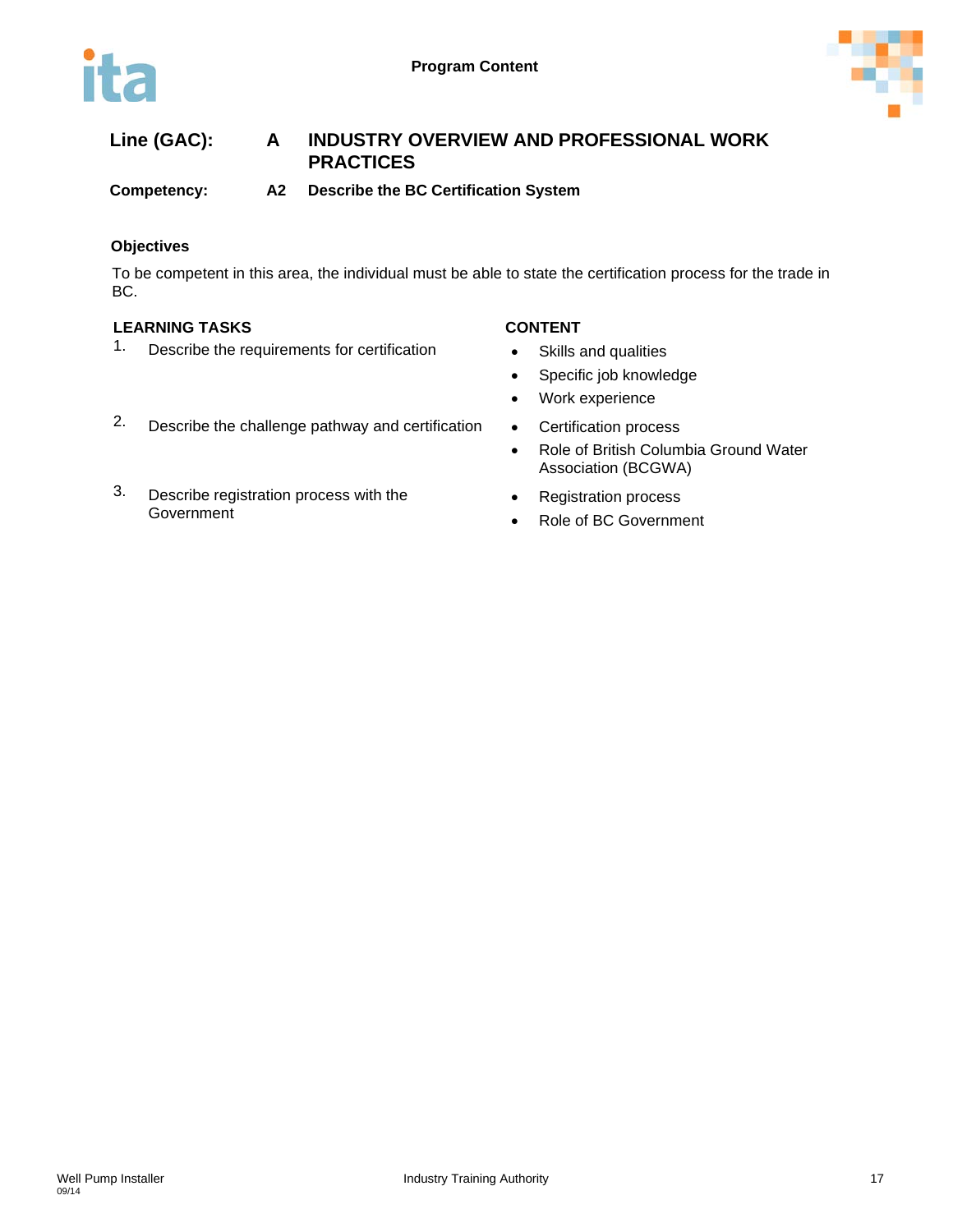



**Competency: A3 Describe professional work practices**

#### **Objectives**

To be competent in this area, the individual must be able to:

- Recognize the need for record keeping.
- State the need for various records and reports and to whom they are distributed.

- 
- 1. Recognize the need for record keeping Well pump installation information
	- Drill log
	- Business information
- 2. State the need for various records and reports for water well construction and pump installation and to whom they are distributed
	- For the customer
	- For any regulatory bodies (such as drill logs and water analysis)
	- For the driller or company file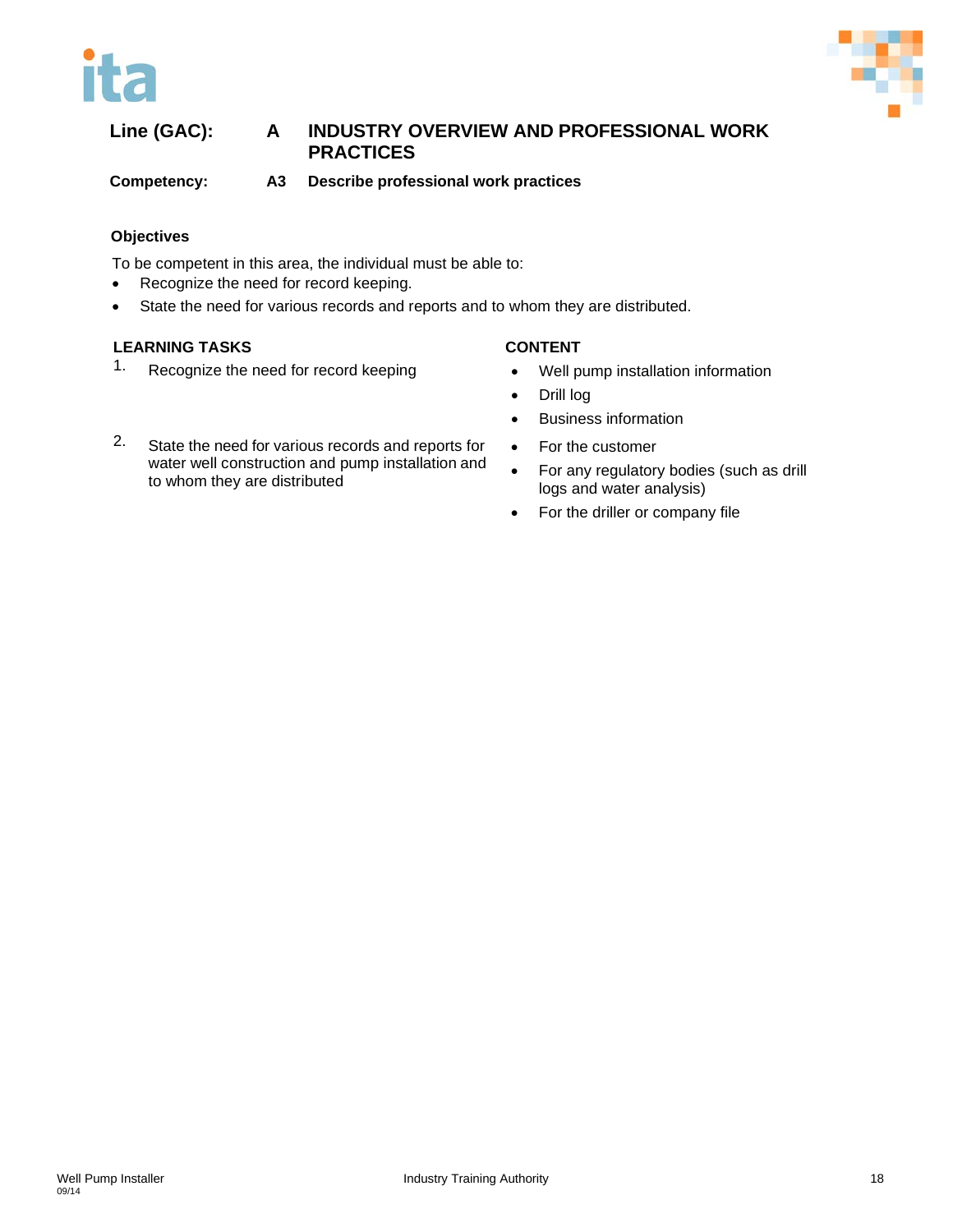



**Competency: A4 Apply trade math**

### **Objectives**

To be competent in this area, the individual must be able to perform measurements and conversions using metric and imperial units.

- 1. Perform measurements and conversions Metric and Imperial measurements
	- Convert between units of measurement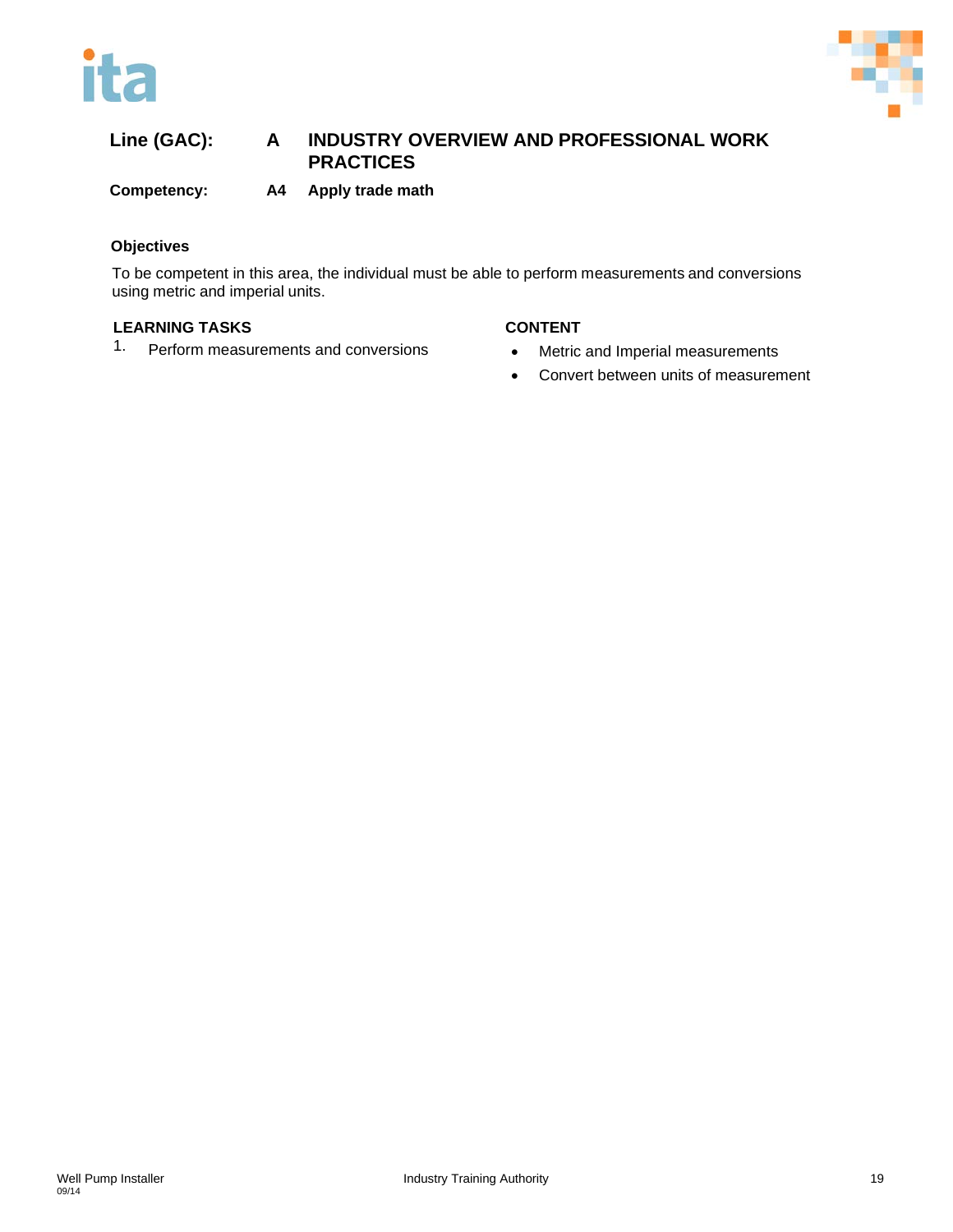



**Competency: B1 Describe common safety hazards associated with the trade**

## **Objectives**

To be competent in this area, the individual must be able to describe the types of personal hazards associated with the work assigned to a well pump installer.

#### **LEARNING TASKS CONTENT**

1. Describe common personal safety hazards • Electrical tools and systems hazards

- 
- Lifting and hoisting equipment fall, crane and overhead hazards
- Confined space hazards
- Hazards related to compressed gases
- Trench and excavation hazards etc.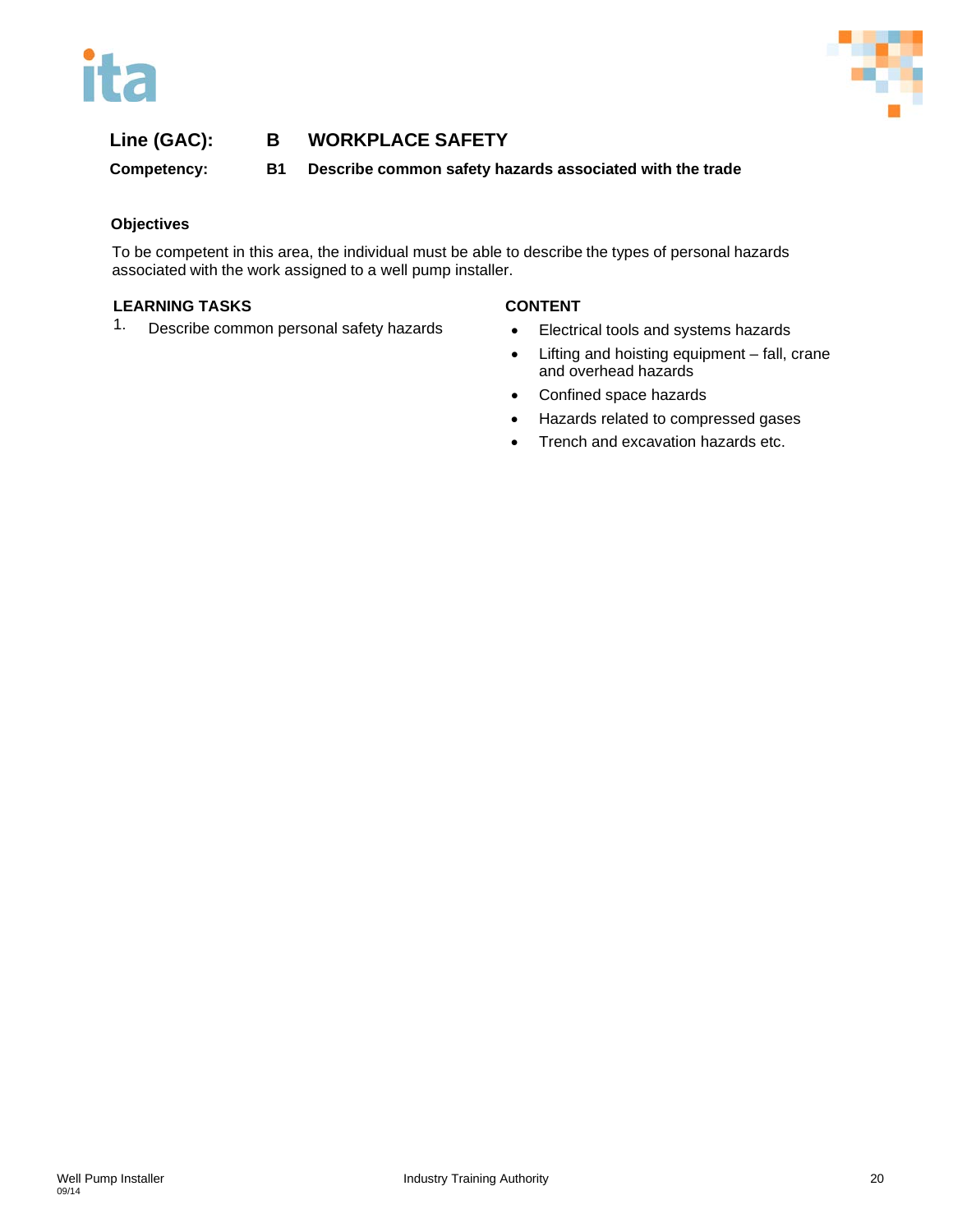



**Competency: B2 Use safety equipment and procedures when dealing with hazards**

#### **Objectives**

To be competent in this area, the individual must be able to identify and use safety equipment and procedures when dealing with hazards associated with being a well pump installer.

#### **LEARNING TASKS CONTENT**

1. Identify and use safety equipment • PPE

- o Personal apparel
- o Hand protection
- o Leg and foot protection
- o Headgear
- o Eye protection
- o Ear protection
- o Lung protection
- Use, inspect, maintain and store PPE
- regulations that specifically govern the drilling and construction of water wells and well pump installation.
- Use safety procedures for working in confined spaces.
- 2. Identify and use safety procedures Use safety procedures guided by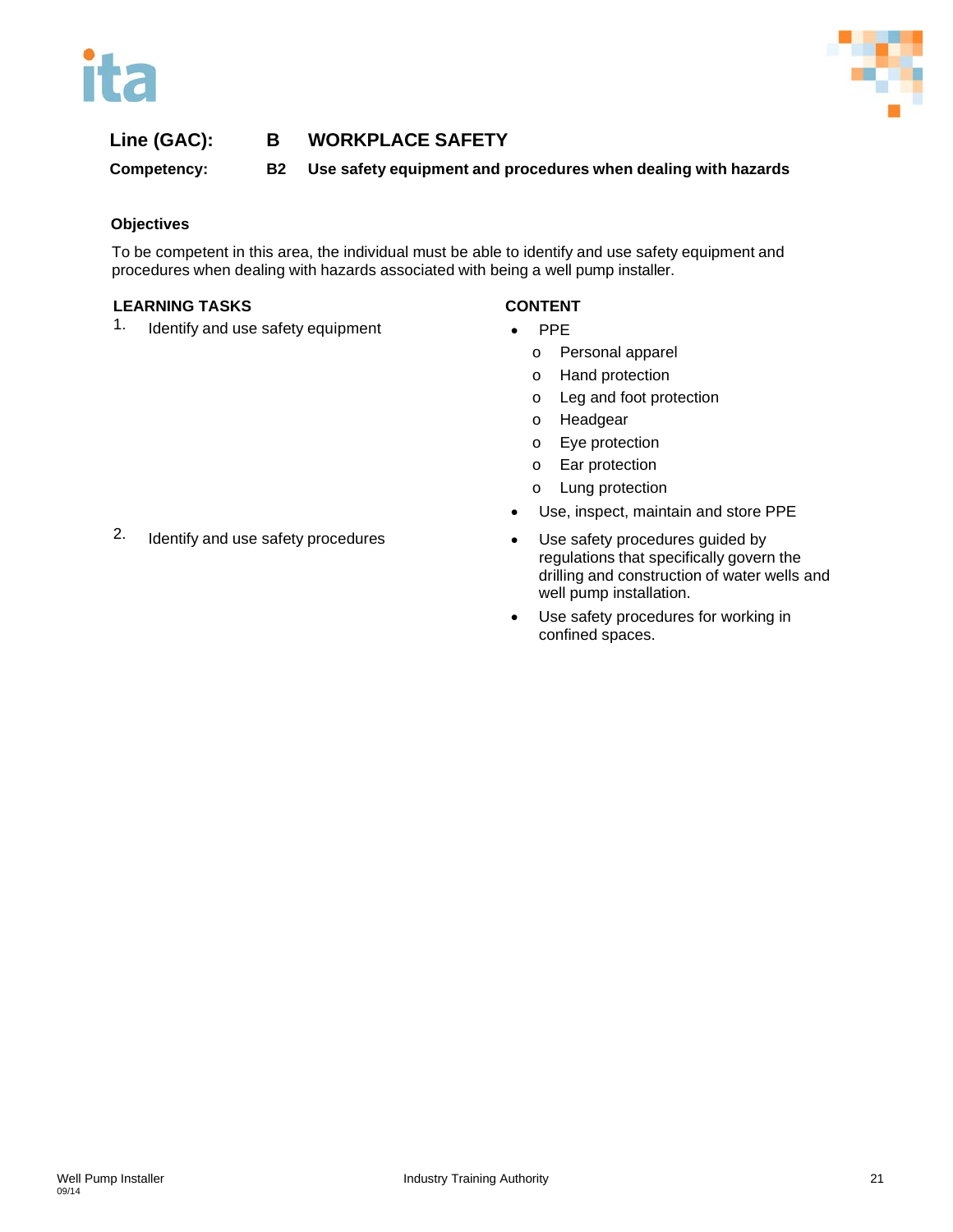



**Competency: B3 Use the WHMIS System to practice safe care and control of hazardous products**

## **Objectives**

To be competent in this area, the individual must be able to:

- Describe the purpose of the Workplace Hazardous Materials Information System (WHMIS).
- Explain the contents of Material Safety Data Sheets (MSDS).
- Use the WHMIS System.

- 1. State the purpose of WHMIS **•** Appropriate labelling to ensure protection of workers
	- Recognition of rights
- 2. Describe the key elements of WHMIS Material Safety Data Sheets (MSDS).
	- Labelling of containers for hazardous materials
	-
	- Preparation information
	- Product information
	- Physical data
	- Fire or explosion
	- Reactivity data
	- Toxicology properties
	- Preventive measures
	- First-aid measures
	- Compressed gases
	- Flammable and combustible materials
	- Oxidizing materials
	- Poisonous and infectious materials
	- Corrosive materials
	- Dangerously reactive materials
- 5 Use the WHMIS system **•** Use, storage and disposal of hazardous materials
- 
- 3. Describe the information disclosed in MSDS Hazardous ingredients

- 4. Identify symbols found on WHMIS labels and describe their meaning
-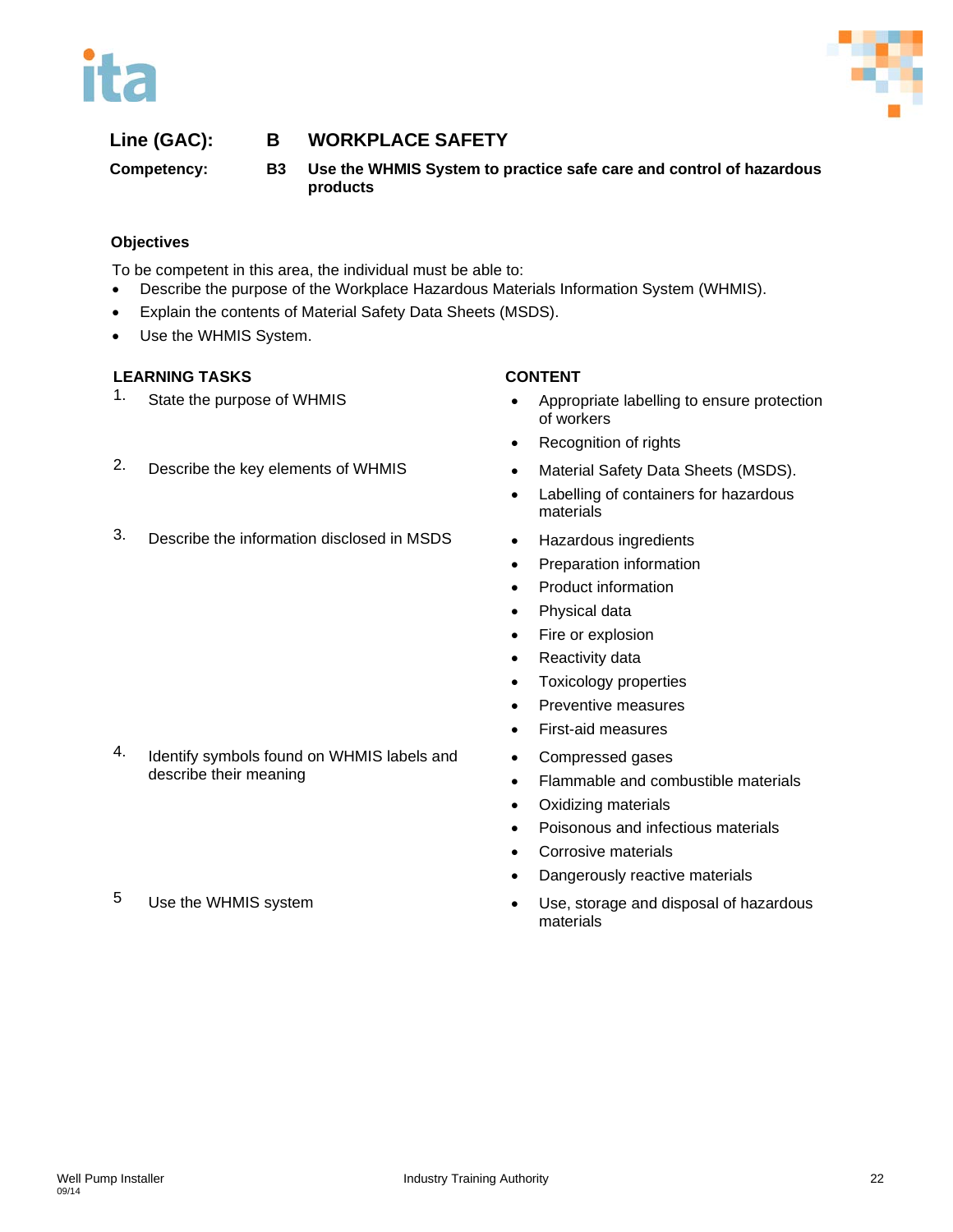



**Competency: B4 Recognize and describe hazards to the environment associated with the trade**

### **Objectives**

To be competent in this area, the individual must be able to recognize and describe hazards to the environment associated with the trade.

## **LEARNING TASKS CONTENT**

1. Describe the hazards to the environment • Contamination of ground water

- 
- Oil leaks and spills
- Inappropriate waste disposal
- Improper well drilling and construction procedures
- Infrastructure degradation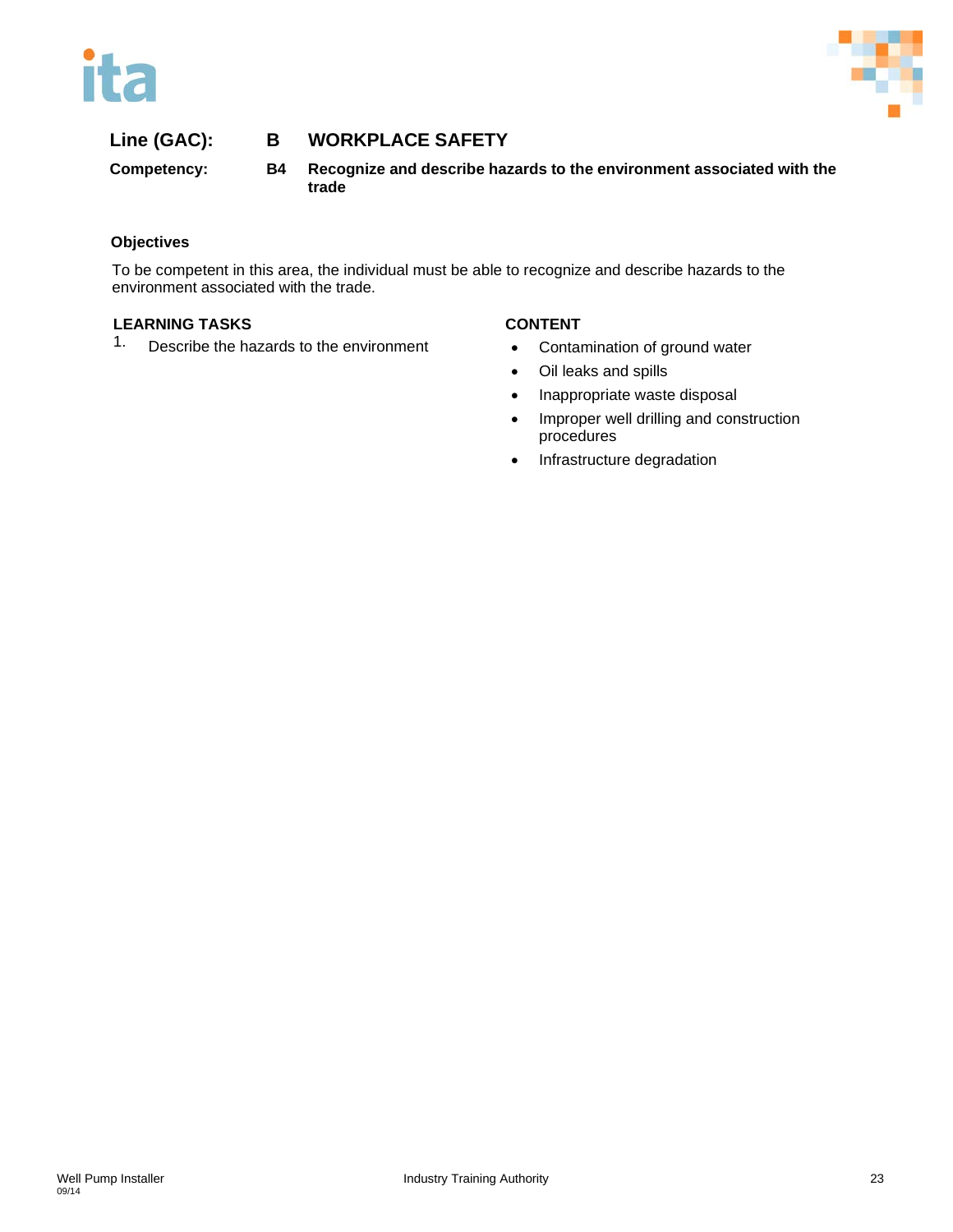



**Competency: B5 Recognize and comply with WorkSafeBC Regulations**

## **Objectives**

To be competent in this area, the individual must be able to recognize and comply with WorkSafeBC Regulations.

## **LEARNING TASKS CONTENT**

1. Interpret and comply with WorkSafeBC regulations as applicable to the trade

- Regulations
- Standards
- **Guidelines**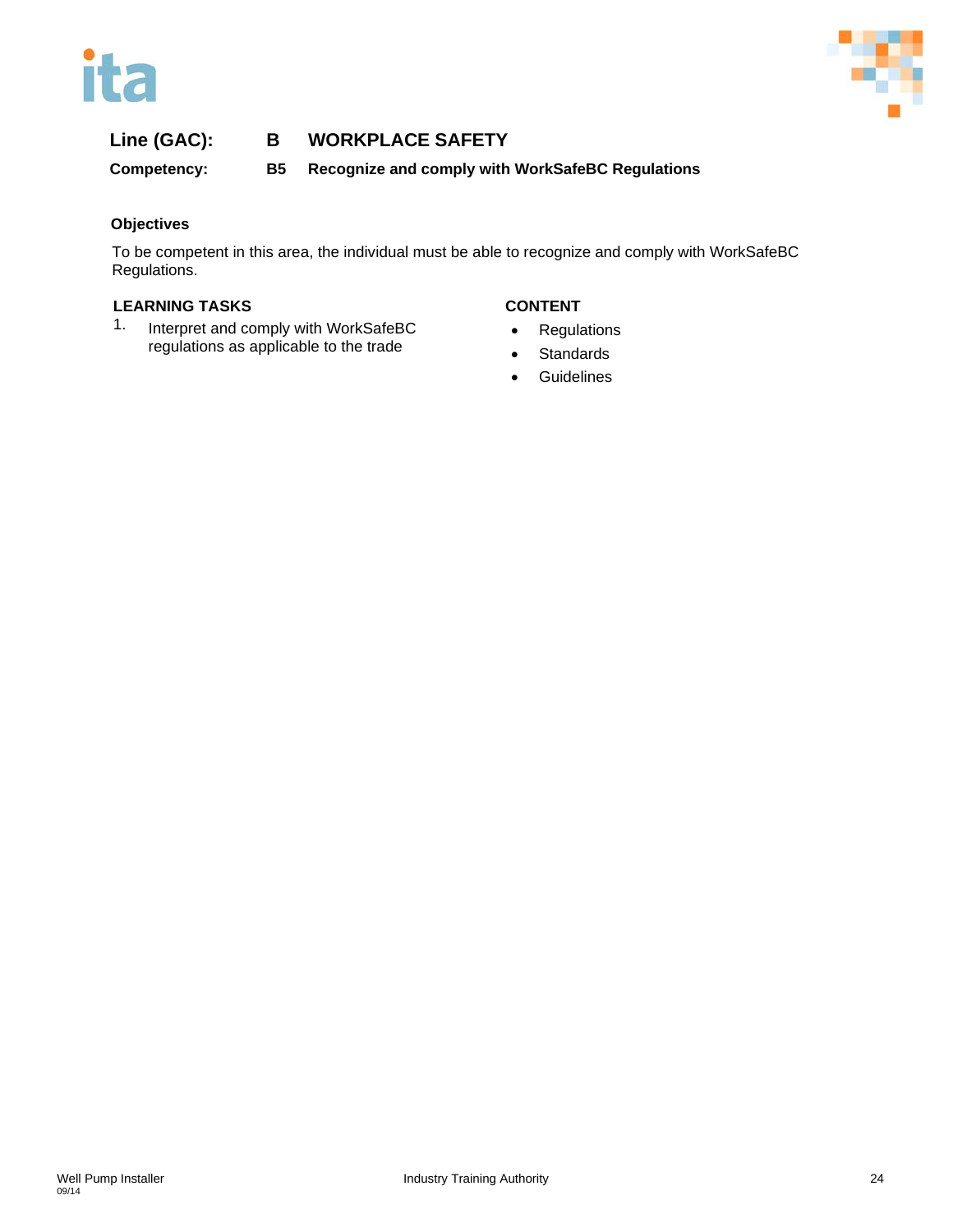



**Competency: B6 Recognize and comply with the BC Wellhead Protection Regulations**

## **Objectives**

To be competent in this area, the individual must be able to recognize and comply with the BC Wellhead Protection Regulations.

#### **LEARNING TASKS CONTENT**

1. Interpret and comply with BC Wellhead Protection Regulations

- Regulations
- Standards
- **Guidelines**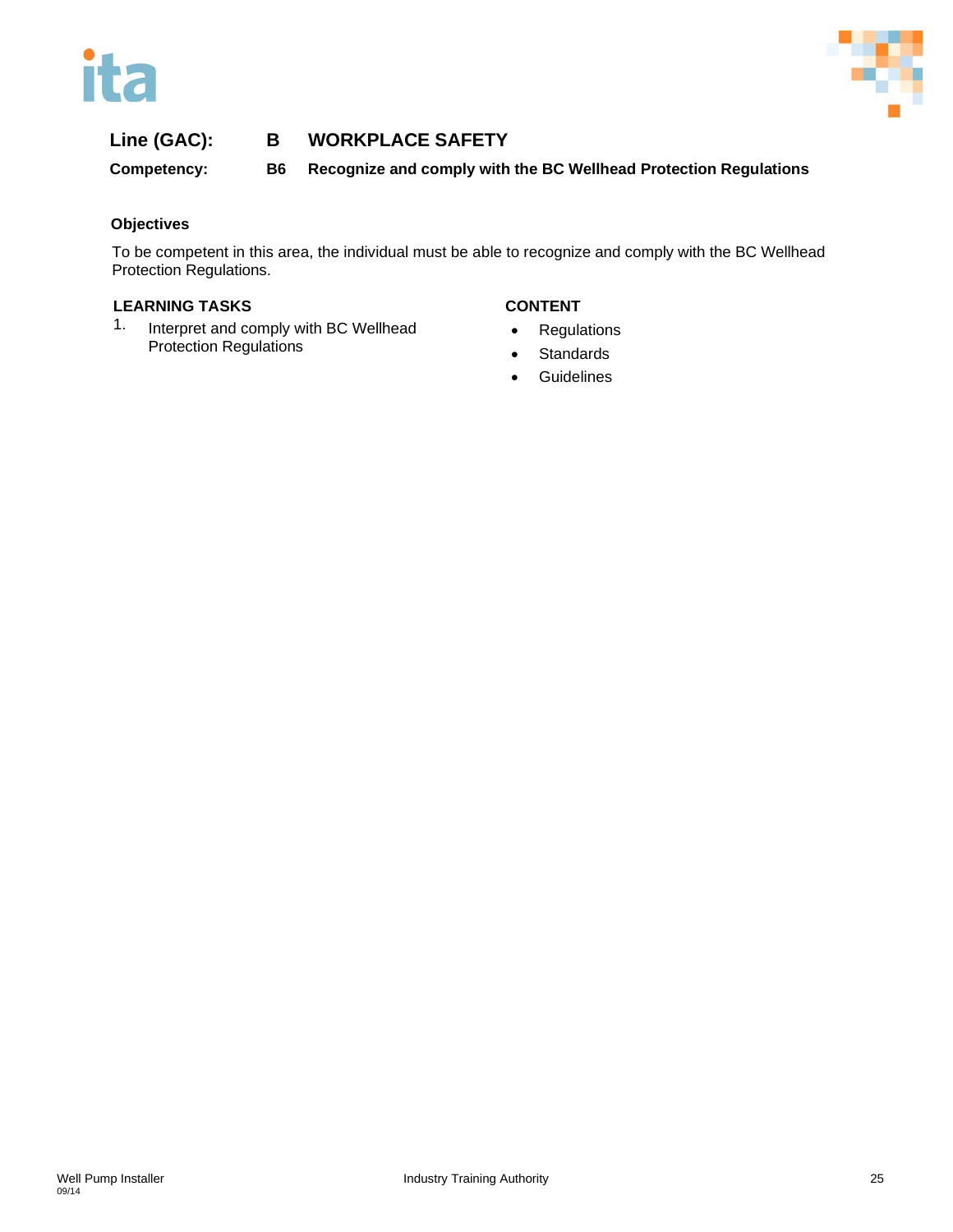



**Competency: B7 Recognize and comply with the BC Safety Authority Electrical Regulations**

#### **Objectives**

To be competent in this area, the individual must be able to recognize and comply with the BC Safety Authority Electrical Regulations.

## **LEARNING TASKS CONTENT**

1. Interpret and comply with BC Safety Authority Electrical Regulations

- Regulations
- Standards
- **Guidelines**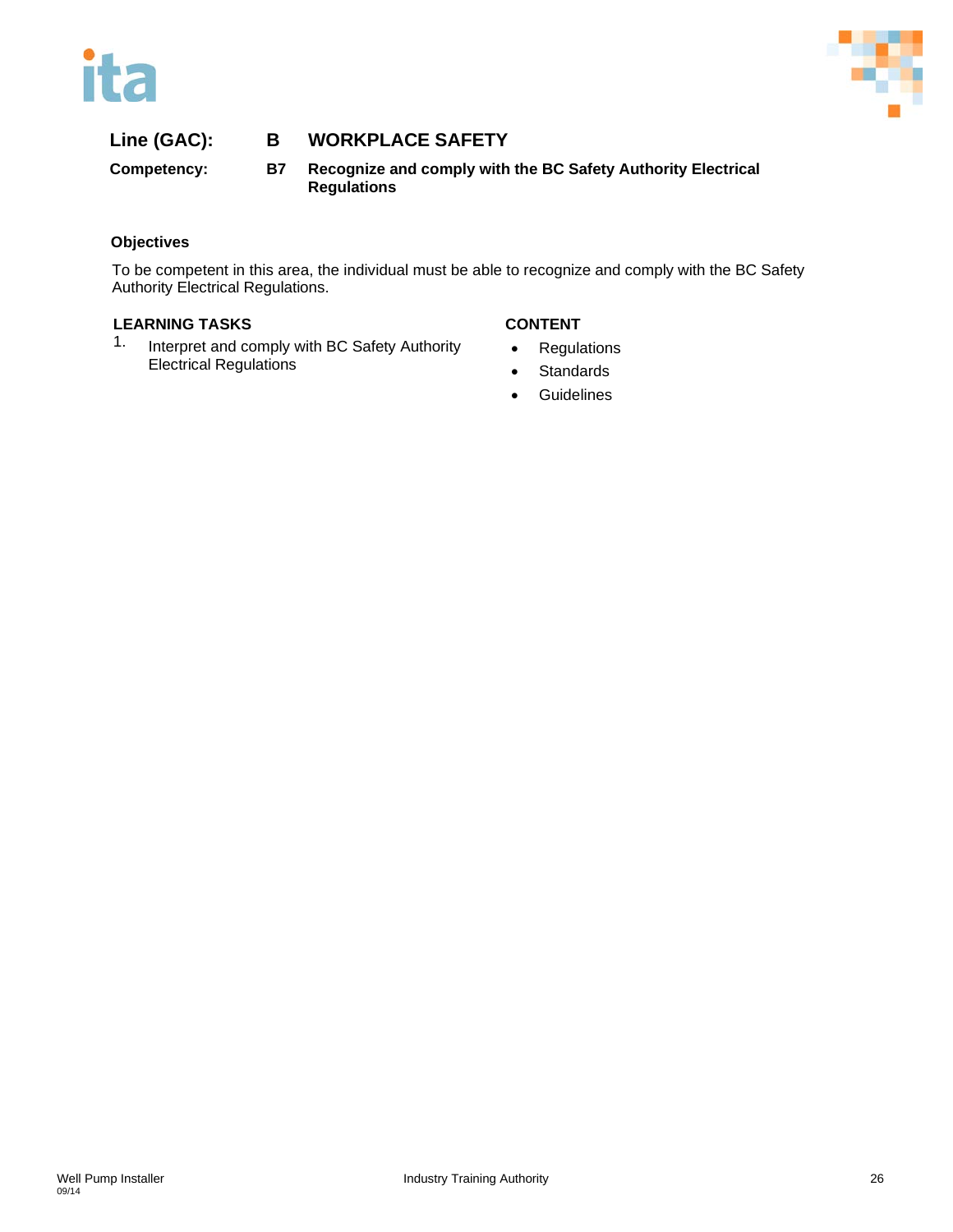



**Competency: B8 State the safety considerations when working in close proximity to a well head**

### **Objectives**

To be competent in this area, the individual must be able to state the safety considerations when working in close proximity to a well head.

#### **LEARNING TASKS CONTENT**

1. State the safety considerations when working in close proximity to a well head

- Eye and ear protection when modifying the well head
- No open flames or ignition sources near well head
- Use of intrinsically safe components
- No steel hammer on well head and production lines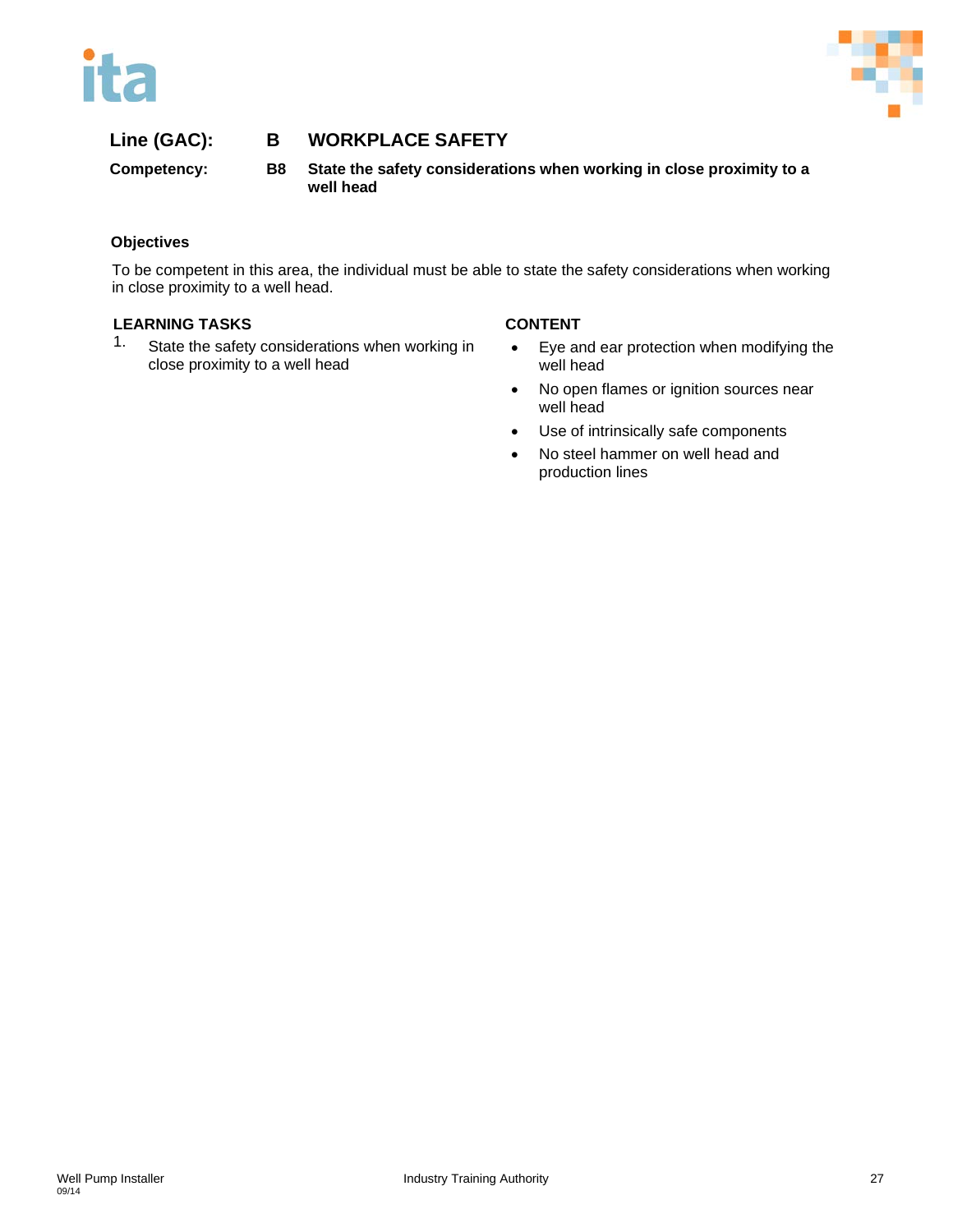



## **Line (GAC): C WELL DRILLING METHODS**

**Competency: C1 Describe the different types of well drilling methods applicable to the trade**

#### **Objectives**

To be competent in this area, the individual must be able to describe the different types of well drilling methods applicable to the trade.

- 1. Describe Air Rotary drilling method Terminology
- 2. Describe Dual Rotary drilling method Terminology
- 3. Describe Cable tool drilling method Terminology
- 

- 
- 
- 
- 4. Other drilling methods **•** Hand dug, Sonic, HDD etc. o Terminology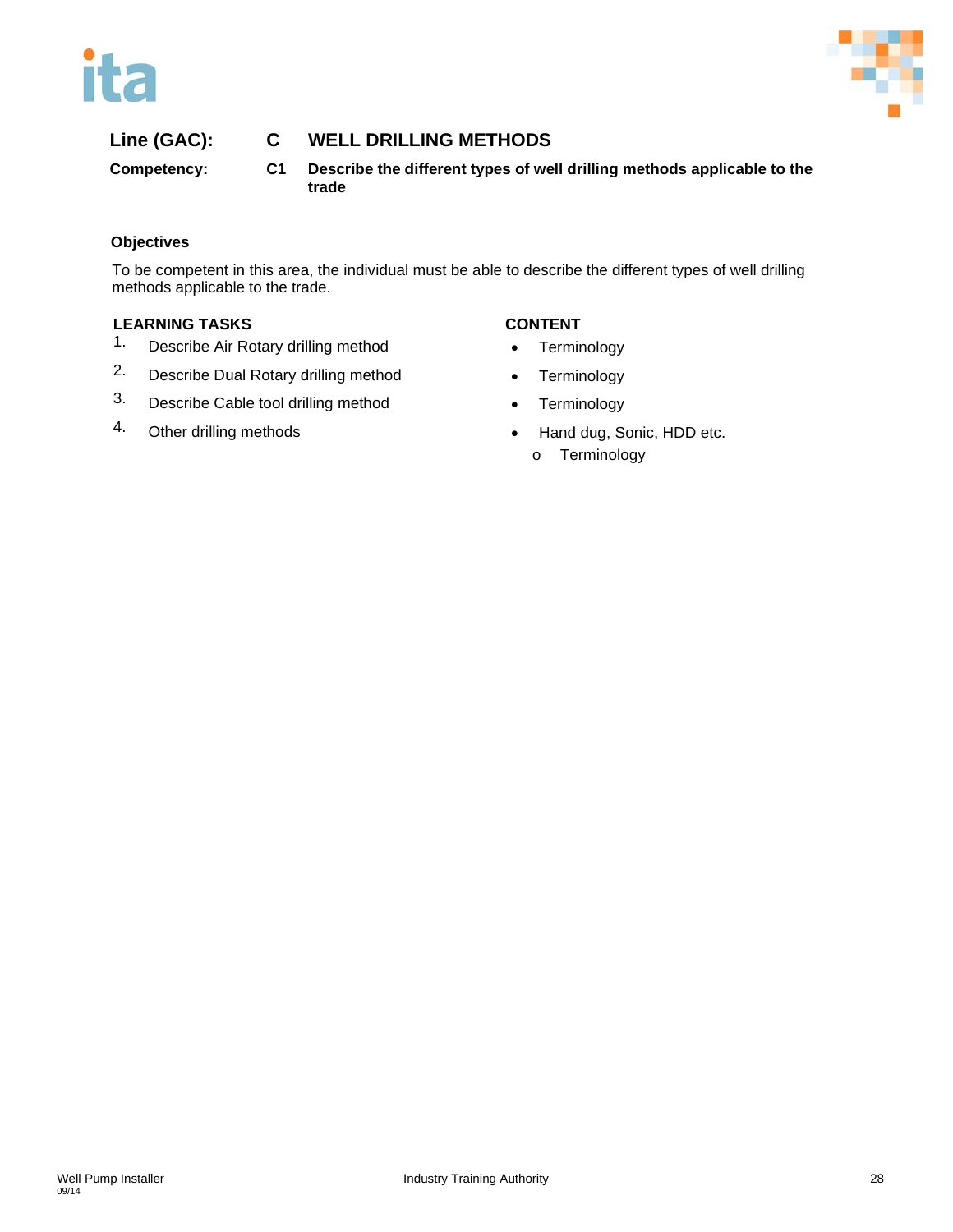



## **Line (GAC): C WELL DRILLING METHODS**

**Competency: C2 Use well drilling methods as applicable to the trade**

#### **Objectives**

To be competent in this area, the individual must be able to use well drilling methods as applicable to the trade.

#### **LEARNING TASKS CONTENT**

1. Use Air Rotary drilling method • Components

- - o Drill bits
- o Drilling fluids
- o Rotation Guards
- Principles of operation
- **Procedures**
- - o Drill bits
	- o Drilling fluids
	- o Rotation Guards
- Principles of operation
- **Procedures**
- 3. Describe Cable tool drilling method Components
	- o Drill bits
	- o Drilling fluids
	- o Rotation Guards
	- Principles of operation
	- **Procedures**
- 4. Other drilling method **•** Hand dug, sonic, HDD etc.
	- o Components
	- o Drill bits
	- o Drilling fluids
	- o Rotation Guards
	- Principles of operation
	- **Procedures**

2. Describe Dual Rotary drilling method • Components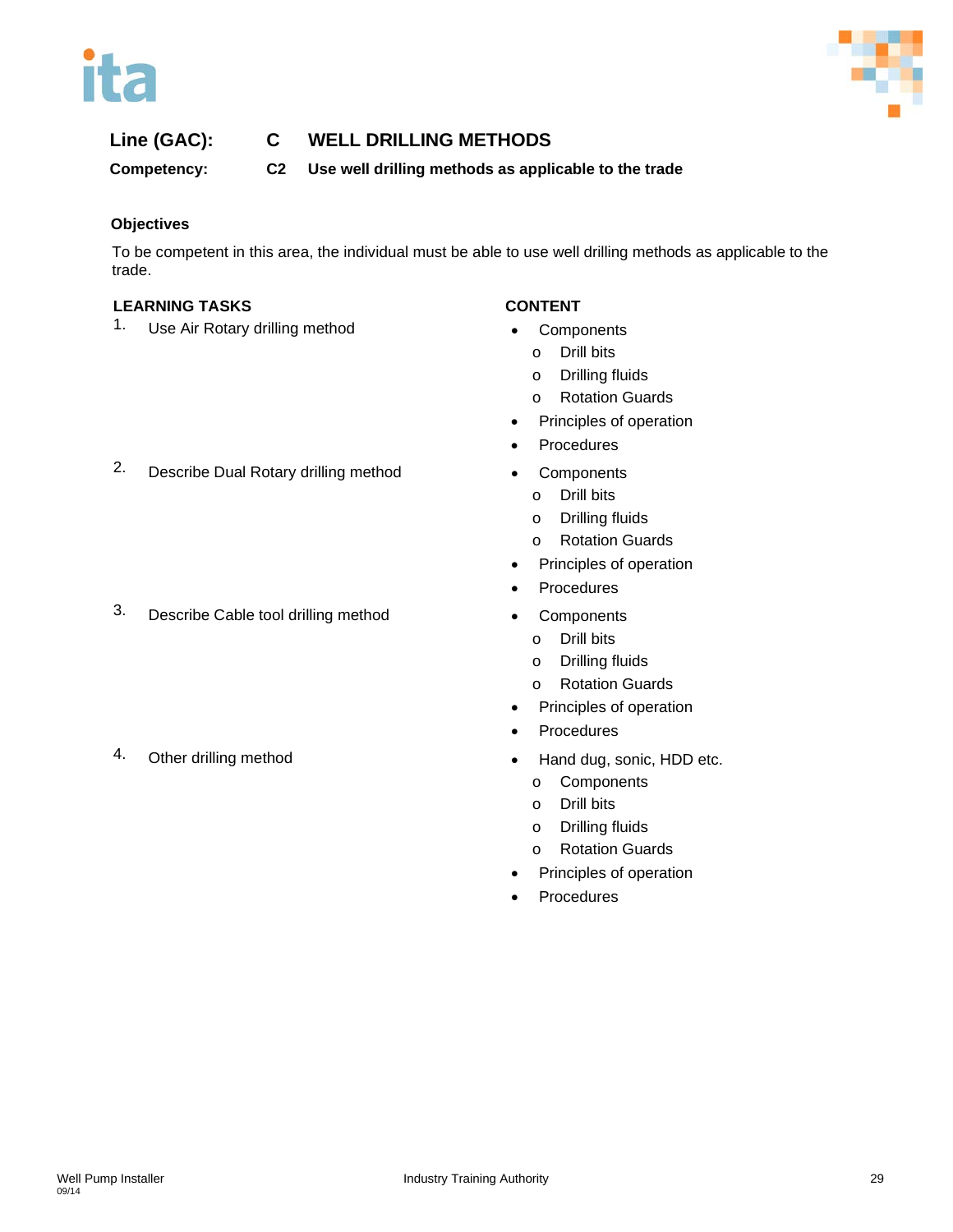



# **Line (GAC): D GEOLOGY**

**Competency: D1 Identify various rock types and the processes that form them**

## **Objectives**

To be competent in this area, the individual must be able to identify various rock types and the processes that form them.

- 1. Identify various rock types **•** Igneous
- 2. Identify the processes that form various rock types

- 
- Metamorphic
- **Sedimentary**
- Erosion
- Volcanic
- Ice
- Heat
- **Pressure**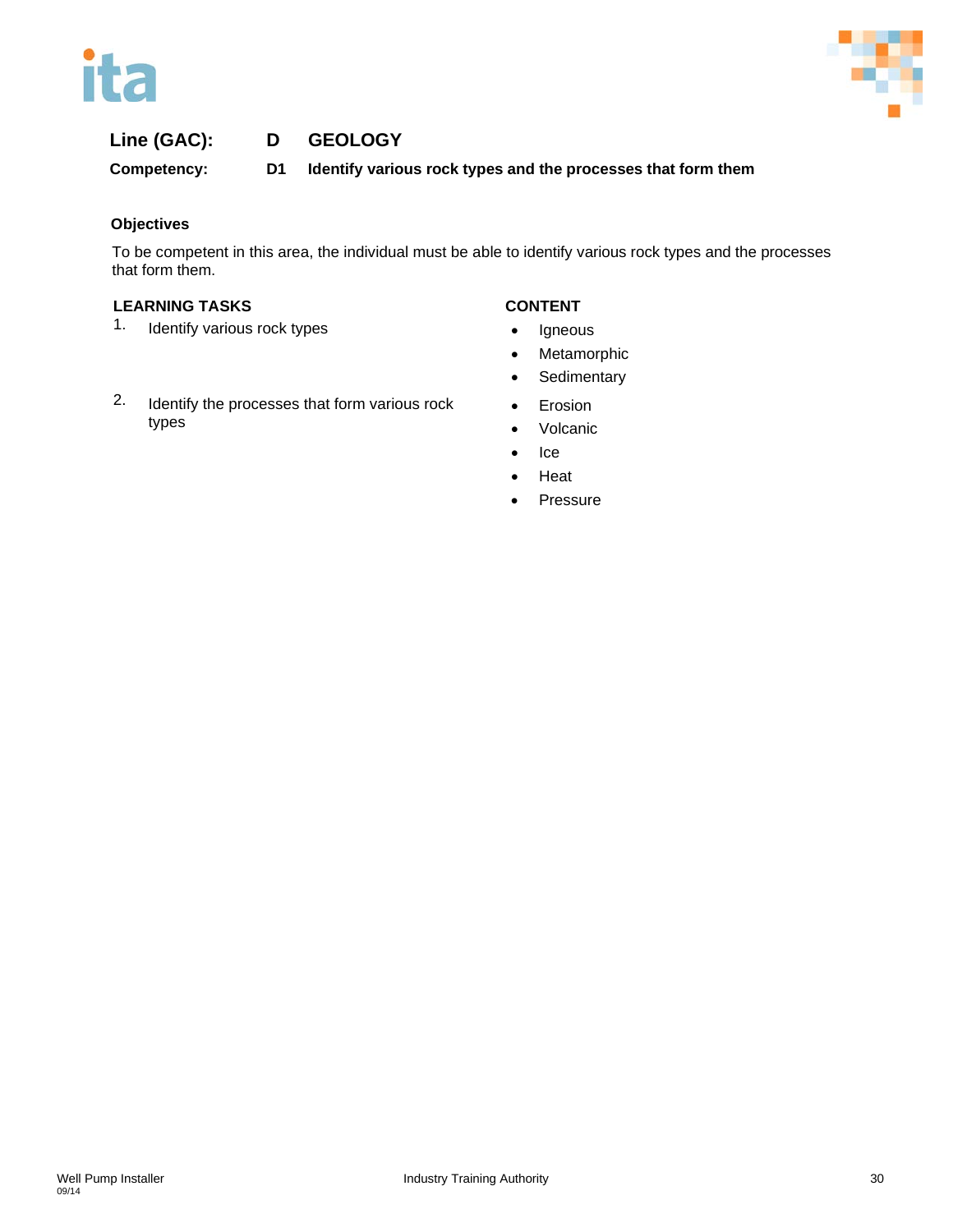



# **Line (GAC): D GEOLOGY**

**Competency: D2 Describe various soil types found in BC**

## **Objectives**

To be competent in this area, the individual must be able to describe various soil types found in BC.

#### **LEARNING TASKS CONTENT**

1. Identify various soil types and their characteristics

- Surficial
- Fluvial
- **Glacial**
- Sedimentary
- Loams
- Saturated and unsaturated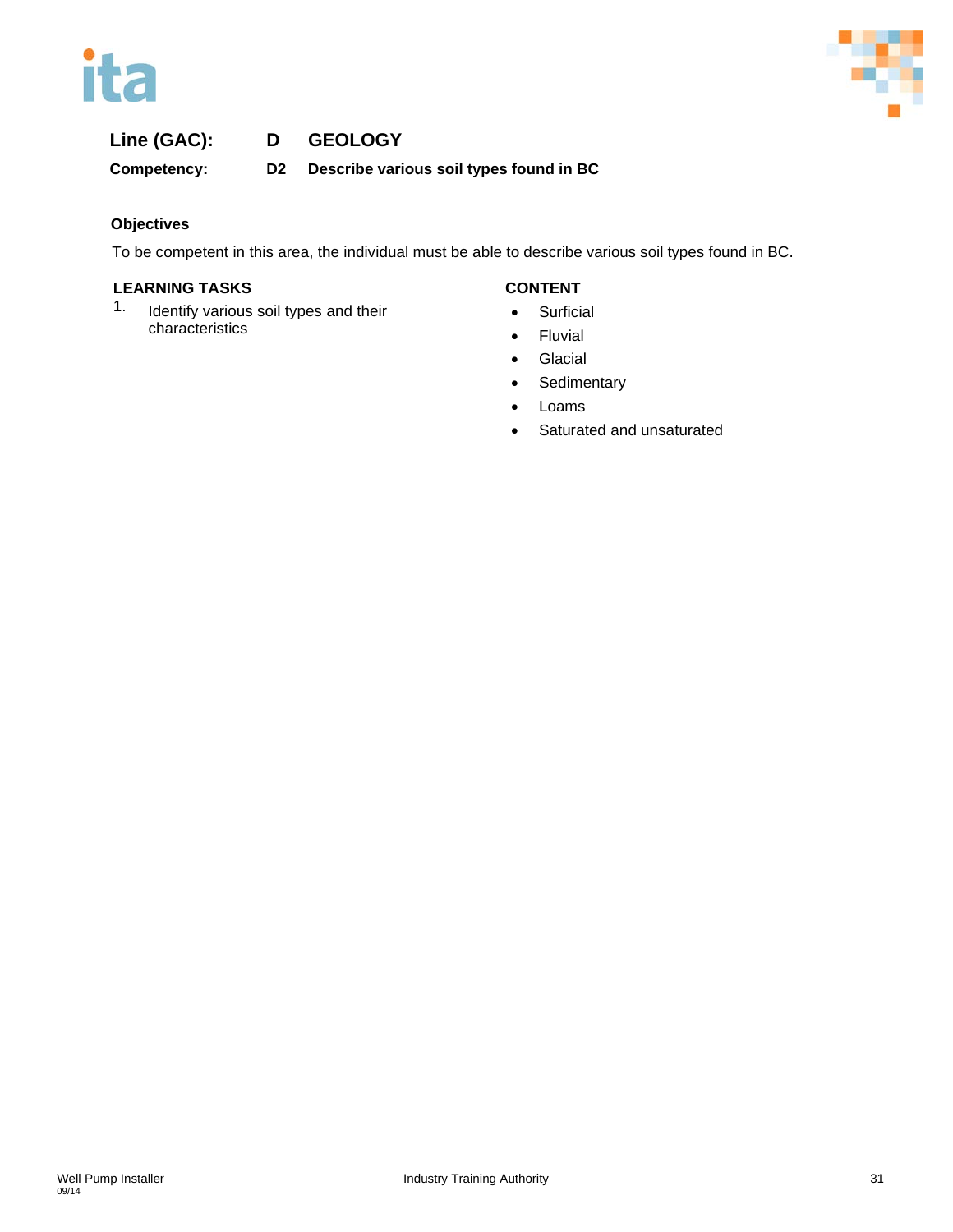



## **Line (GAC): D GEOLOGY**

**Competency: D3 Use proper terminology to describe geological formations as it applies to the trade**

#### **Objectives**

To be competent in this area, the individual must be able to use proper terminology to describe geological formations as it applies to the trade.

- 1. Describe geological formations as it applies to the trade
- Terminology
- Description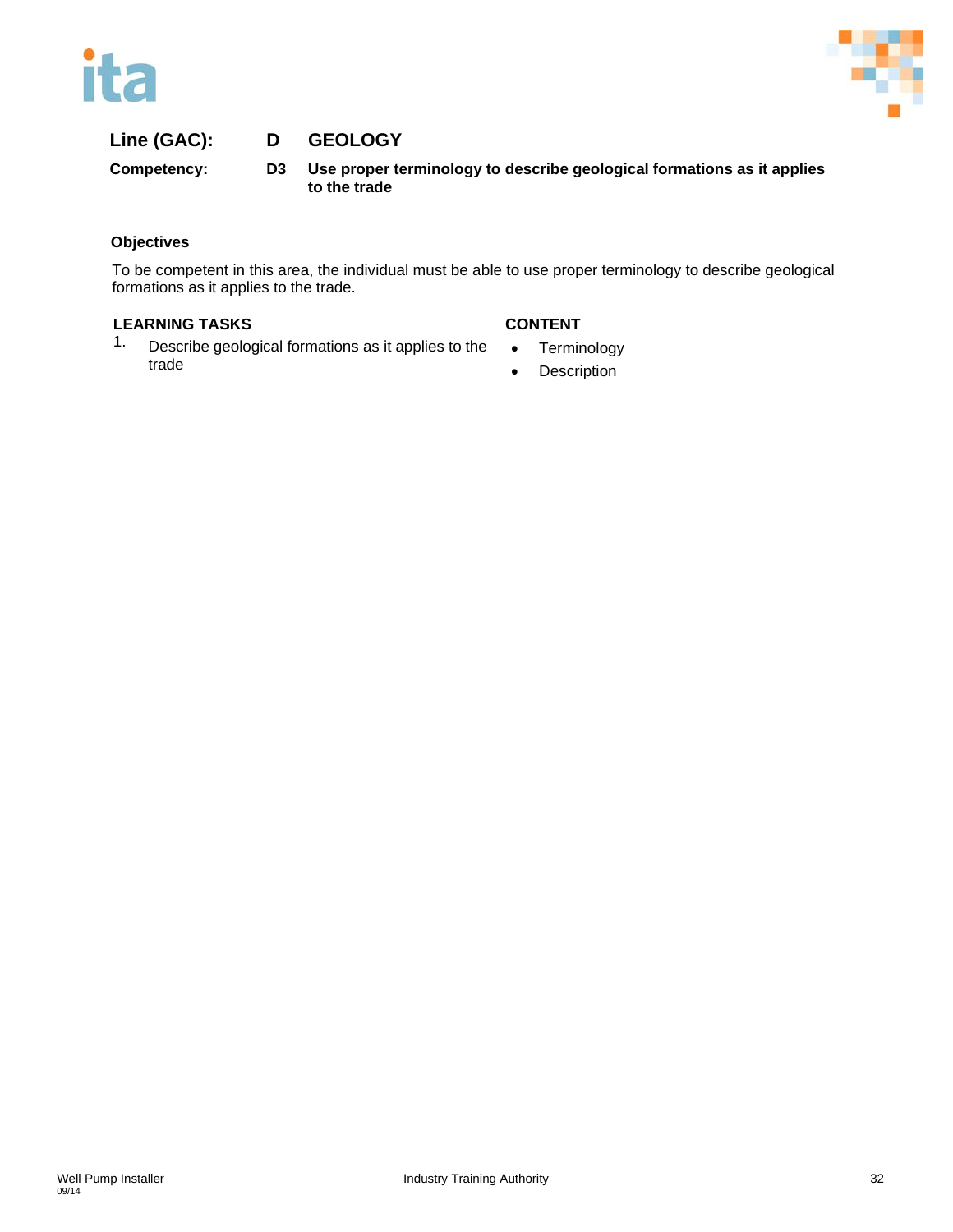



# **Line (GAC): E GROUND WATER**

**Competency: E1 Describe the Hydrologic Cycle (Water Cycle)**

## **Objectives**

To be competent in this area, the individual must be able to describe the Hydrologic Cycle (Water Cycle).

## **LEARNING TASKS CONTENT**

1. Describe the Hydrologic Cycle (Water Cycle) • Terminology

- - o importance of precipitation
	- o infiltration
	- o transpiration
	- o evaporation
- The effect of weather and water movement on the water cycle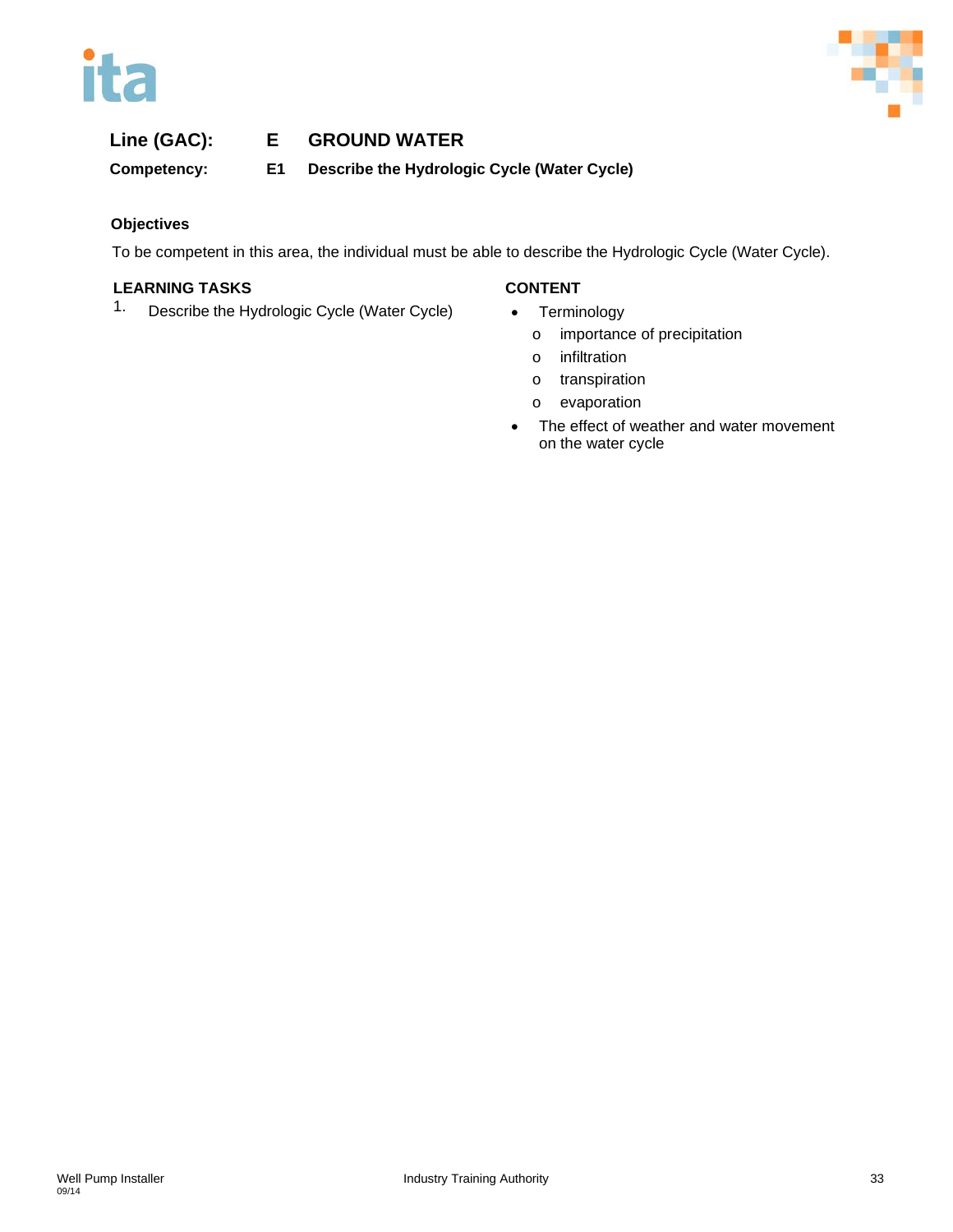



# **Line (GAC): E GROUND WATER**

**Competency: E2 Use proper terminology to describe various subsurface zones**

## **Objectives**

To be competent in this area, the individual must be able to describe various subsurface zones.

## **LEARNING TASKS CONTENT**

1. Describe various subsurface zones • Zone of soil moisture

- 
- Zone of aeration
- Zone of saturation
- Effects of gravity and capillary motion
- Occurrence and movement of ground water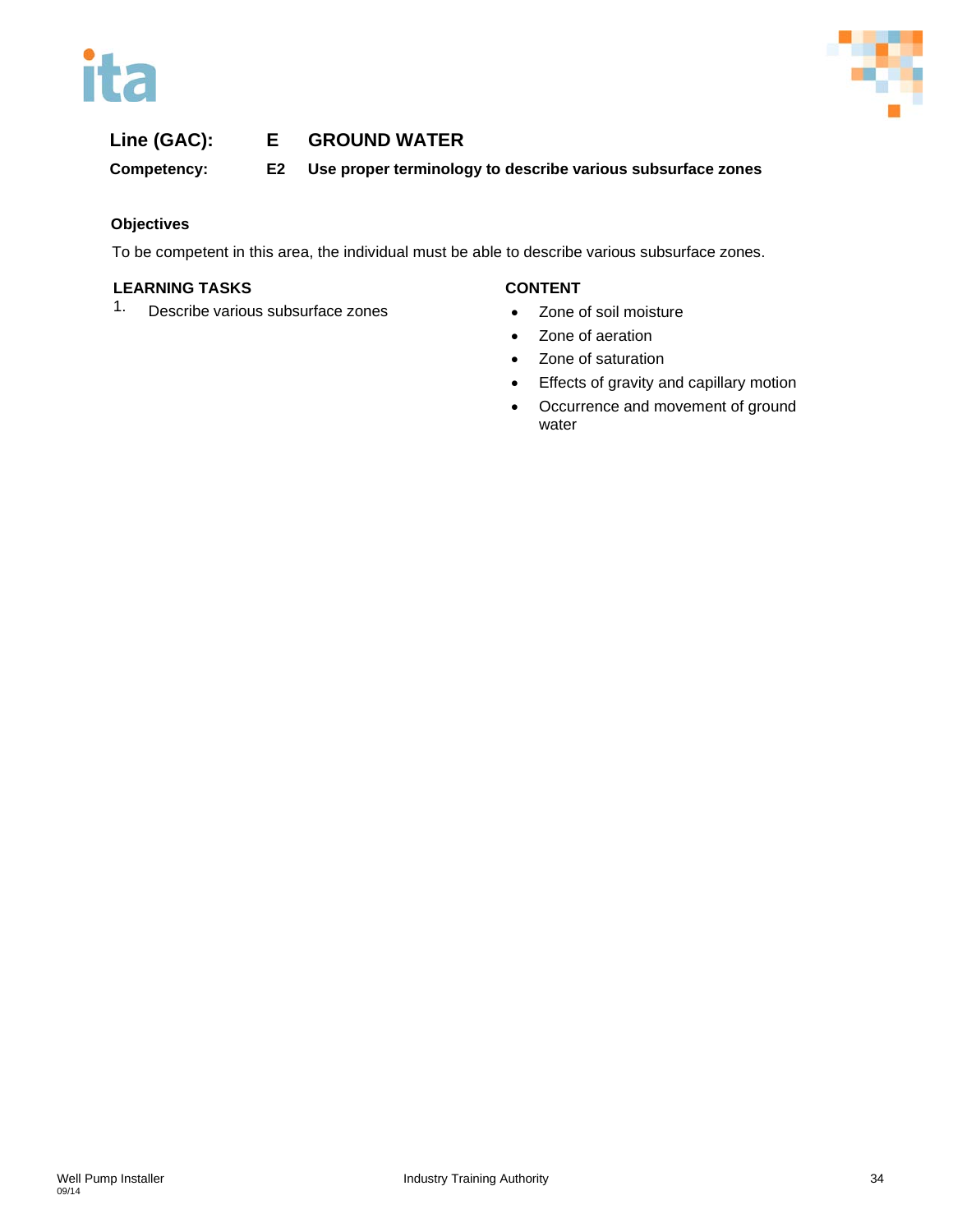



## **Line (GAC): E GROUND WATER**

**Competency: E3 Use proper terminology to describe ground water formations**

### **Objectives**

To be competent in this area, the individual must be able to describe ground water formations as it pertains to water storage.

#### **LEARNING TASKS CONTENT**

1. Describe groundwater formations **•** Aquifer (saturated zone)

- 
- Aquitard (confining beds)
- Porosity etc.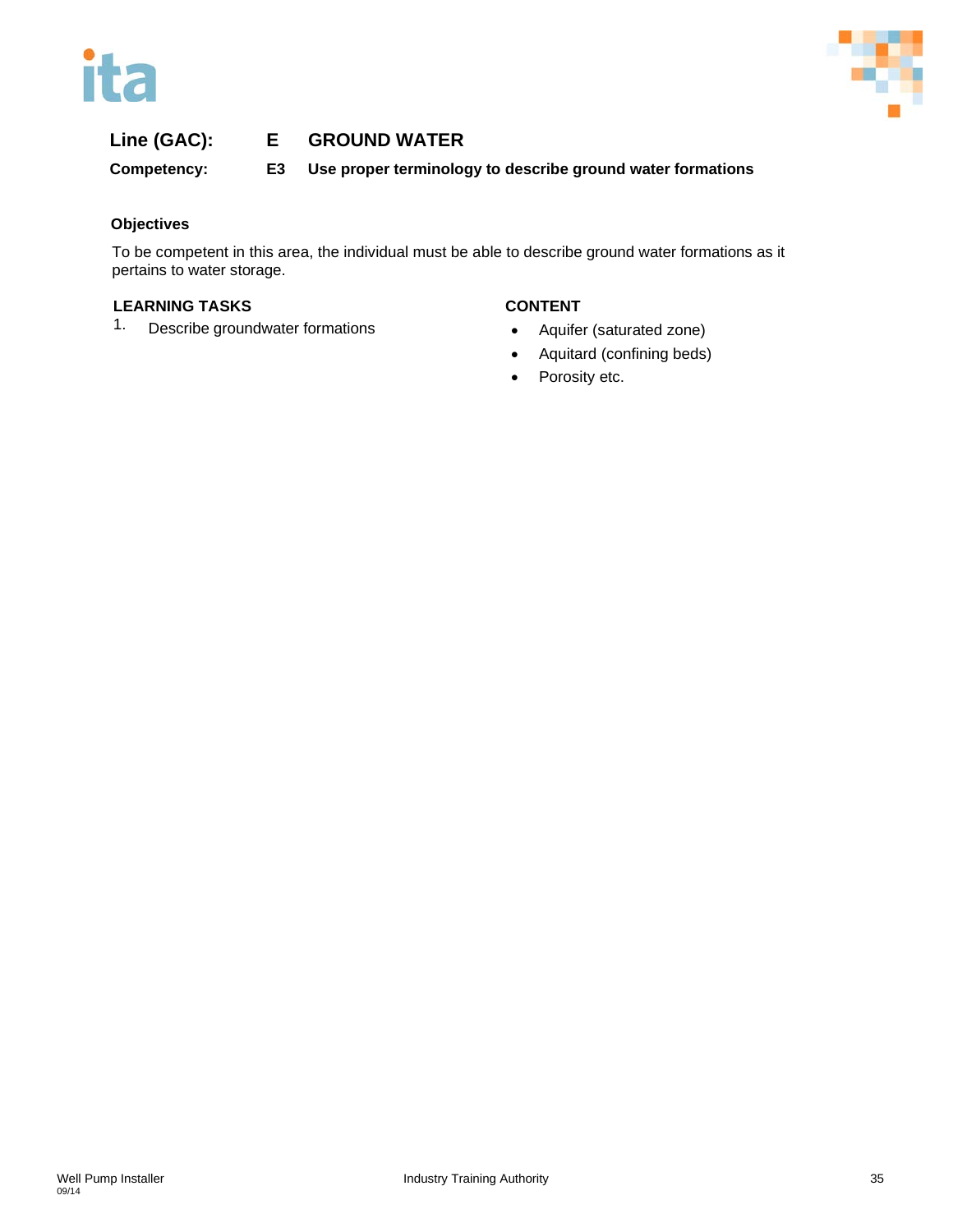



# **Line (GAC): E GROUND WATER**

**Competency: E4 Describe different sources of water**

### **Objectives**

To be competent in this area, the individual must be able to:

• Describe different sources of water.

# **LEARNING TASKS CONTENT**

1. Describe different sources of water **•** Surface water

- 
- Effects of surface water on the water table
- Ground water
- GUDI (Ground Water Under the Direct Influence of Surface Water)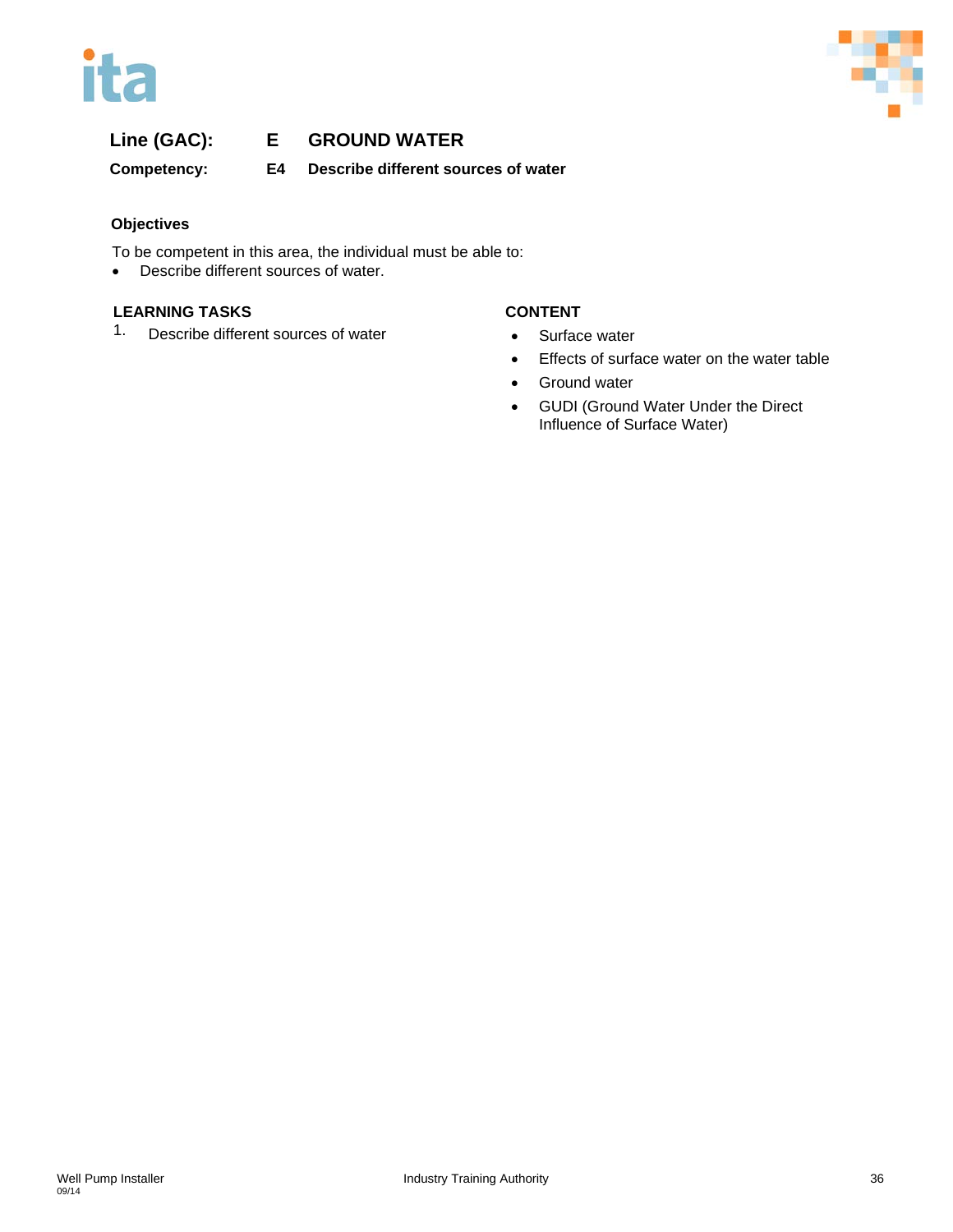



# **Line (GAC): E GROUND WATER**

**Competency: E5 Define appropriate terms and abbreviations used to report on lithology**

### **Objectives**

To be competent in this area, the individual must be able to define appropriate terms and abbreviations used to report on lithology.

### **LEARNING TASKS CONTENT**

1. Define terms and abbreviations commonly-used in lithology reporting

- Terms
- Abbreviations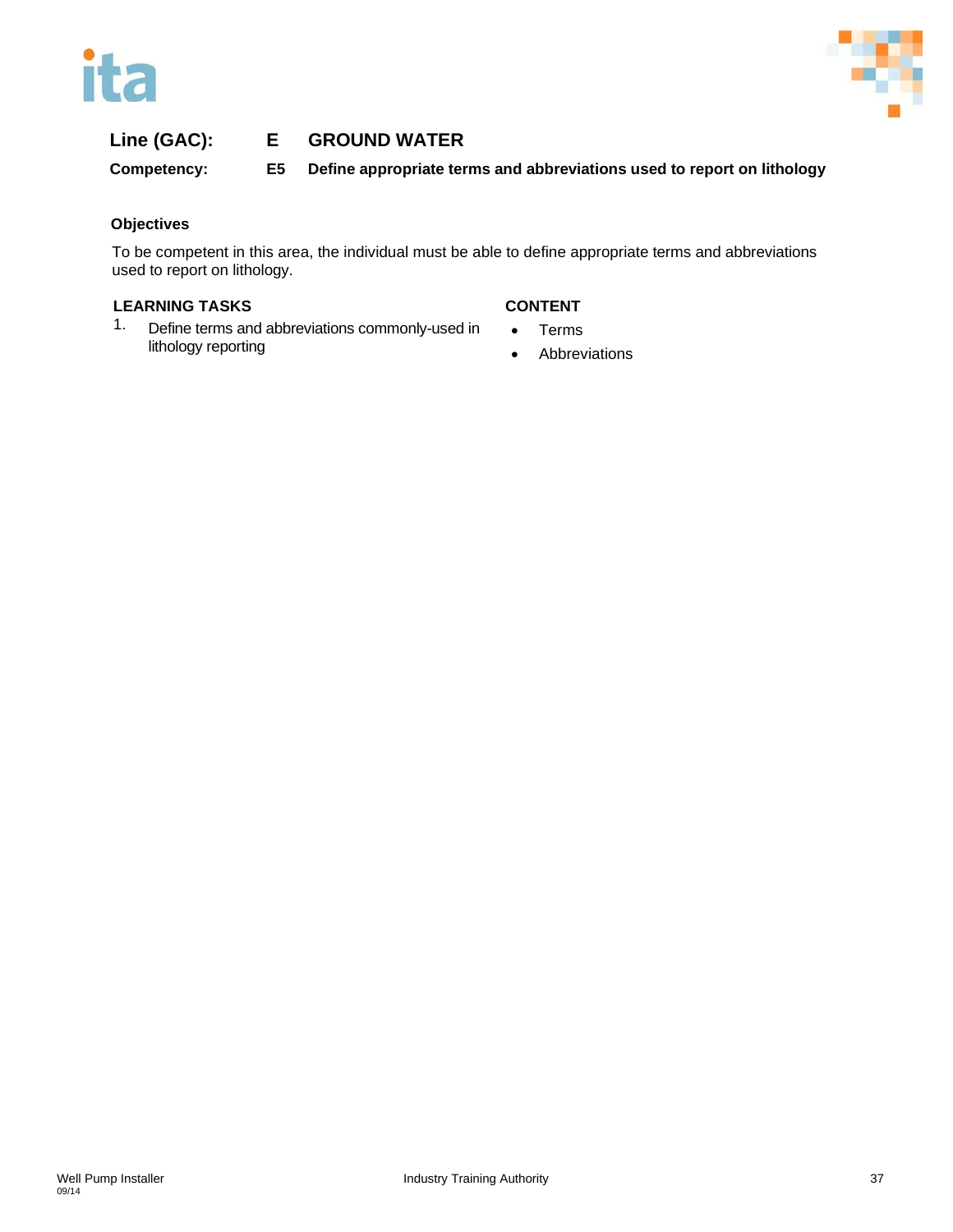



**Competency: F1 Explain ground water flow as it pertains to various formations**

### **Objectives**

To be competent in this area, the individual must be able to explain ground water flow as it pertains to various formations.

### **LEARNING TASKS CONTENT**

1. Explain ground water flow as it pertains to various formations

- Zone of saturation
- Occurrence and movement of ground water
- Water Table
- Phreatic Surface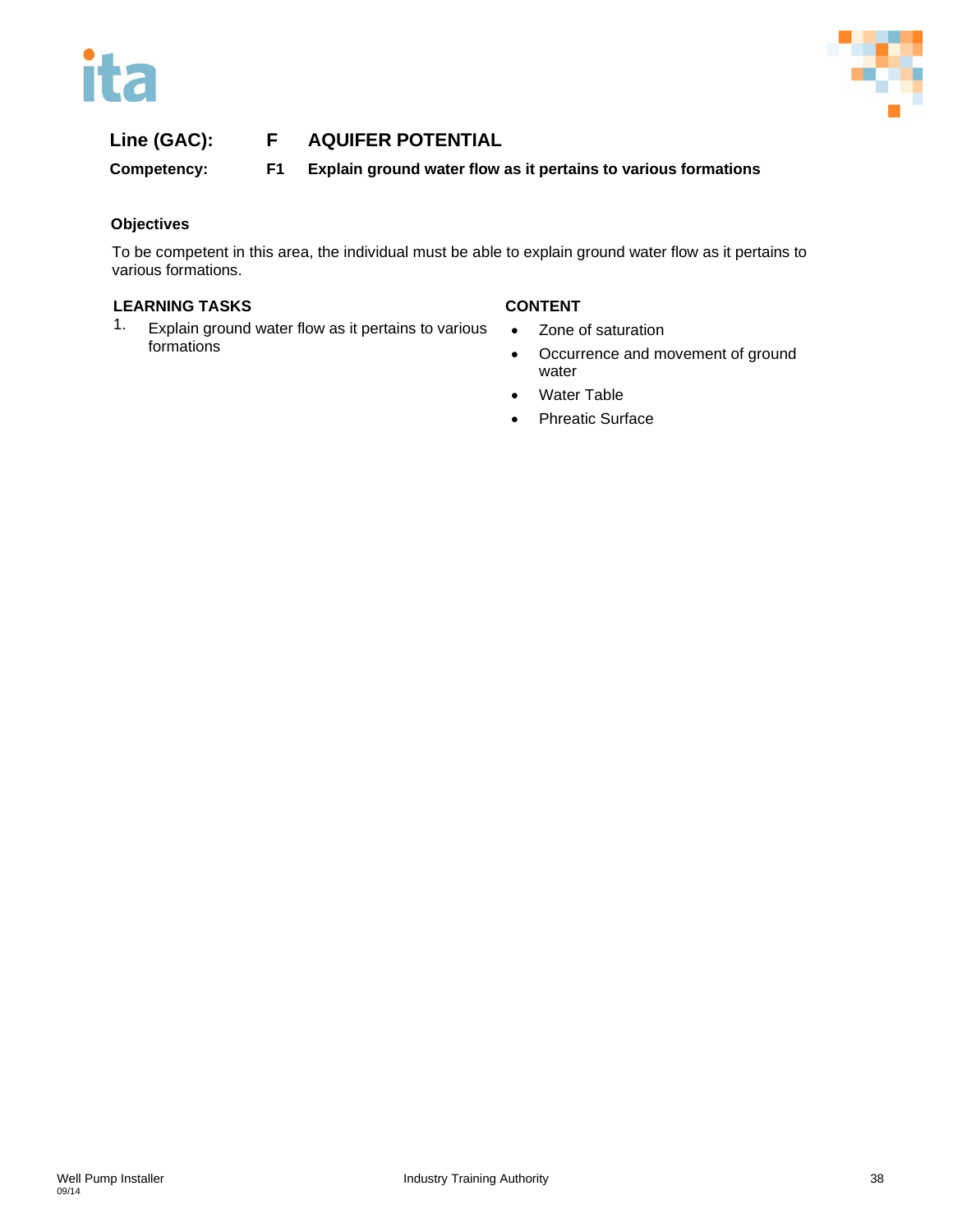



**Competency: F2 Recognize hydraulic properties of bedrock and overburden (soil) aquifers**

# **Objectives**

To be competent in this area, the individual must be able to recognize hydraulic properties of bedrock and overburden (soil) aquifers.

# **LEARNING TASKS CONTENT**

1. Describe hydraulic properties of bedrock and overburden (soil) aquifers

- Porosity
- Permeability
- Hydraulic properties
- Types of aquifers (confined and unconfined)
- Transmissivity
- Storativity
- Hydraulic gradient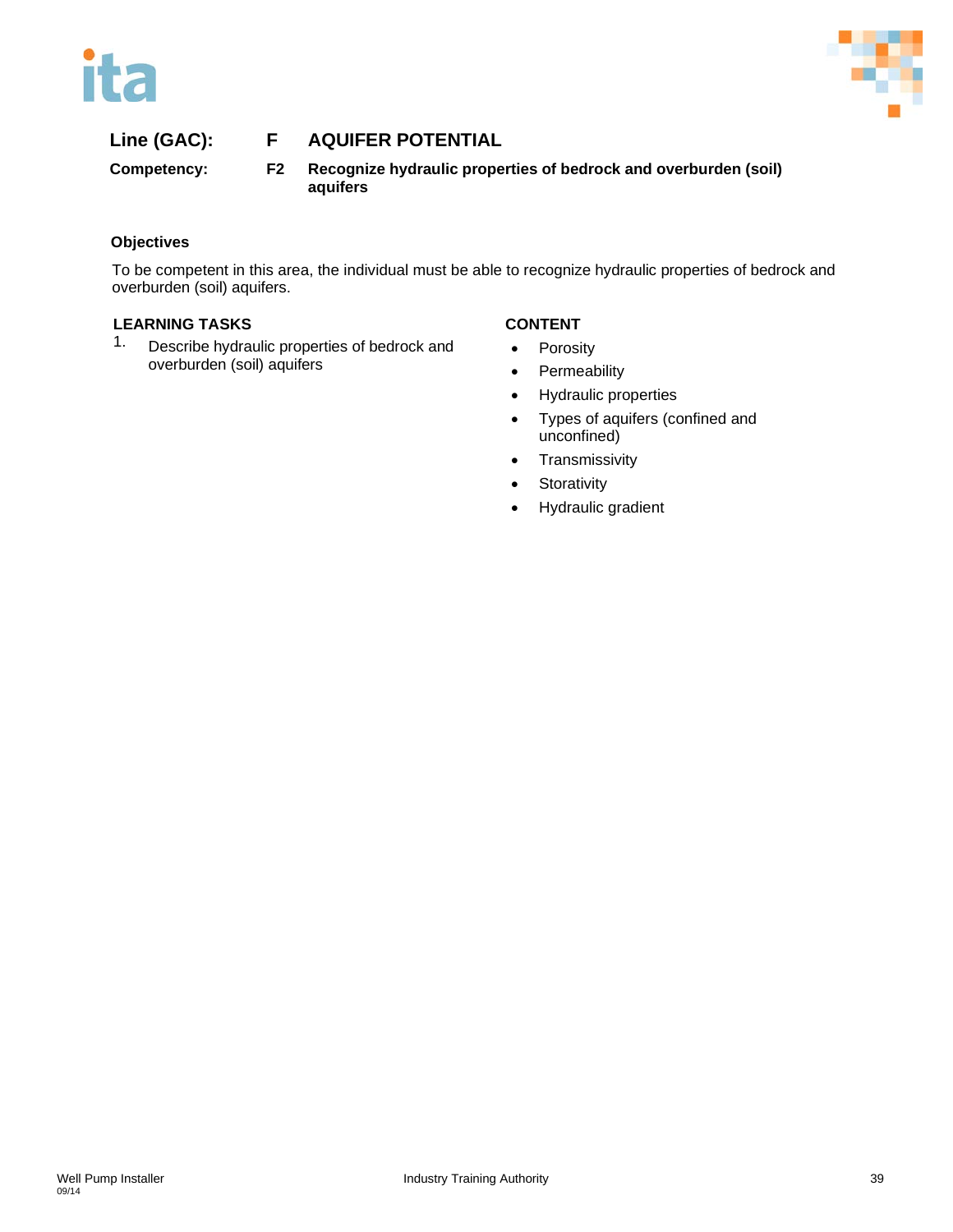



**Competency: F3 Describe the different types of aquifer tests and the equipment necessary**

# **Objectives**

To be competent in this area, the individual must be able to describe the different types of aquifer tests and the equipment necessary.

### **LEARNING TASKS CONTENT**

- 
- 1. Describe the different types of aquifer tests Test conditions such as water levels, water
	- temperature, ground water quality, weather conditions, pump discharge etc.
	- Proper use of tests
	-
	- Pressure transducers and data logger
	- Barometers
	- Temperature gauge
	- Pump discharge measurement devices
	- Flow meter etc.
- 2. Describe the equipment required for the tests Electric or steel tapes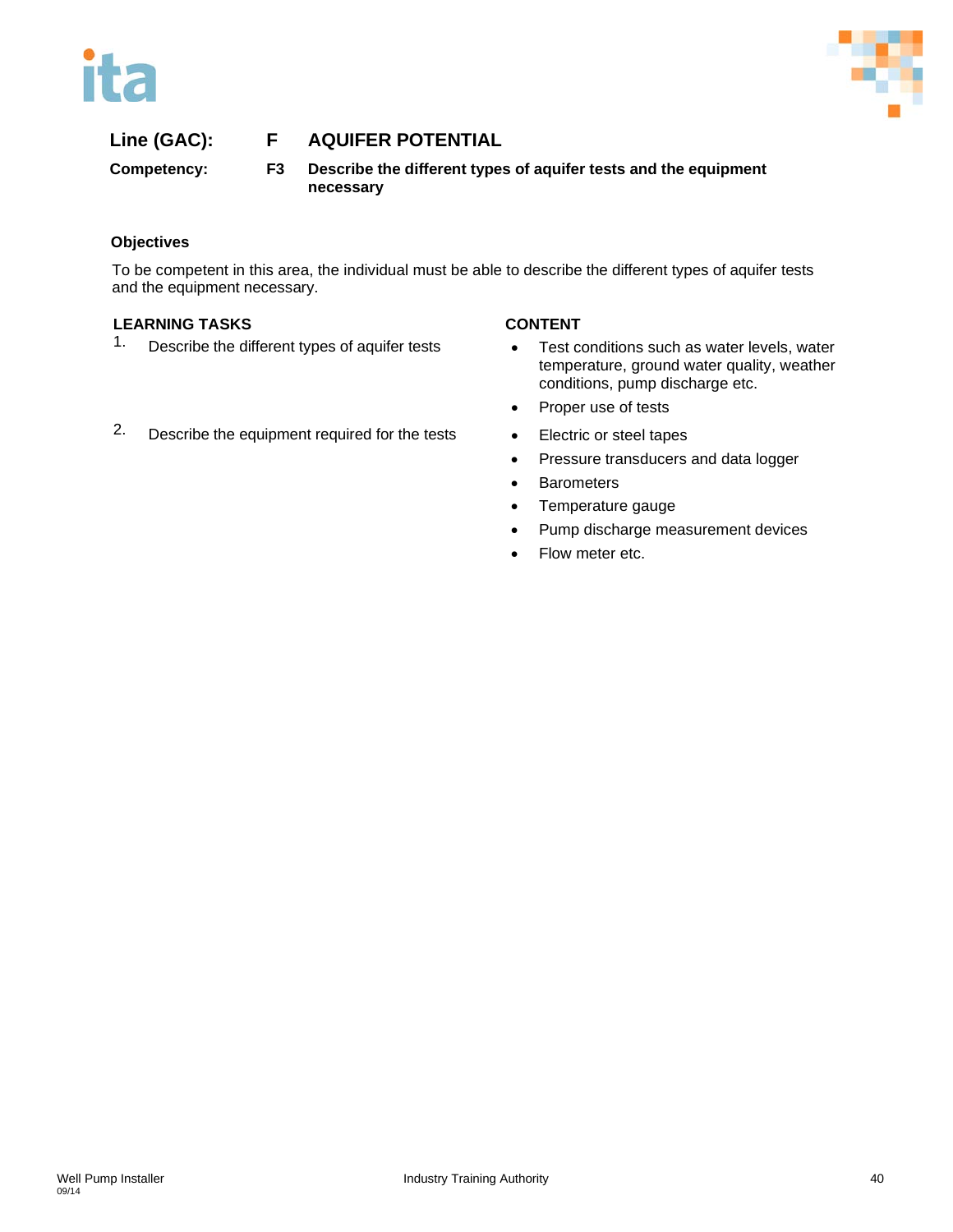



**Competency: F4 Perform various aquifer tests, record the readings and interpret the results**

# **Objectives**

To be competent in this area, the individual must be able to perform the various aquifer tests, record the readings and interpret the results.

# **LEARNING TASKS CONTENT**

1. Perform the various aquifer tests, record the readings and interpret the results

- Prepare for the test
- Record data
- Evaluate test results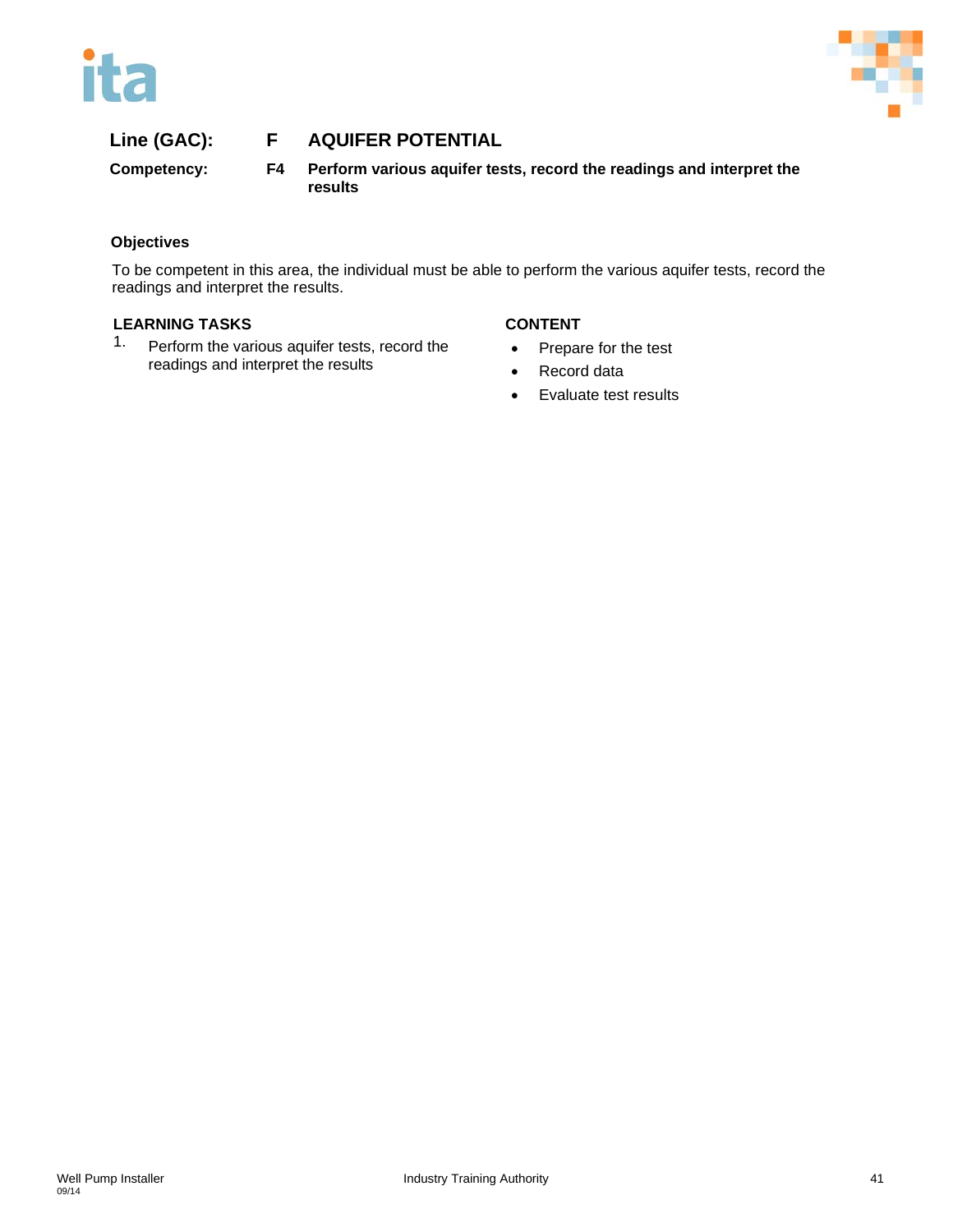



**Competency: F5 Use technologies for data acquisition**

# **Objectives**

To be competent in this area, the individual must be able to use technologies for data acquisition.

# **LEARNING TASKS CONTENT**

1. Use technologies for data acquisition • Data loggers

- 
- Static indicators
- Flow meters
- Orifice tubes etc.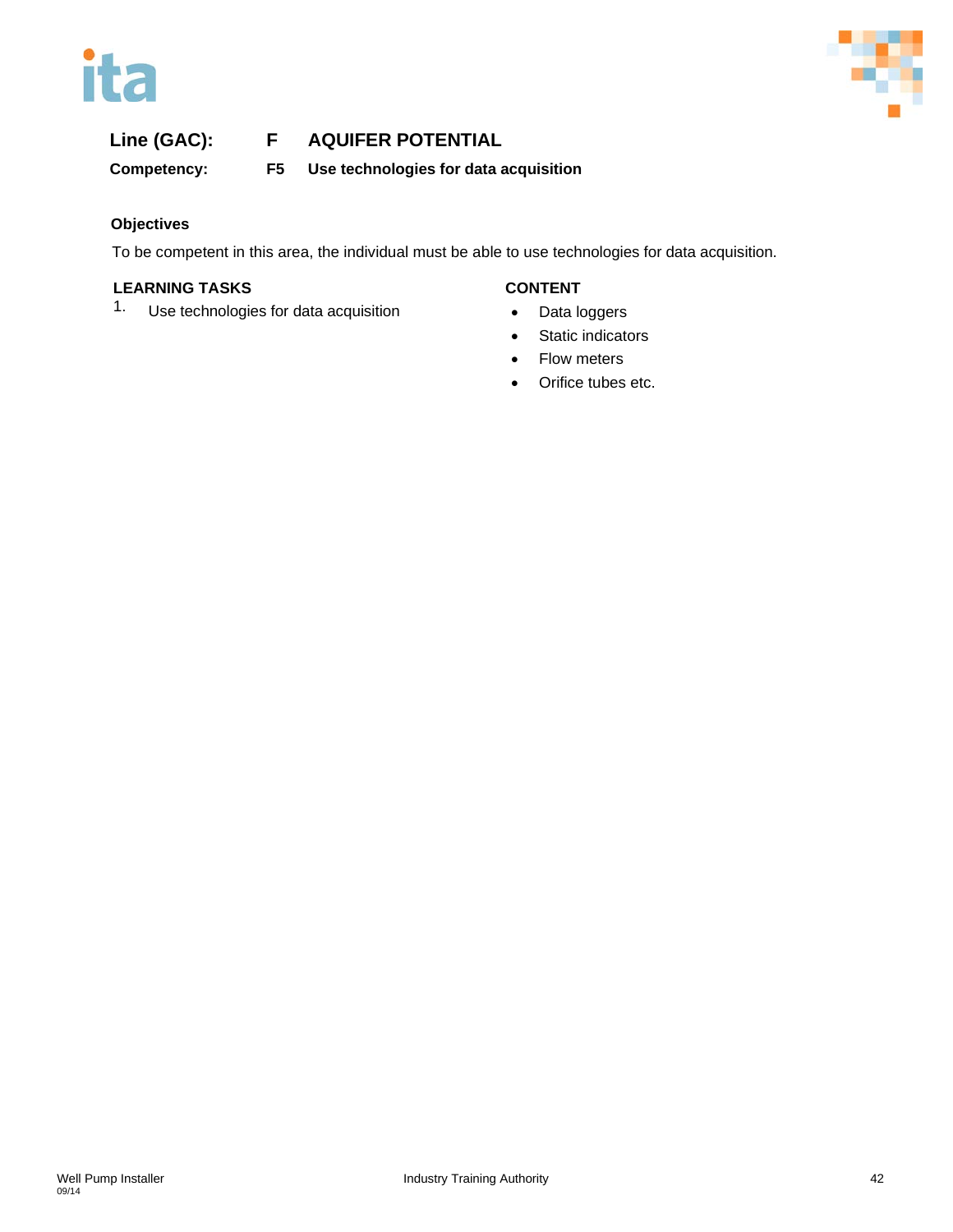



**Competency: F6 Describe the use of monitoring wells for data collection**

# **Objectives**

To be competent in this area, the individual must be able to describe the use of monitoring wells for data collection.

# **LEARNING TASKS CONTENT**

1. Describe the use of monitoring wells for data collection

- Who can construct monitoring wells
- Examples of monitoring wells
	- o Bore holes drilled to asses ground water quality
	- o Holes drilled to monitor water table elevations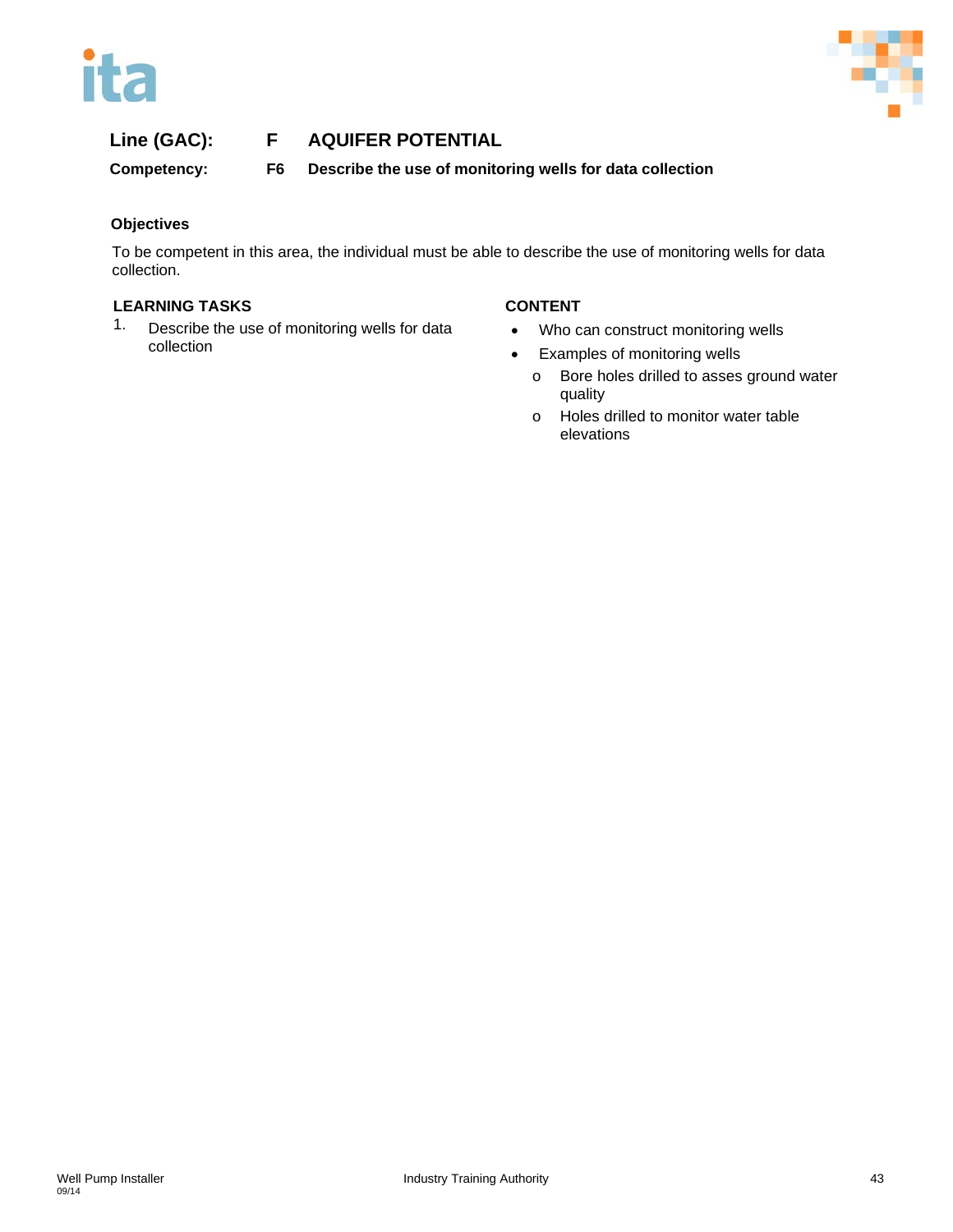



**Competency: G1 Interpret detailed chemistry reports**

# **Objectives**

To be competent in this area, the individual must be able to interpret detailed chemistry reports.

### **LEARNING TASKS CONTENT**

- 1. Interpret detailed chemistry reports Important mineral constituents in ground water
	- Typical parameters for chemical analysis
	- Common substances naturally found in ground water in BC that can cause problems in operating wells
	- Quality characteristics
		- o Measure of total dissolved solids (TDS) as an indicator of the mineralized character of the water
		- o Water quality standards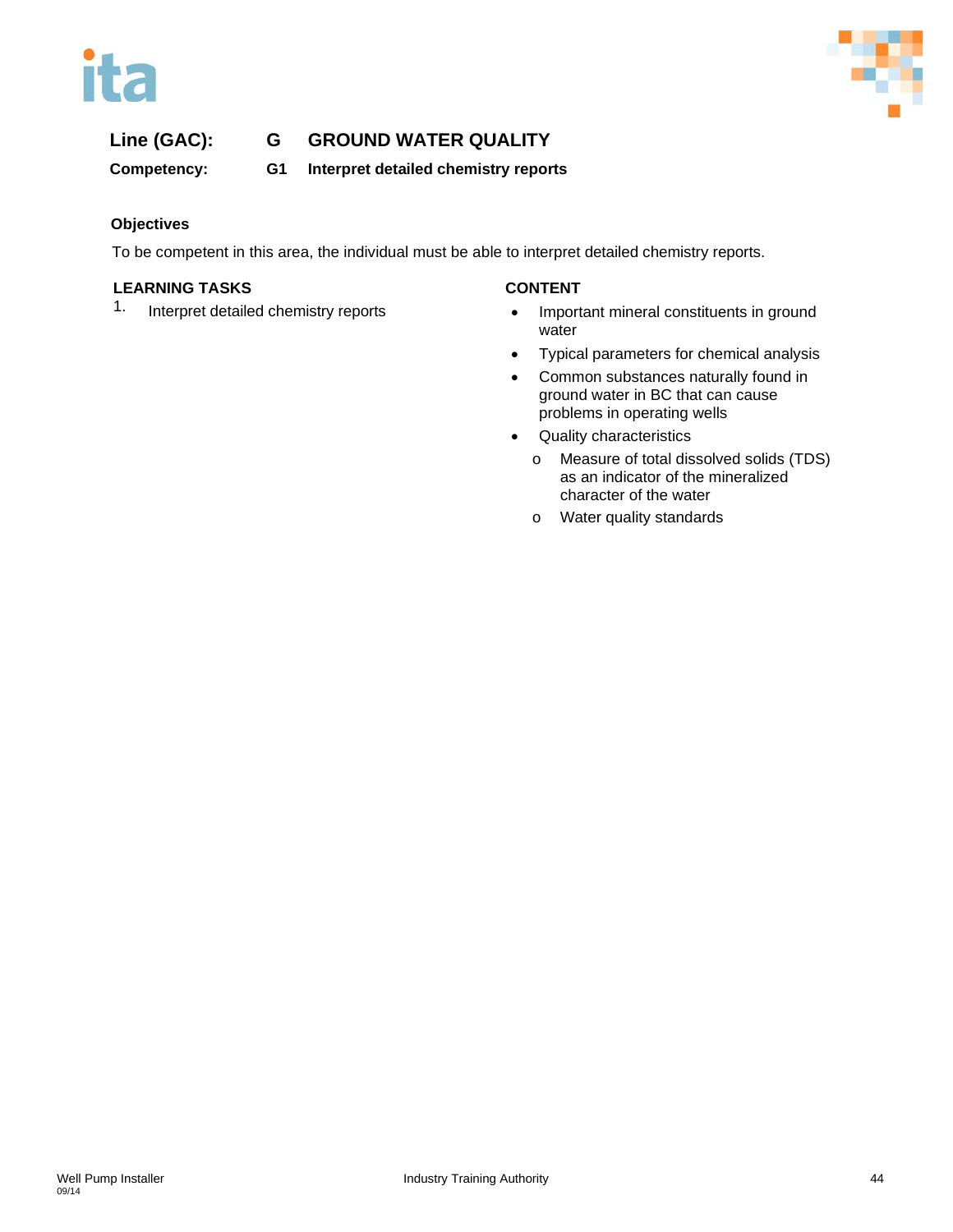



**Competency: G2 Use proper techniques for acquiring water samples**

# **Objectives**

To be competent in this area, the individual must be able to use proper techniques for acquiring water samples.

# **LEARNING TASKS CONTENT**

1. Use proper techniques for acquiring water samples

- Select sample site
- Conduct visual inspection of site
- Acquire the correct number of samples
- Label samples clearly
- Use appropriate sampling containers
- Use appropriate sampling procedures
- Preserve and store sample
- Prevent sample contamination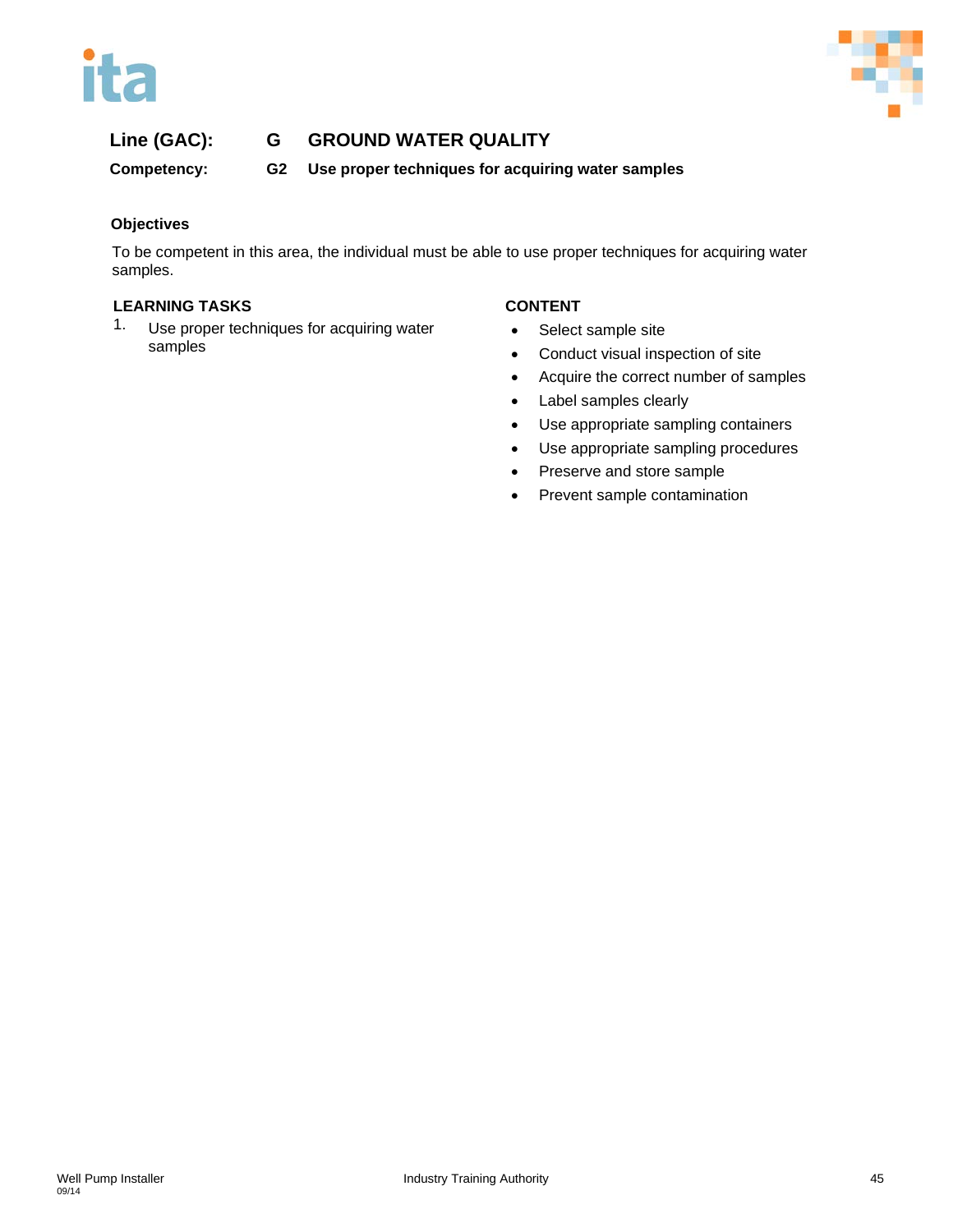



**Competency: G3 Use proper methods of disinfection**

# **Objectives**

To be competent in this area, the individual must be able to use proper methods of disinfection.

### **LEARNING TASKS CONTENT**

1. Use proper methods of disinfection • Well cleaning

- 
- Disinfection using chlorine
	- o Simple chlorination
	- o Shock chlorination
	- o Bulk displacement chlorination
- Chlorination of tools and materials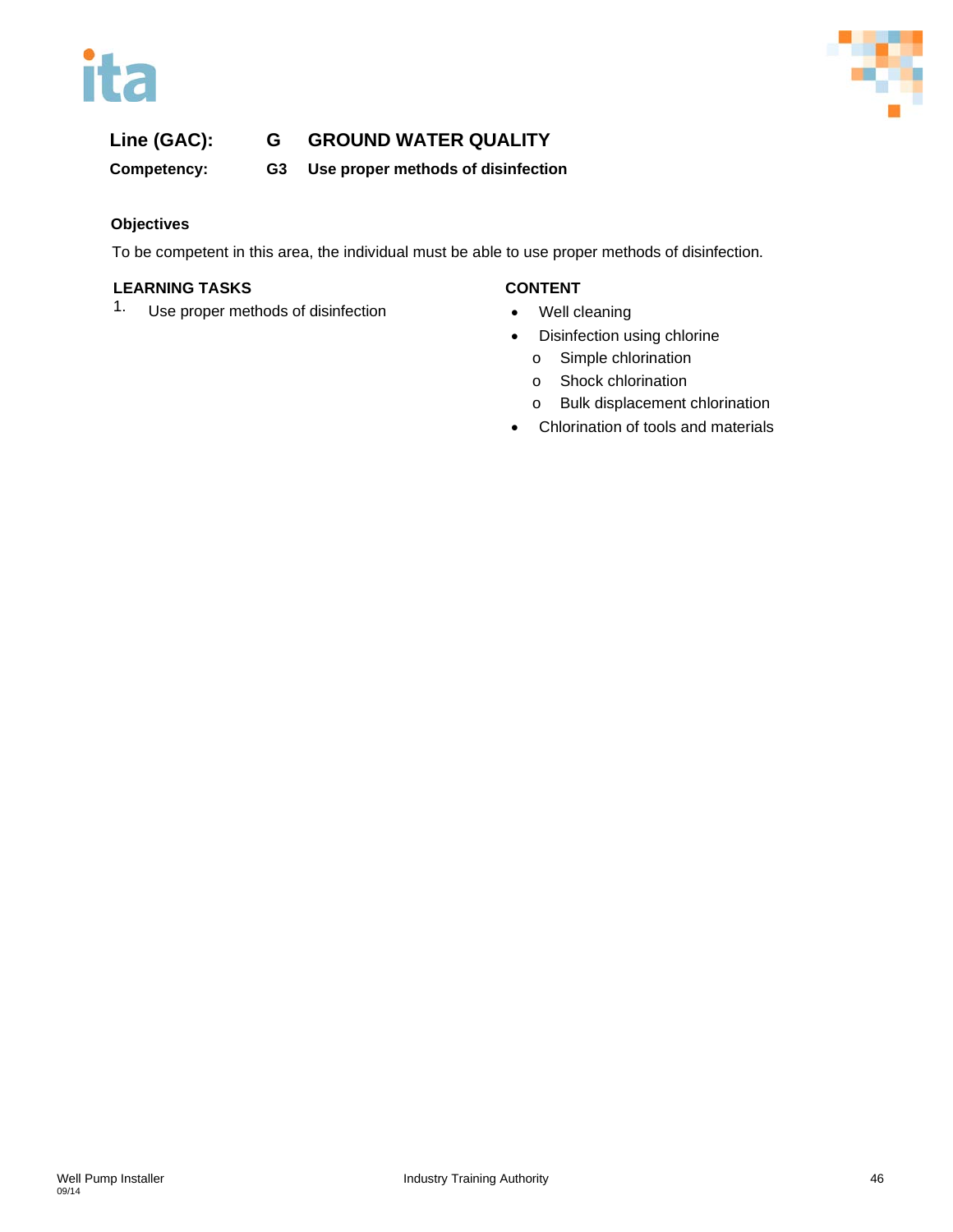



**Competency: G4 Identify ground water treatment that may be required for common concerns**

# **Objectives**

To be competent in this area, the individual must be able to identify ground water treatment that may be required for common concerns.

### **LEARNING TASKS CONTENT**

1. Identify ground water treatment that may be required for common concerns

- Common concerns such as:
	- o Bacteria
	- o Chemicals such as Arsenic, Boron, Uranium etc.
- Suitable treatments for common concerns using:
	- o Water softener
	- o Reverse osmosis
	- o Ultraviolet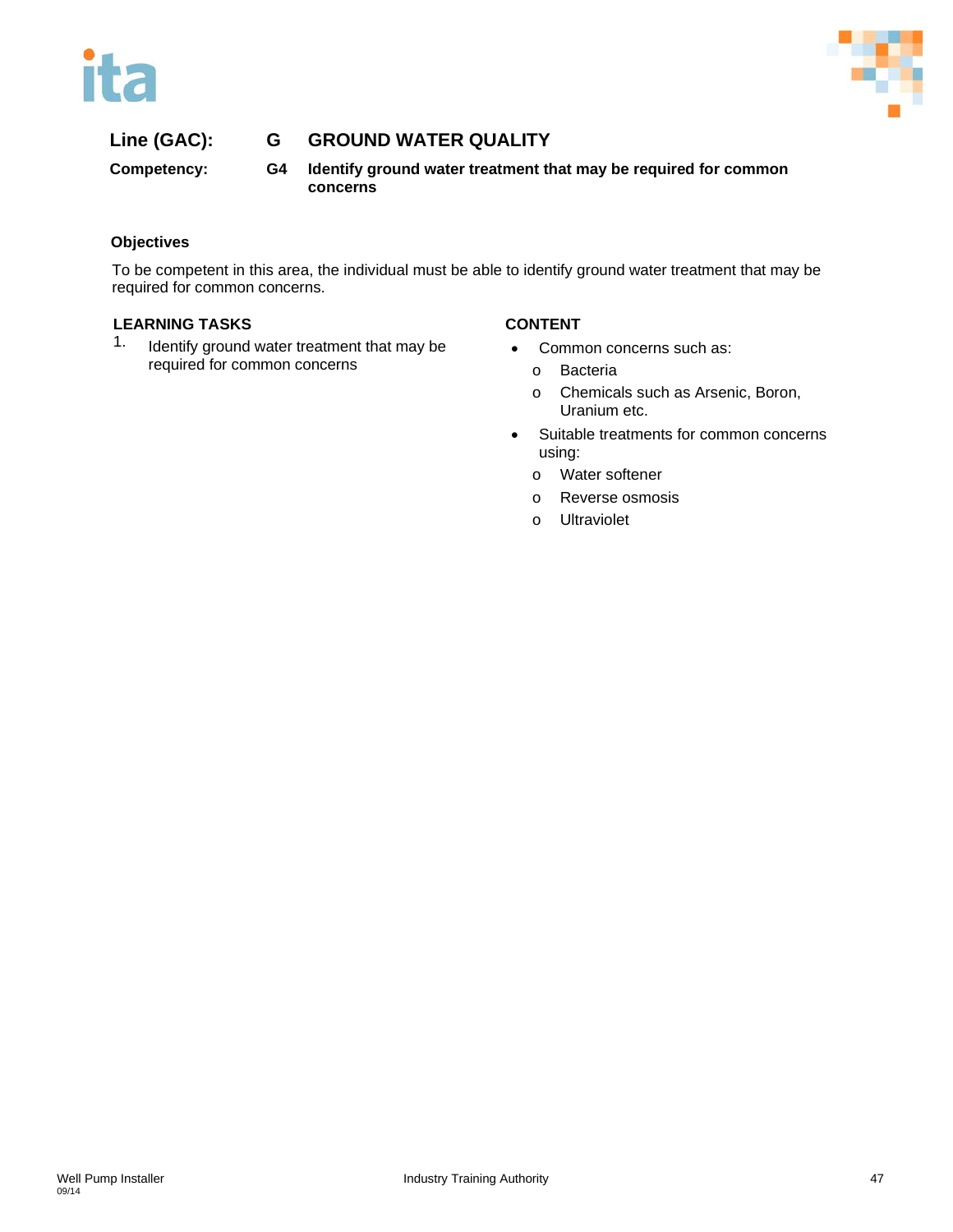



**Competency: H1 Describe different types of shallow and deep well pumps**

# **Objectives**

To be competent in this area, the individual must be able to describe different types of shallow and deep well pumps.

# **LEARNING TASKS CONTENT**

1. Describe different types of shallow and deep well pumps

- Shallow well pumps:
	- o Hand pump
	- o Centrifugal pump
	- o Air lift pump
	- o Jet pump
- Deep well pumps
	- o Submersible pump
	- o Line shaft turbine
	- o Reciprocating pump with a lifting well
	- o Deep well jet pump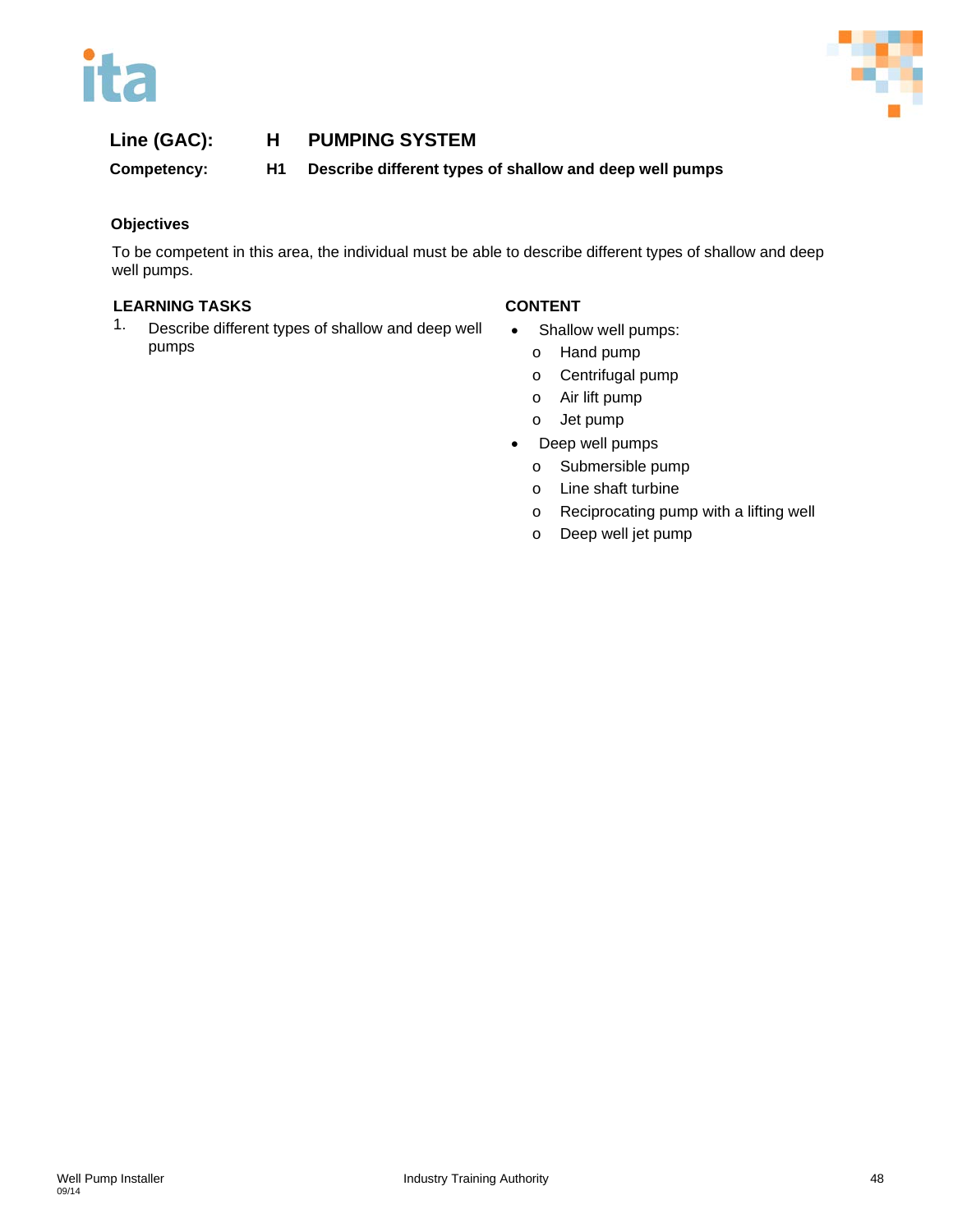



**Competency: H2 Describe equipment requirements for different pump types**

# **Objectives**

To be competent in this area, the individual must be able to describe equipment requirements for different pump types.

# **LEARNING TASKS CONTENT**

1. Describe equipment requirements for different pump types

- Shallow well pumps:
	- o Hand pump
	- o Centrifugal pump
	- o Air lift pump
	- o Jet pump
- Deep well pumps
	- o Submersible pump
	- o Line shaft turbine
	- o Reciprocating pump with a lifting well
	- o Deep well jet pump
- Licensing requirements for different pumps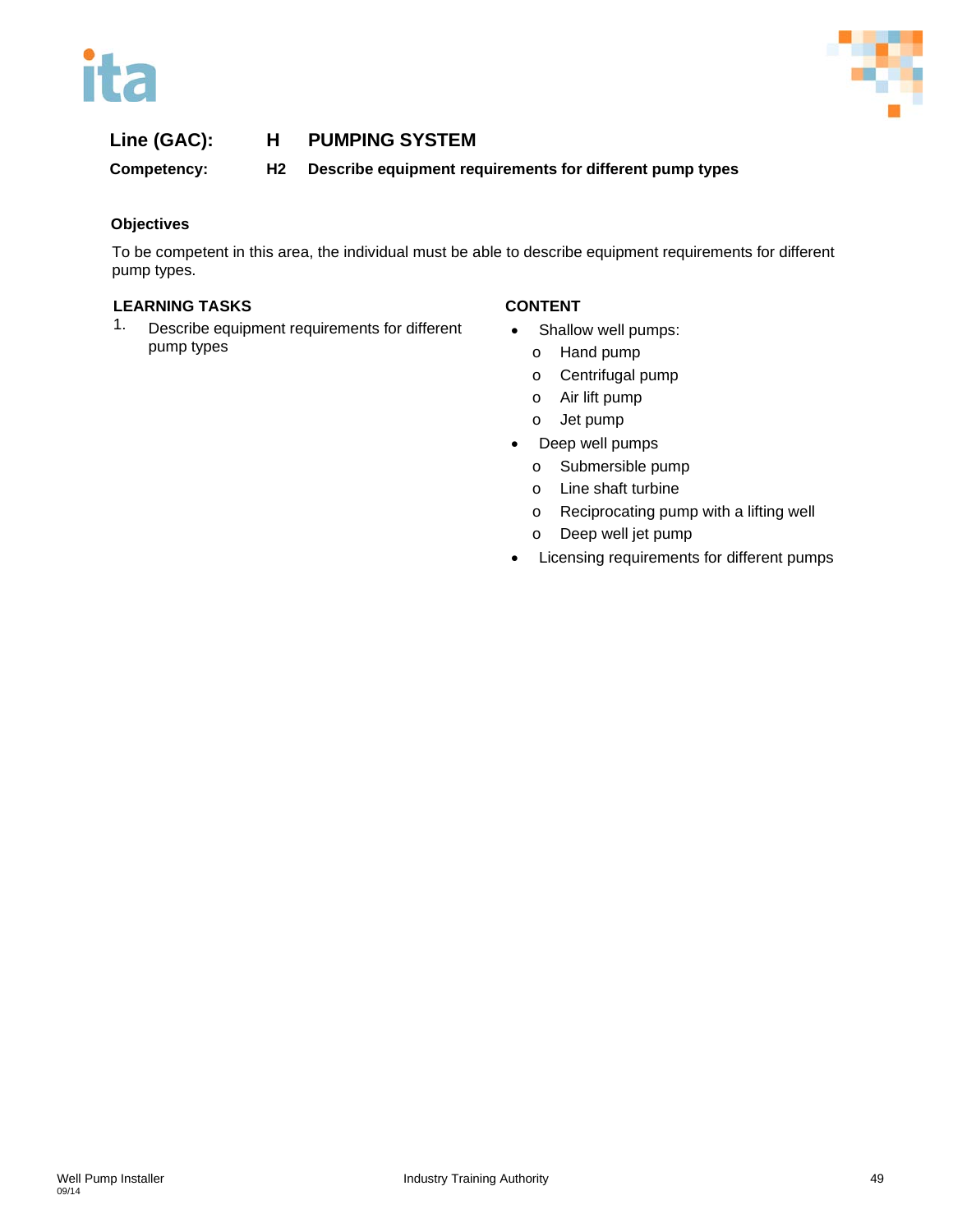



**Competency: H3 Determine the appropriate electrical wire size for pump installation**

### **Objectives**

To be competent in this area, the individual must be able to determine the appropriate electrical wire size for pump installation.

### **LEARNING TASKS CONTENT**

1. Determine the appropriate electrical wire size for pump installation

- For electric wire sizing, consider factors including:
	- o Voltage
	- o Distance
	- o Power source
	- o Phase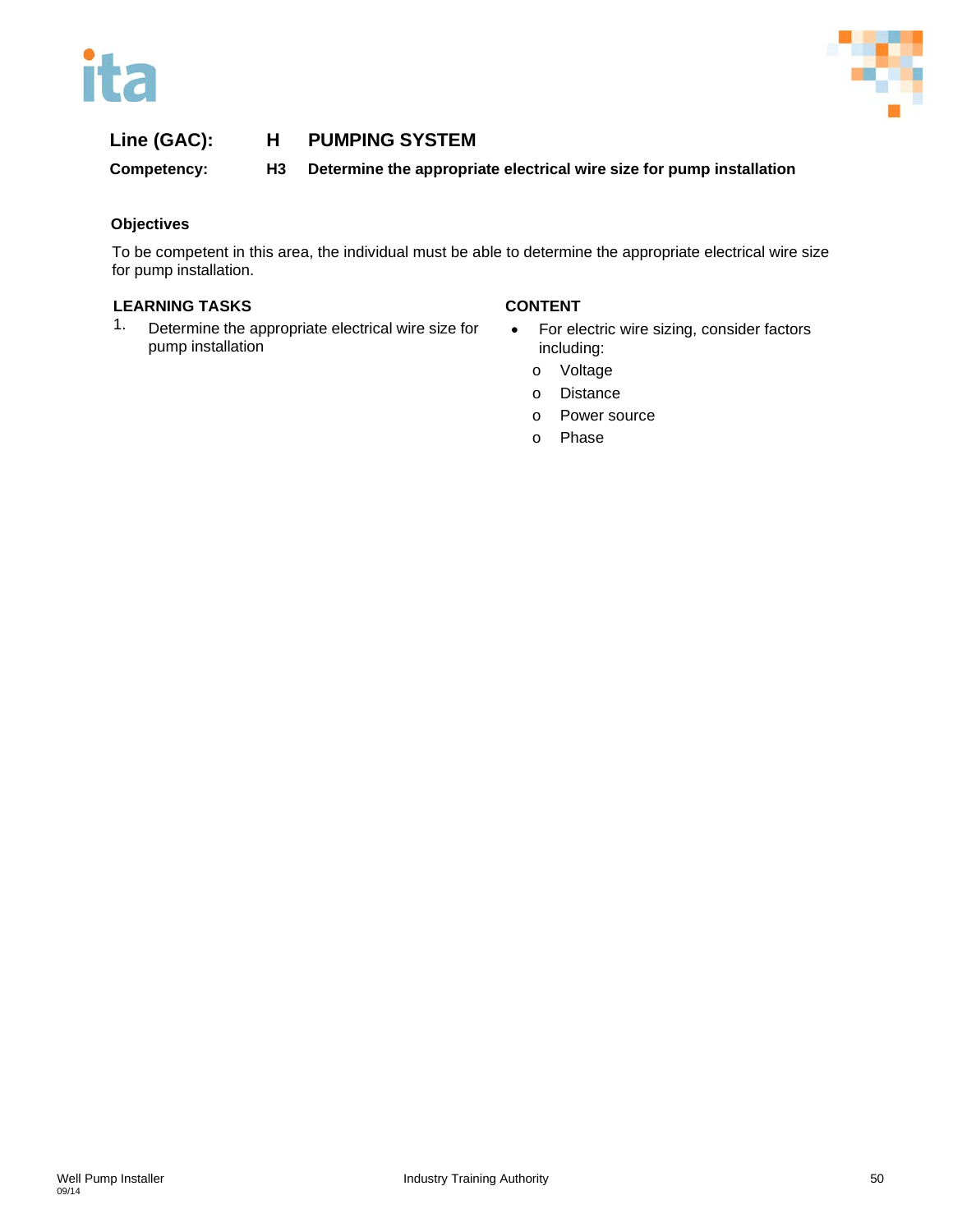



**Competency: H4 Describe the types and sizes of pressure tanks**

# **Objectives**

To be competent in this area, the individual must be able to describe the types and sizes of pressure tanks.

# **LEARNING TASKS CONTENT**

1. Describe the types and sizes of pressure tanks • Air-over-water pressure tank

- 
- Diaphragm pressure tank
- Bladder pressure tank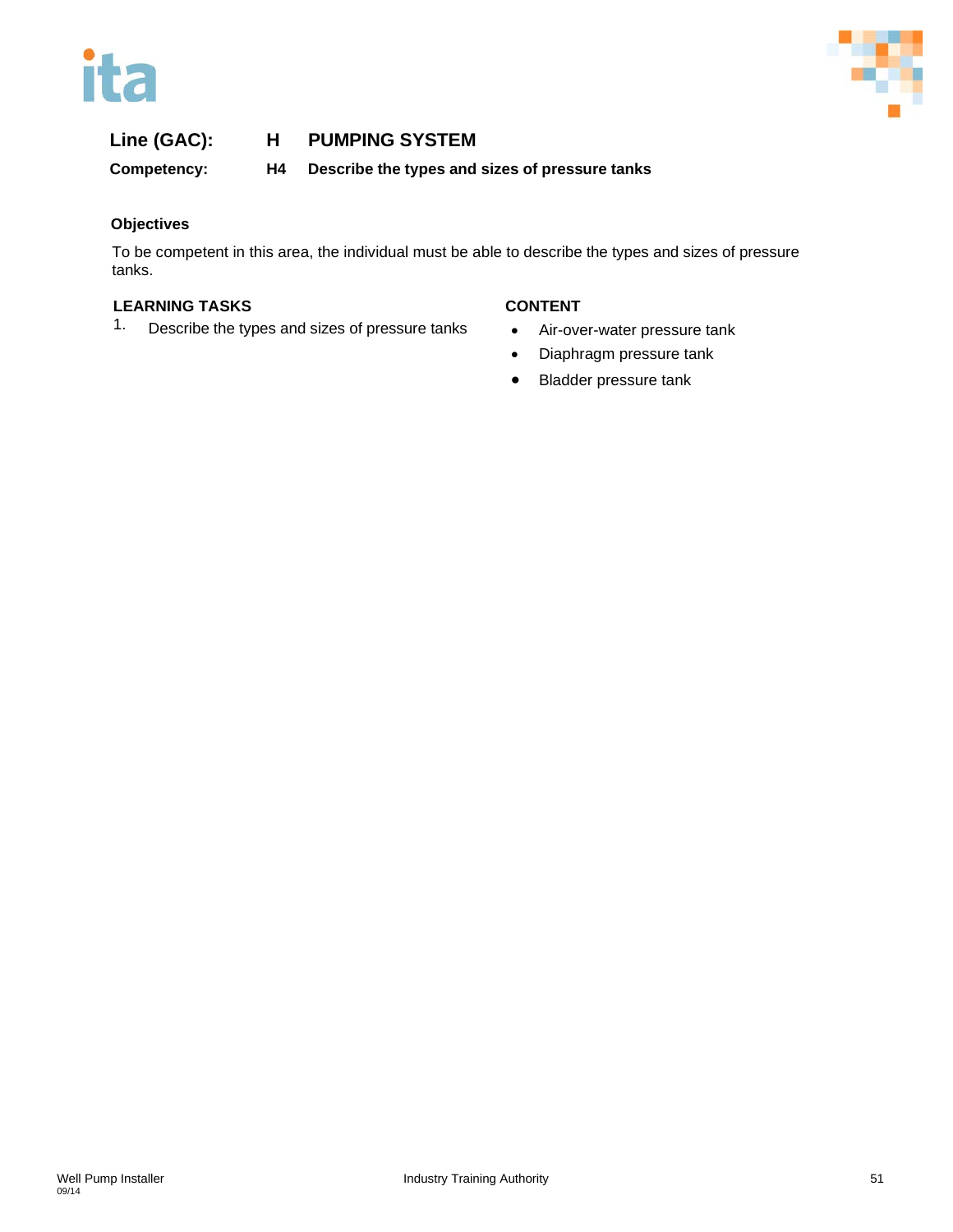



**Competency: H5 Select pump type according to application and sizing**

# **Objectives**

To be competent in this area, the individual must be able to select pump type according to application and sizing.

# **LEARNING TASKS CONTENT**

1. Select pump type according to application and sizing

- Consider factors including:
	- o Pump capacity
	- o Pumping maximum temperature
	- o Specific gravity
	- o System demand (water usage and location)
	- o Well capacity
	- o Casing diameter
	- o Static water level
	- o Depth of well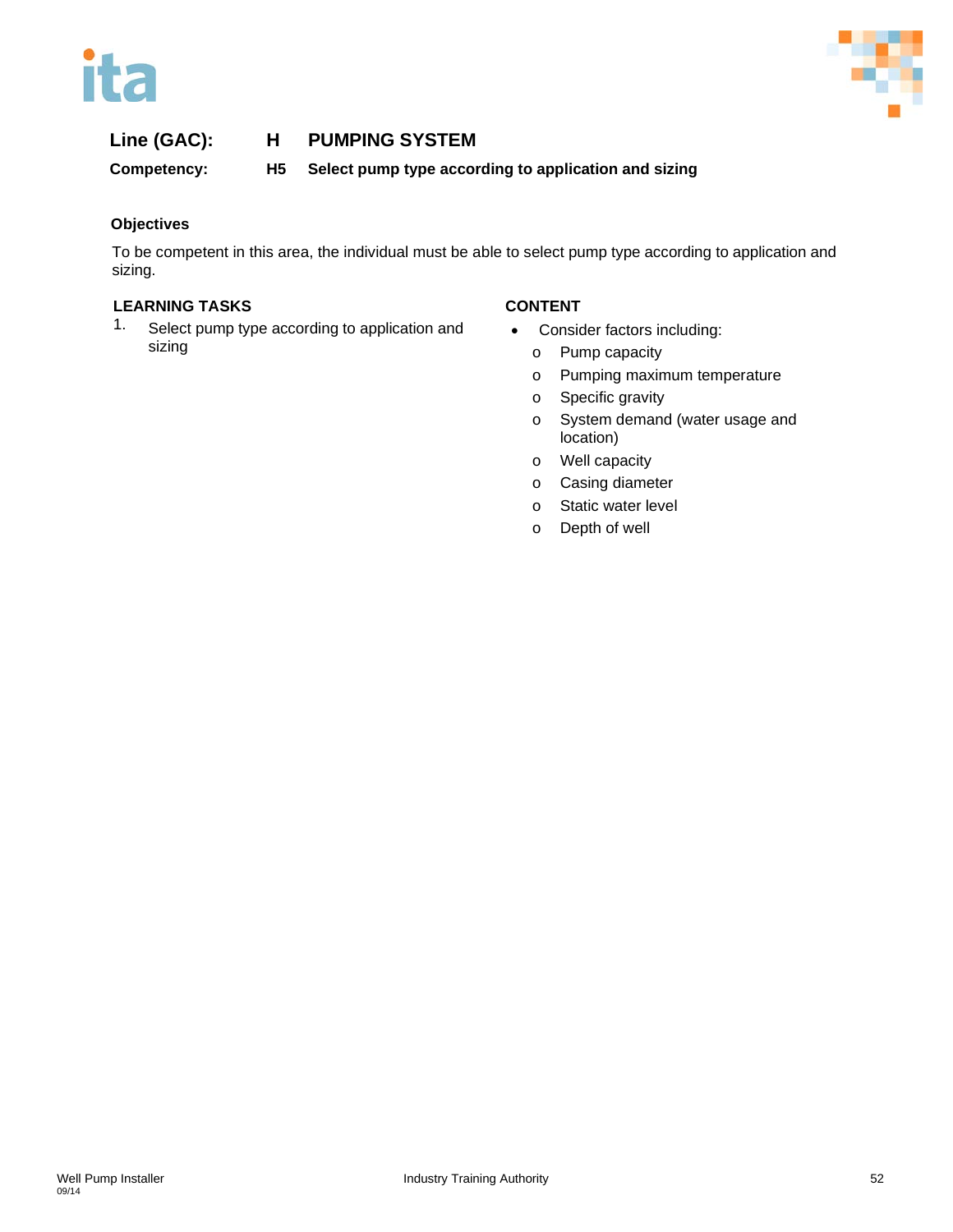



**Competency: H6 Determine the Total Dynamic Head (TDH) for a well pumping system**

# **Objectives**

To be competent in this area, the individual must be able to determine the Total Dynamic Head (TDH) for a well pumping system.

### **LEARNING TASKS CONTENT**

1. Determine the Total Dynamic Head for a well pumping system

- Consider factors including:
	- o Friction loss (pipe size/length/diameter)
	- o Altitude
	- o Elevation change
	- o Operating pressure
	- o Distance
	- o Pipe materials
	- o Velocity head
	- o Flow rate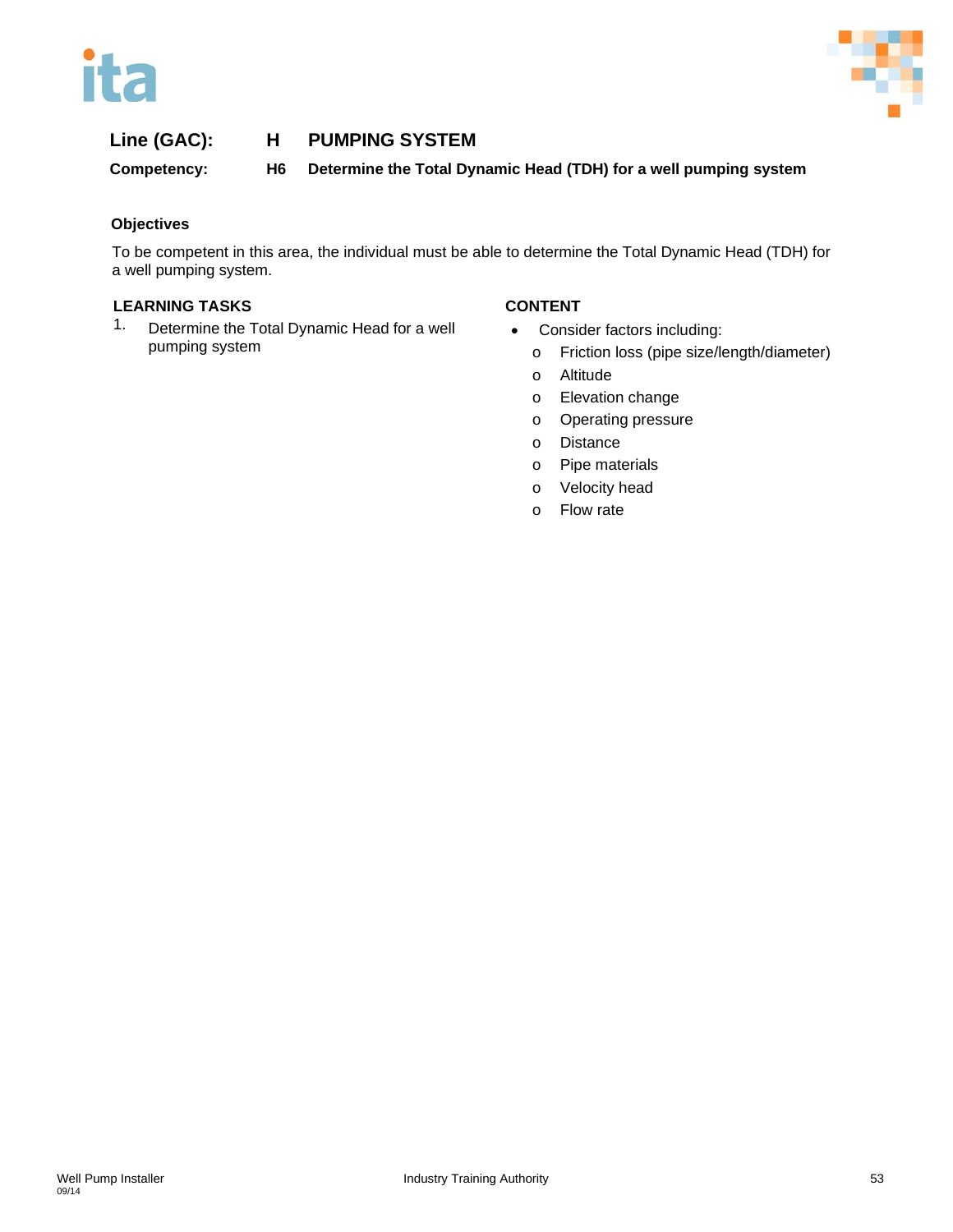



**Competency: H7 Design and install a water pumping system for a well site**

# **Objectives**

To be competent in this area, the individual must be able to design and install a water pumping system for a well site.

# **LEARNING TASKS CONTENT**

1. Design and install a water pumping system for a well site

- Consider factors such as:
	- o Type of well pump
	- o Licensing and equipment requirements
	- o Electrical wire sizing
	- o Pressure tank sizing
	- o Pump type sizing
	- o Total Dynamic Head
	- o Well location
	- o Well depth
	- o Construction materials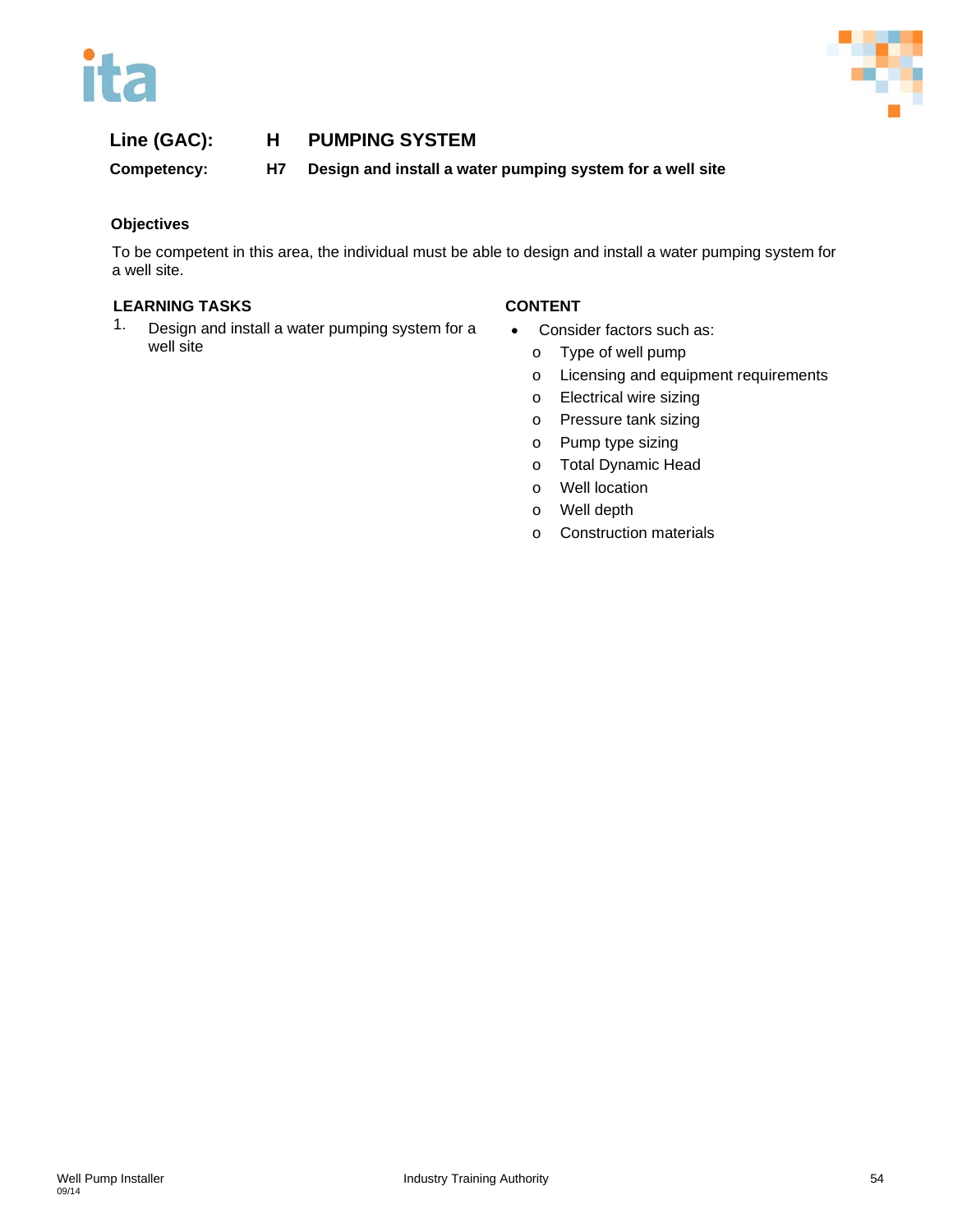# ita



# **Line (GAC): I PUMPING SYSTEM ELECTRICALS**

**Competency: I1 Recognize electrical circuits**

# **Objectives**

To be competent in this area, the individual must be able to recognize electrical circuits.

# **LEARNING TASKS CONTENT**

1. Identify common drawings for electric circuits • Wiring diagram

- 
- Schematic diagram
- 2. Describe the basic operation of electric circuits Circuit terminology
	- o Resistance, voltage and current
	- o Phase
	- Circuit components
	- Current flow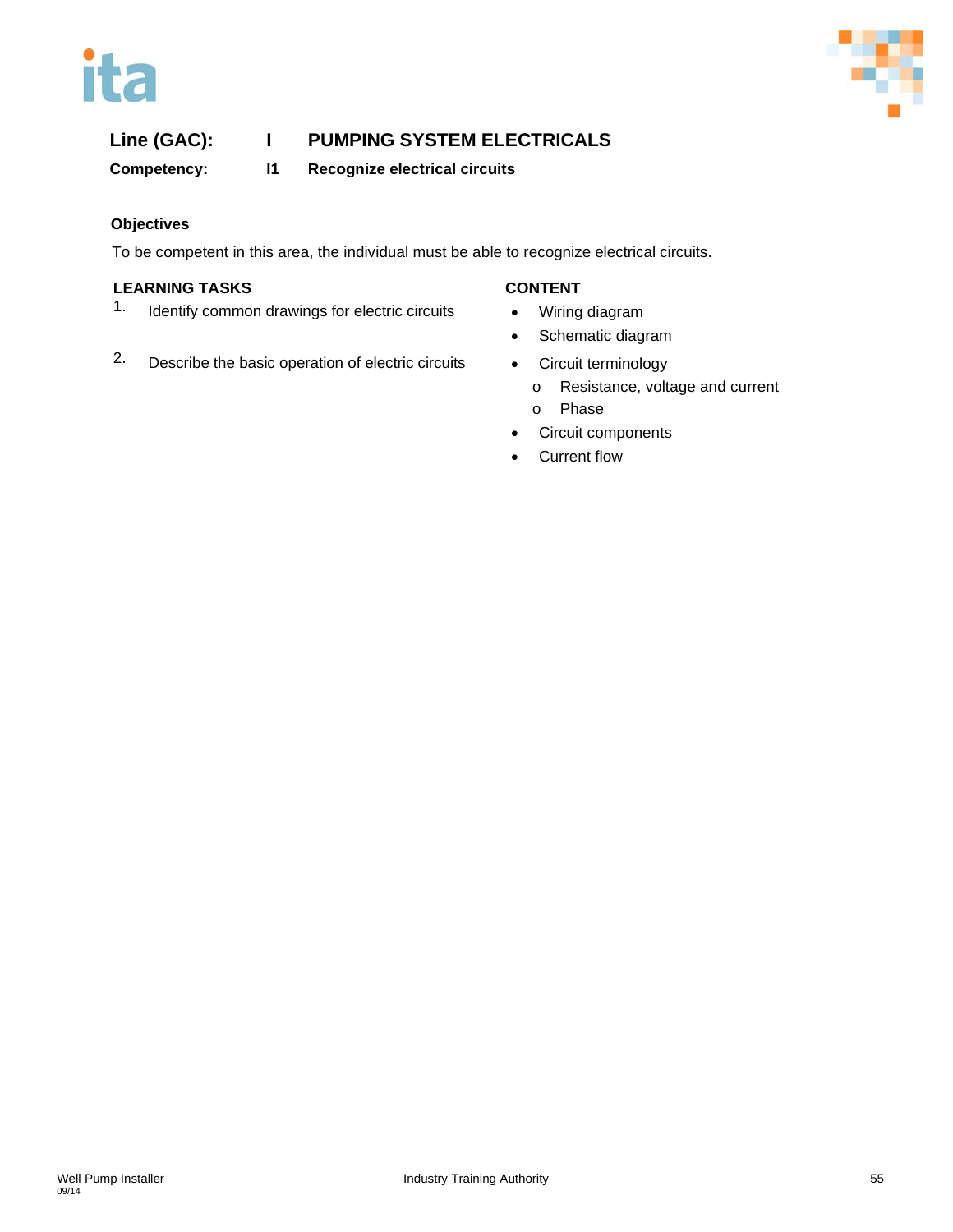



**Competency: I2 Use lockout/tag out procedures**

# **Objectives**

To be competent in this area, the individual must be able to explain lockout requirements and use lockout procedures for various situations.

### **LEARNING TASKS CONTENT**

1. Use lockout/tag out procedures **•** Safety isolation requirements

- 
- WorkSafeBC regulations
- Electrical lockout procedures such as:
	- o Use of locks
	- o Use of tags
	- o Documentation
- De-energize and isolate equipment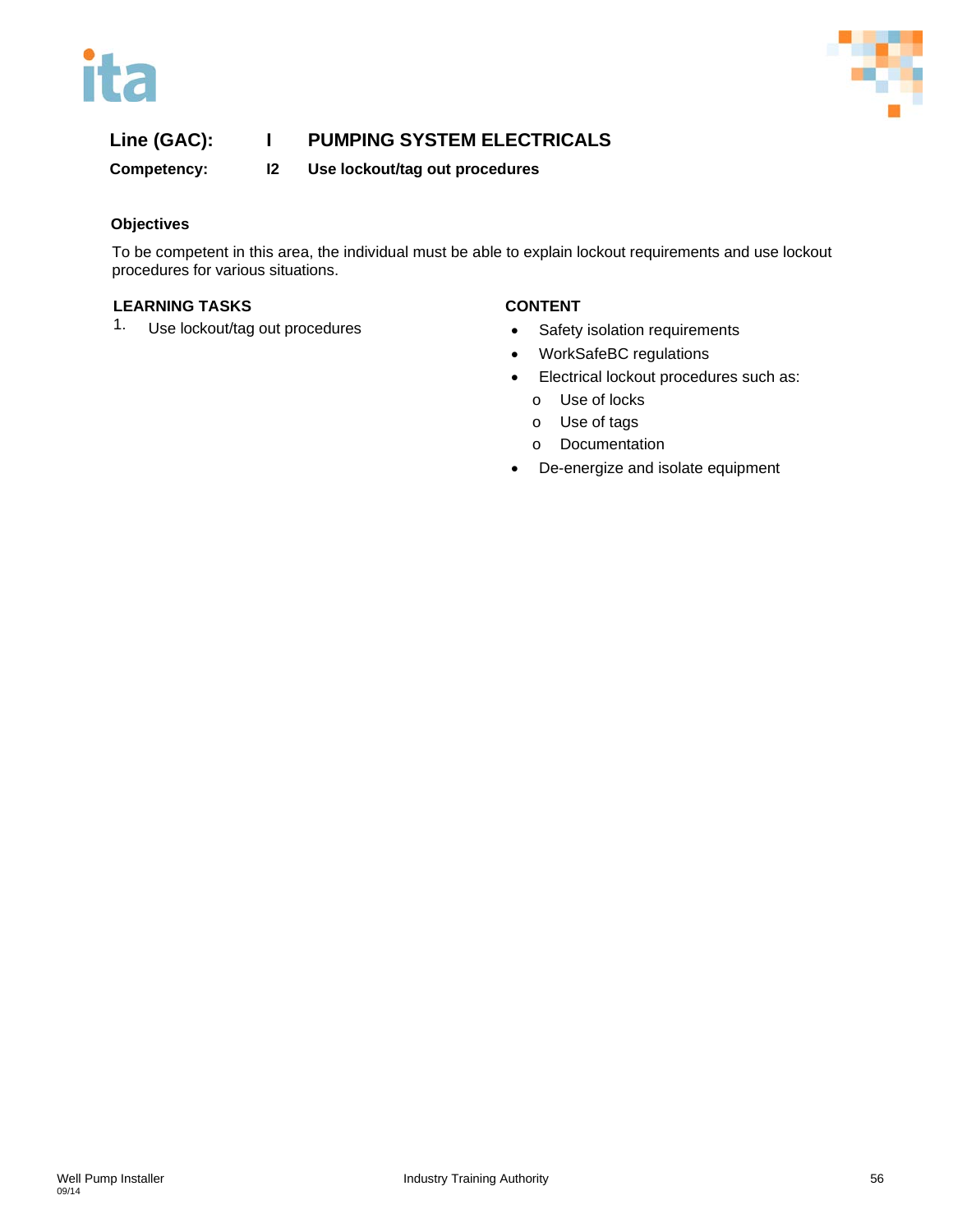



**Competency: I3 Use a voltmeter, ampmeter, ohmmeter and megohmmeter**

# **Objectives**

To be competent in this area, the individual must be able to use a voltmeter, ampmeter, ohmmeter and megohmmeter.

### **LEARNING TASKS CONTENT**

1. Use a voltmeter, ampmeter, ohmmeter and megohmmeter

- Safety
- Circuit placement
	- o Lead to lead
	- o Lead to ground test
- Function
- Ranges and specifications
- Polarity
- Reading scales
- Zero adjustment
- Stray magnetic fields
- 
- **Storage**
- Part replacement
- 2. Maintain analog/digital meters Inspection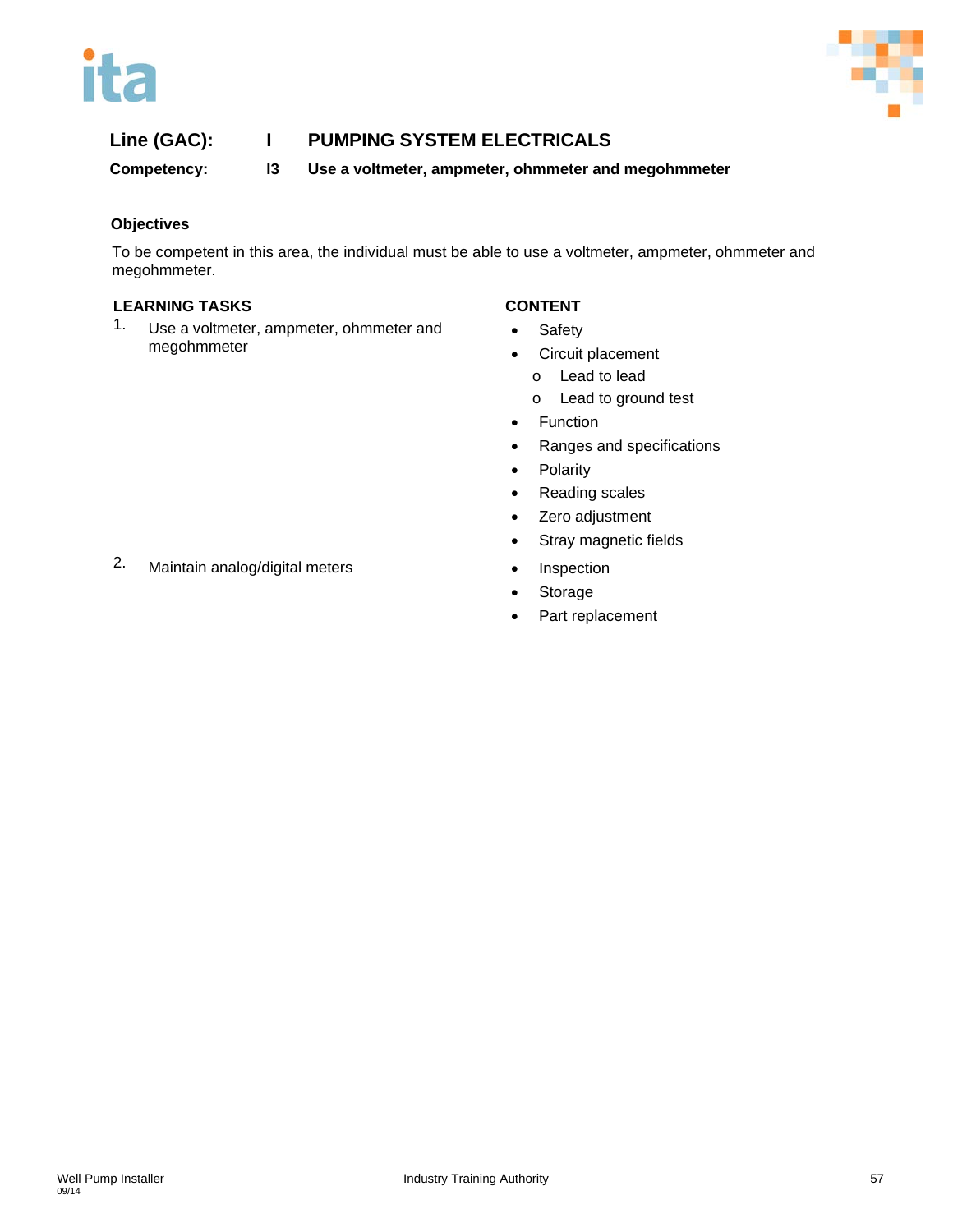# ita



# **Line (GAC): I PUMPING SYSTEM ELECTRICALS**

**Competency: I4 Use methods for wiring motor controls**

# **Objectives**

To be competent in this area, the individual must be able to use methods for wiring motor controls.

# **LEARNING TASKS CONTENT**

1. Use methods for wiring motor controls **•** Follow the regulations and Canadian

- Electrical Code requirements
- Differentiate between single-phase and 3 phase circuits and methods of wiring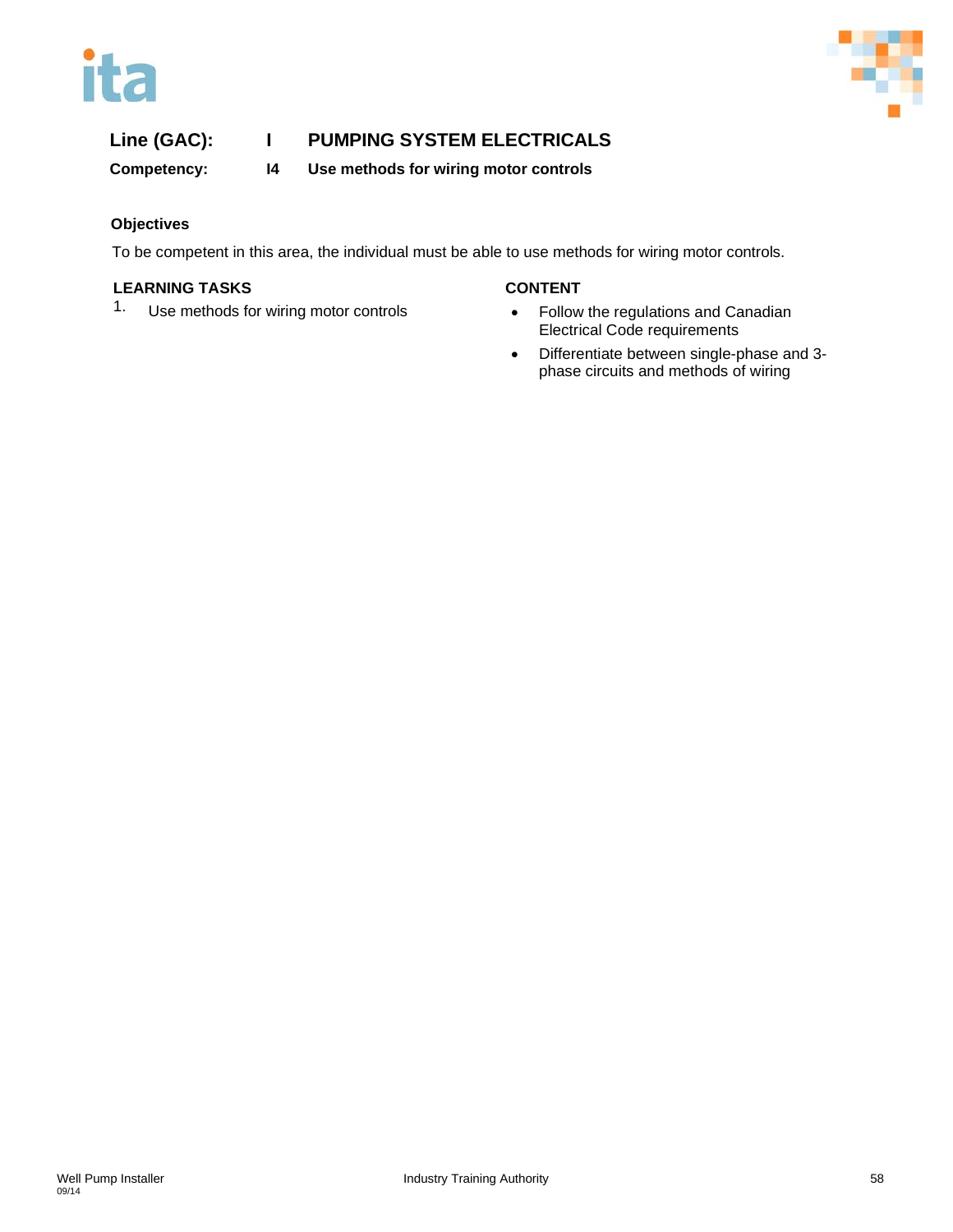



**Competency: I5 Use procedures for protecting and burying underground cables**

### **Objectives**

To be competent in this area, the individual must be able to use procedures for protecting and burying underground cables.

### **LEARNING TASKS CONTENT**

1. Use procedures for protecting and burying underground cables

- Seek information from BC One Call or a Locates company
- Carefully inspect the site
- Conduct a pre-survey of the site
- Use cable locating devices
- Use safe digging practices
- Prevent possible vehicular or pedestrian traffic damage using cones and barricades
- Use trenching as required for the site
- Follow federal/provincial regulations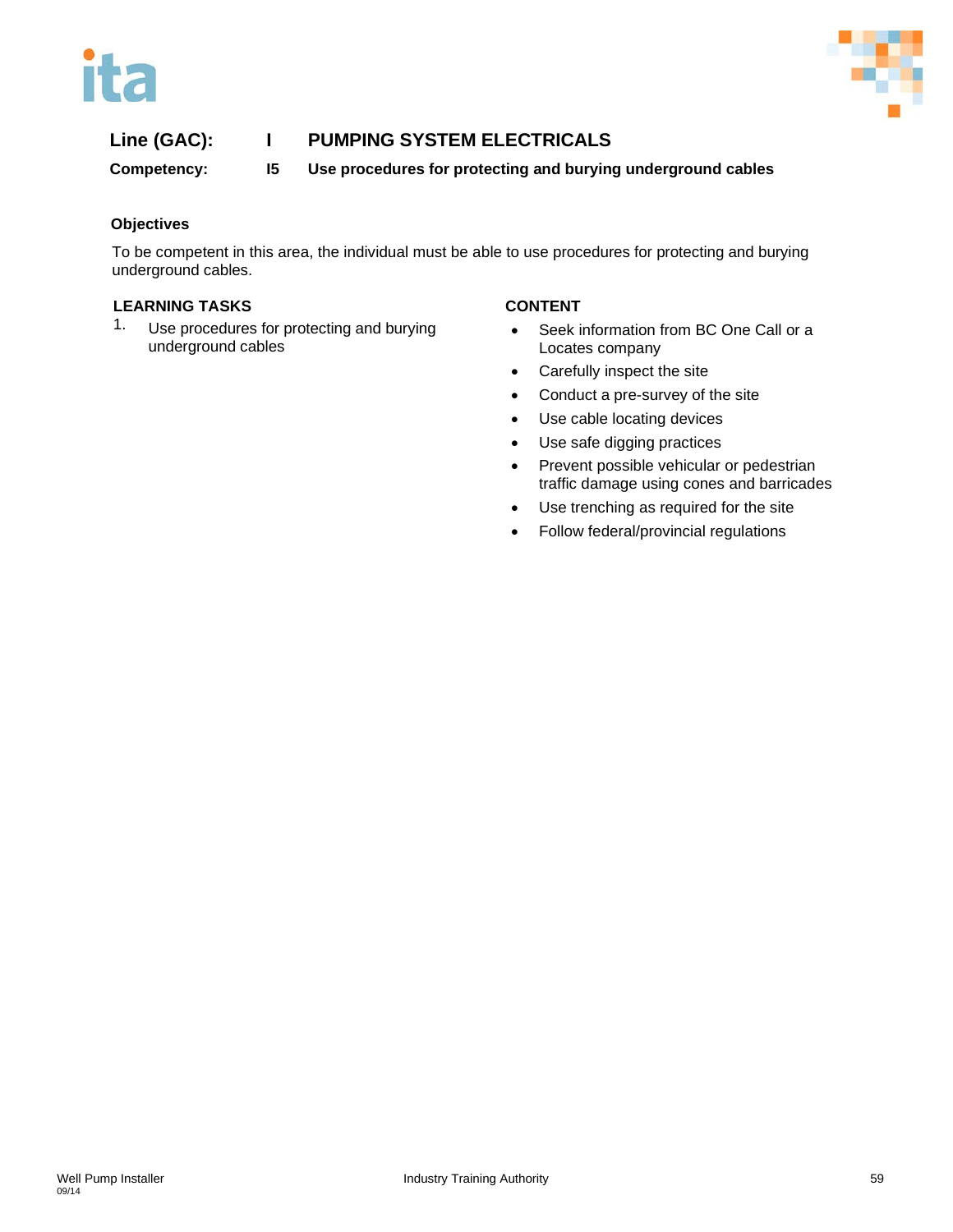

**Competency: I6 Install a waterproof splice on a submersible pump motor lead in accordance with the electrical code**

# **Objectives**

To be competent in this area, the individual must be able to install a waterproof splice on a submersible pump motor lead in accordance with the electrical code.

### **LEARNING TASKS CONTENT**

1. Install a waterproof splice on a submersible pump motor lead in accordance with the electrical code

- Need for a waterproof slice
- Use specific instructions as supplied with the drop cable or in the pump motor manual
- Use appropriate materials and methods such as:
	- o Waterproof tapes
	- o Resin castings
	- o Heat shrink tubes etc.
- Perform a test after making the splice to ensure it is waterproof
- Measure the total resistance of the complete drop cable and motor circuit to ensure a good splice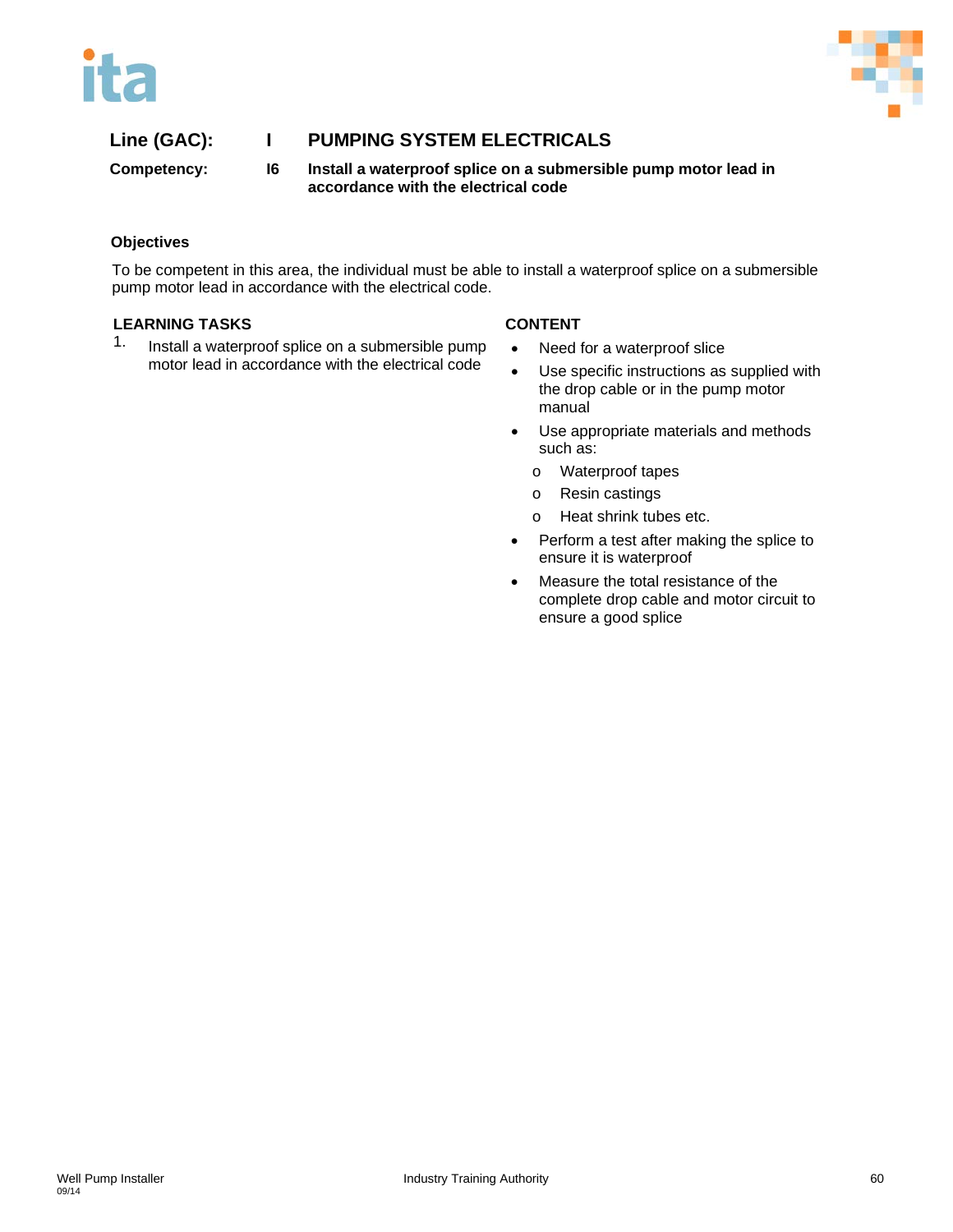



**Competency: I7 Identify the requirements for an electrical disconnect on a pump system**

### **Objectives**

To be competent in this area, the individual must be able to identify the requirements for an electrical disconnect on a pump system.

### **LEARNING TASKS CONTENT**

1. Identify the requirements for an electrical disconnect on a pump system

- Use of disconnect switches
	- o Proper sizing
	- o Fuse requirements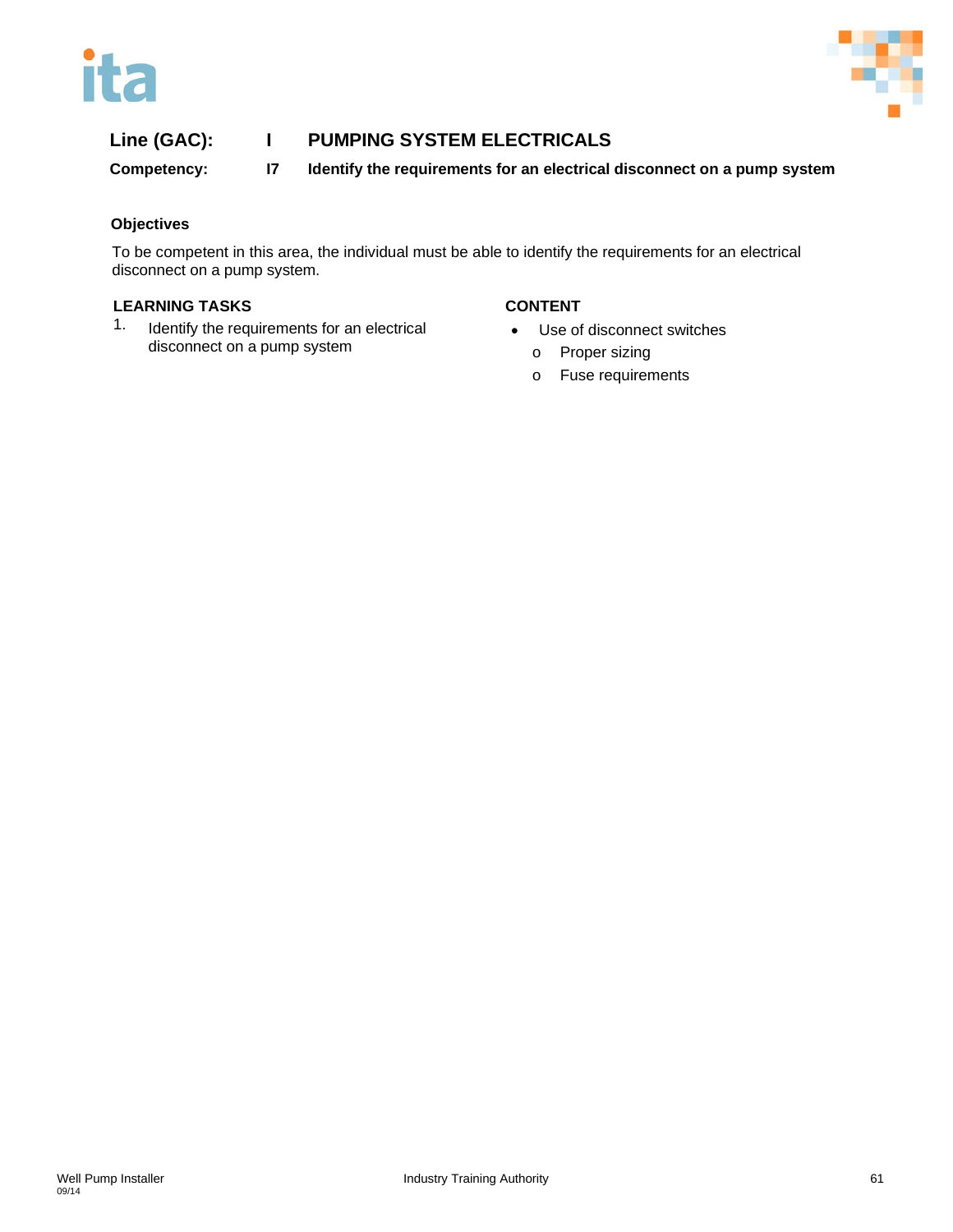



**Competency: I8 Complete a control box installation**

# **Objectives**

To be competent in this area, the individual must be able to complete a control box installation.

### **LEARNING TASKS CONTENT**

- 1. Complete a control box installation **•** Meet regulations and electrical code requirements
	- Consider area of installation
	- Cabling and connector requirements
	- Use of auxiliary (noise reduction) capacitors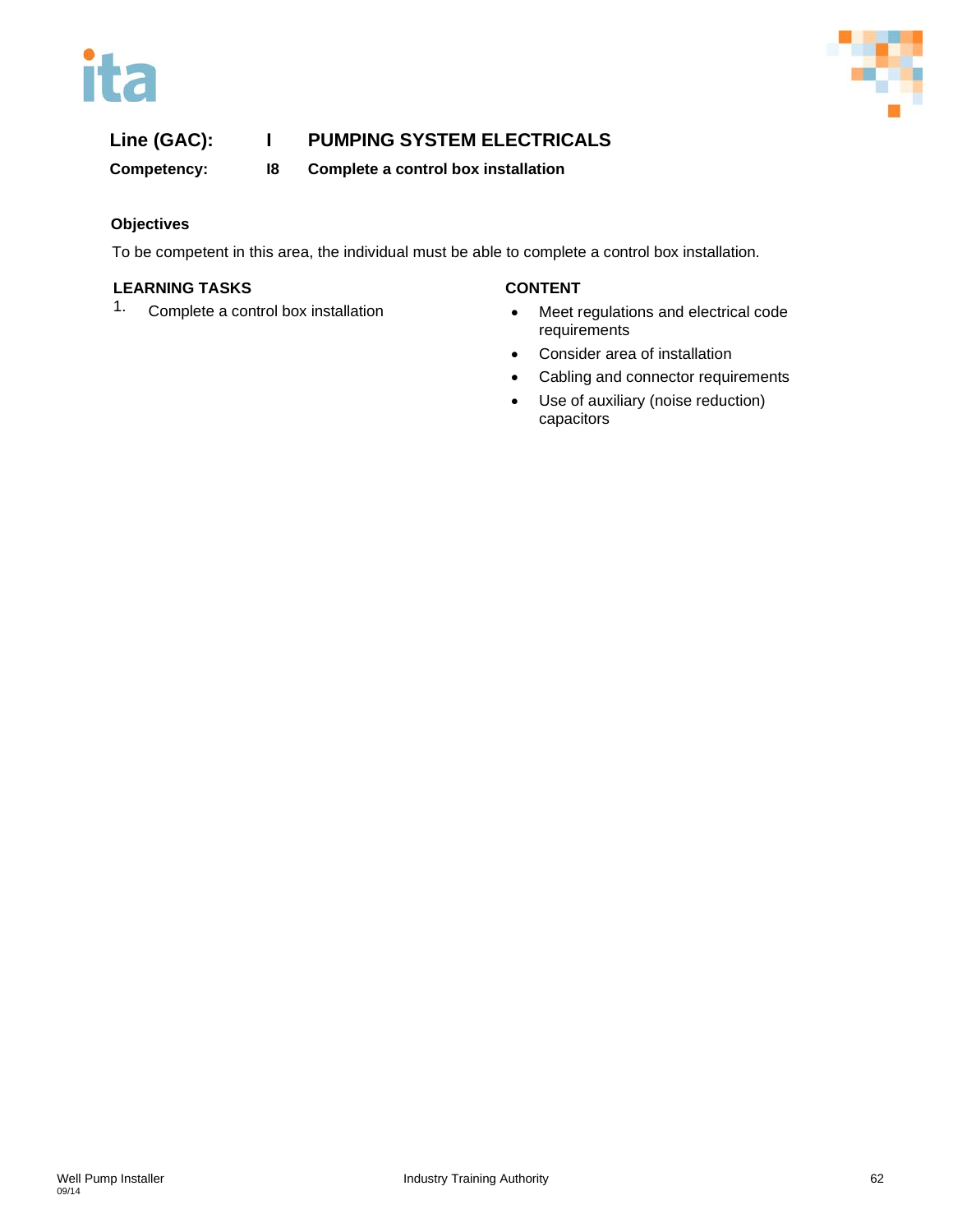



**Competency: I9 Complete a system ground for a pump installation**

# **Objectives**

To be competent in this area, the individual must be able to complete a system ground for a pump installation.

# **LEARNING TASKS CONTENT**

1. Complete a system ground for a pump installation • Systems, circuits and equipment for

- grounding
- Location of grounding connections
- Type and sizes of grounding conductors
- Methods of grounding
- Compliance with appropriate regulations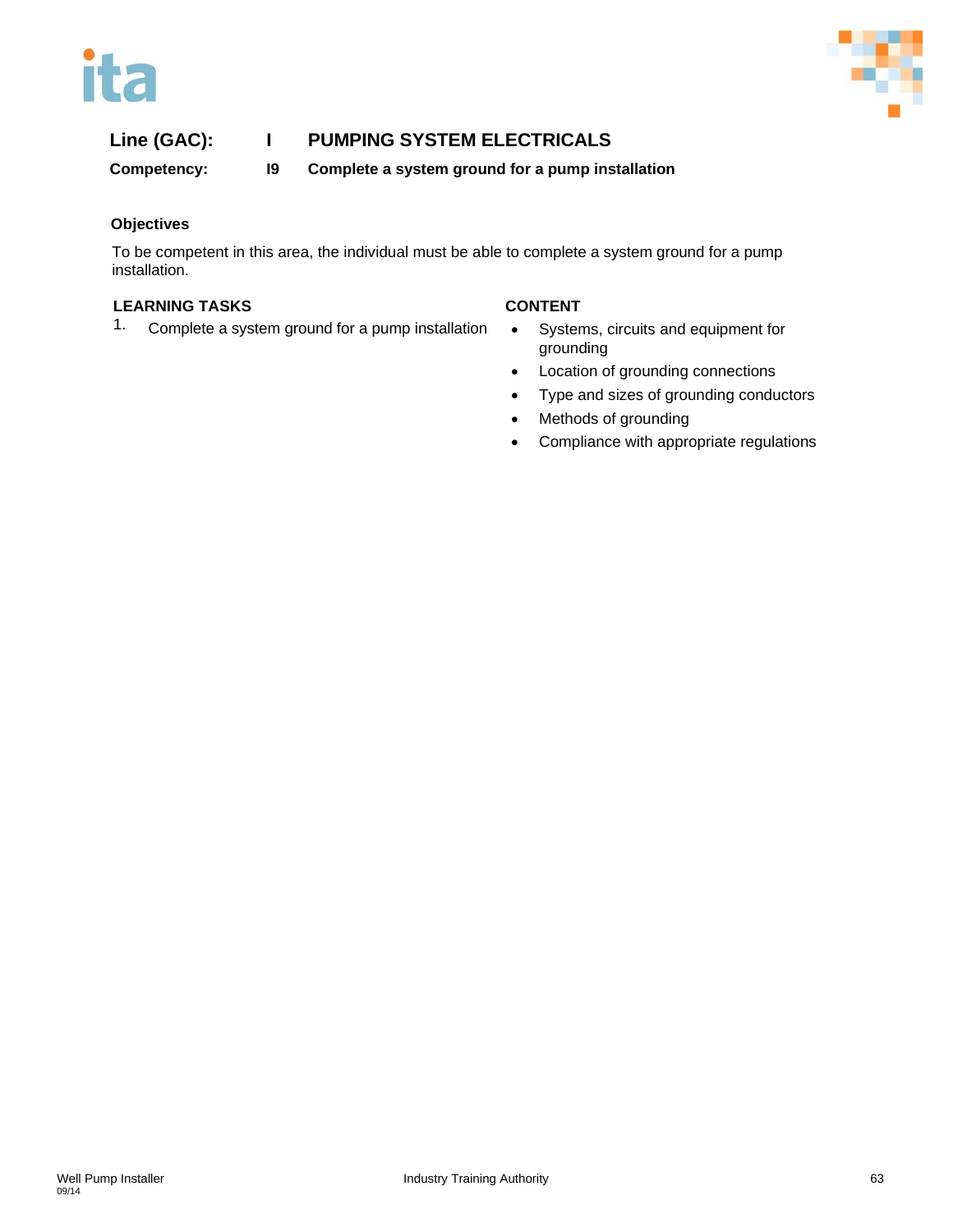



**Competency: I10 Perform electrical tests as required on pumping systems**

# **Objectives**

To be competent in this area, the individual must be able to perform electrical tests as required on pumping systems.

### **LEARNING TASKS CONTENT**

1. Perform electrical tests as required on pumping systems

- Electrical tests for insulation resistance, continuity, voltage, current imbalance etc.
- Specific tests such as:
	- o Ground test
	- o Phase balance test
	- o Megohmmeter test
	- o Lead to lead test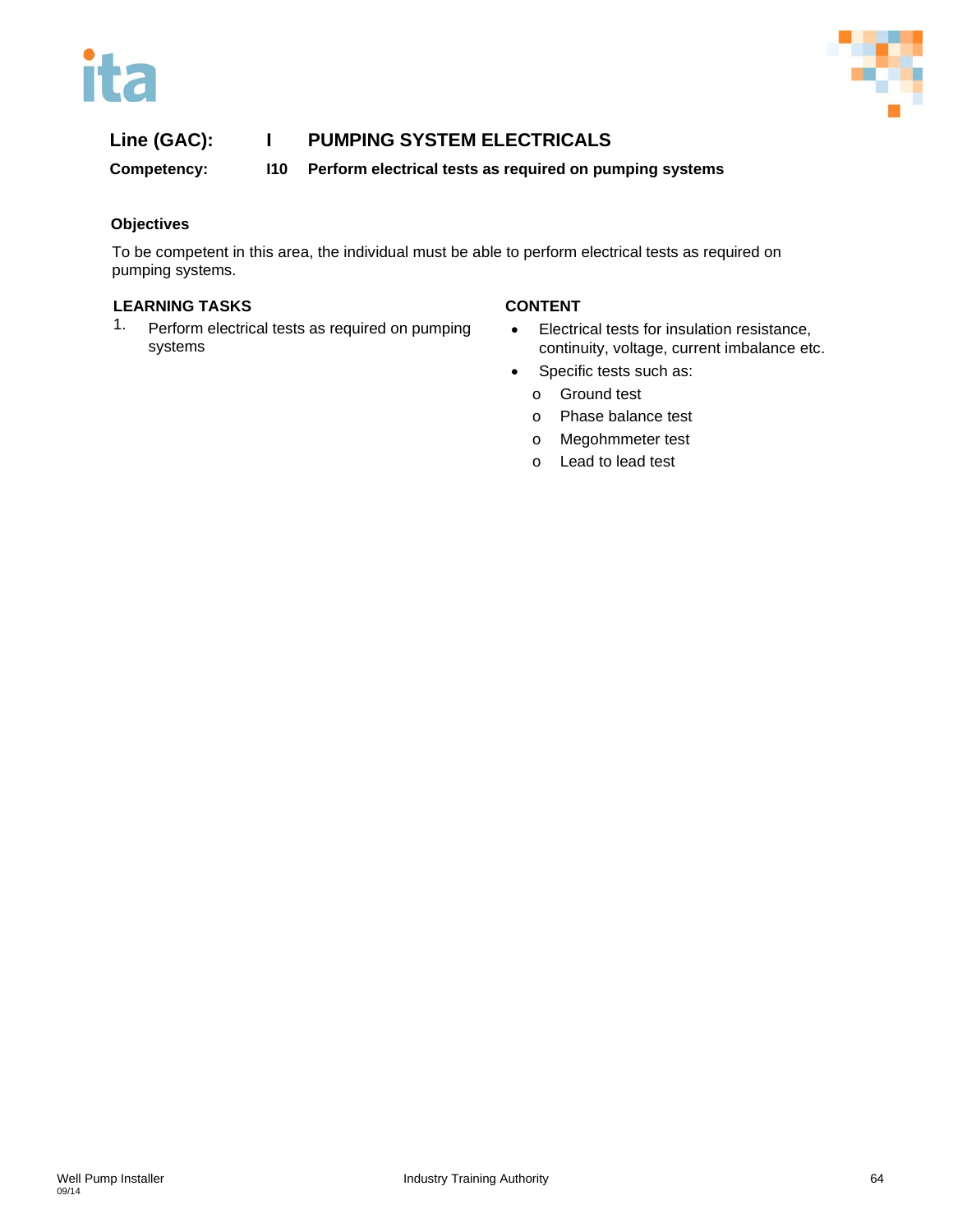



**Competency: I11 Describe power supply alternatives for electric motor pumps**

# **Objectives**

To be competent in this area, the individual must be able to describe power supply alternatives for electric motor pumps.

# **LEARNING TASKS CONTENT**

1. Describe power supply alternatives for electric motor pumps

- Single phase and three-phase power supply system in relation to electric motors
- Motor voltage requirements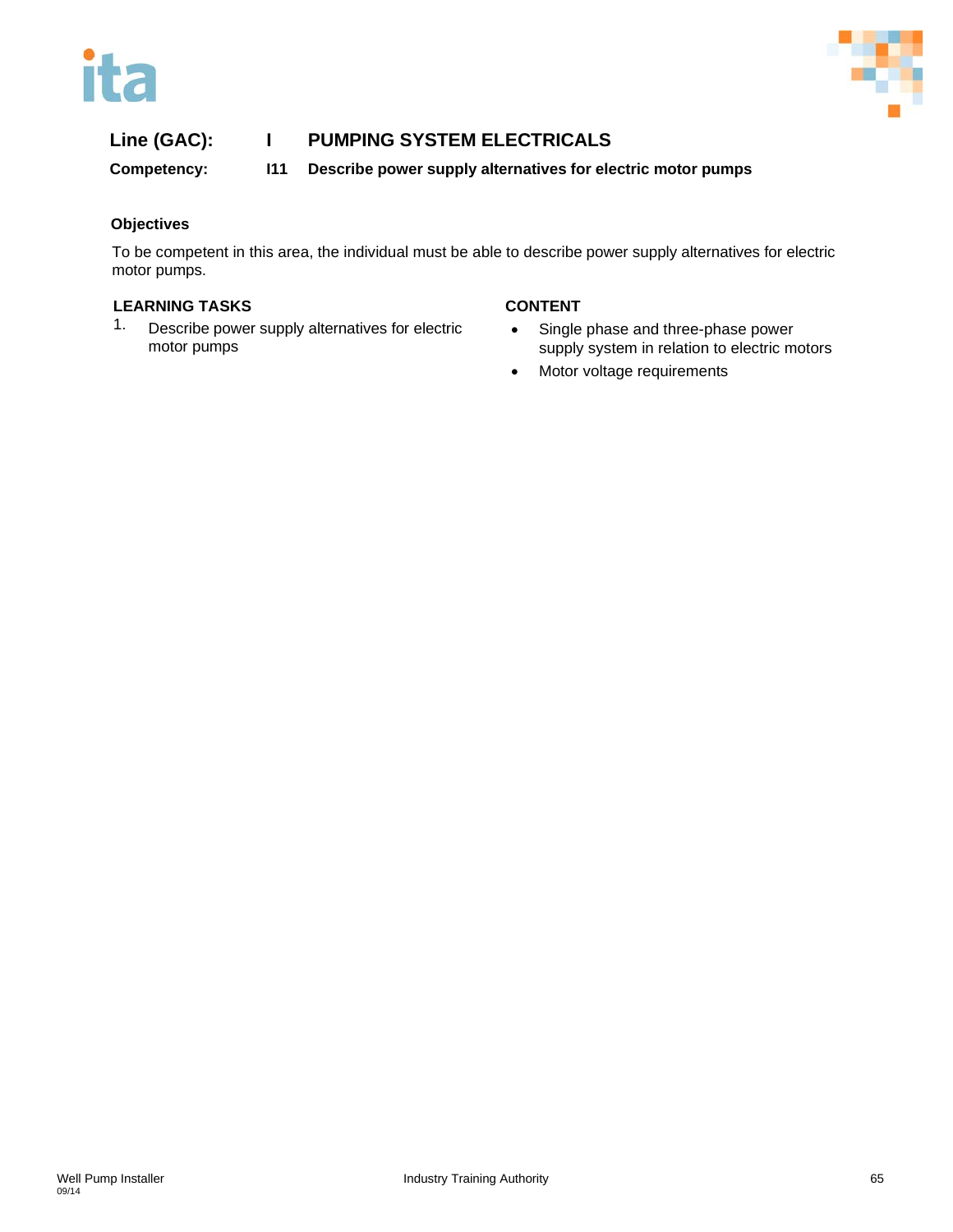

# **Line (GAC): J PUMPING SYSTEM TROUBLESHOOTING AND REPAIR**

# **Competency: J1 Perform pump system tests to identify problems**

# **Objectives**

To be competent in this area, the individual must be able to perform pump system tests to identify problems.

### **LEARNING TASKS CONTENT**

- 1. Describe common problems associated with pump systems
- 2. Perform pump system tests to identify problems Well flow tests

- Typical problems, causes and solutions
- 
- Instrumentation required for testing including flow meters, electrical meters and pressure instruments
- Specific testing procedures
- Interpret test results to identify problems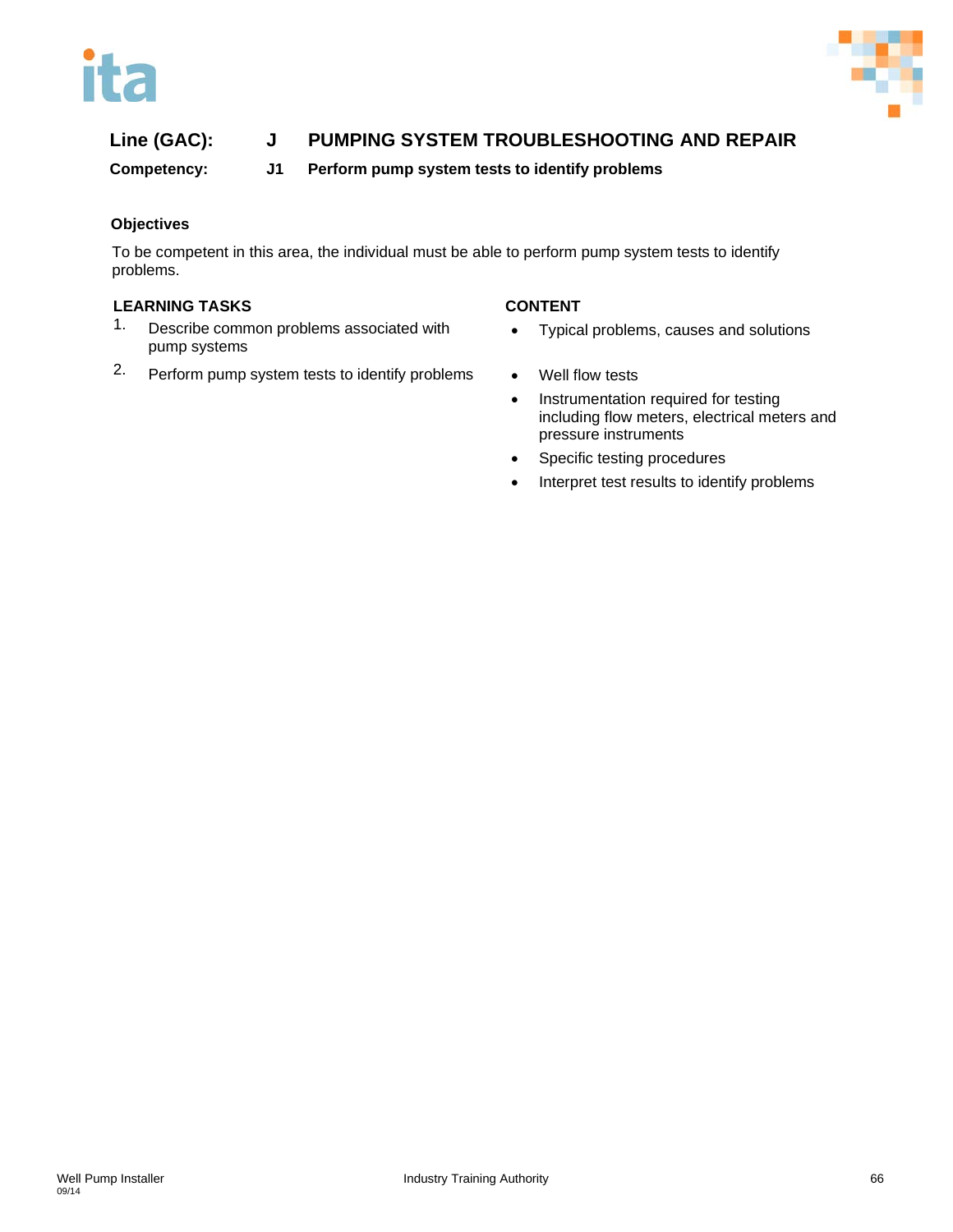# ita



# **Line (GAC): J PUMPING SYSTEM TROUBLESHOOTING AND REPAIR**

**Competency: J2 Repair pump systems**

# **Objectives**

To be competent in this area, the individual must be able to repair pump systems.

# **LEARNING TASKS CONTENT**

- 1. Diagnose pump system problems **•** Use appropriate protocols to diagnose pump system problems
	- Use a troubleshooting decision tree
- 2. Repair pump systems **•** Isolate the cause and repair the pump system
-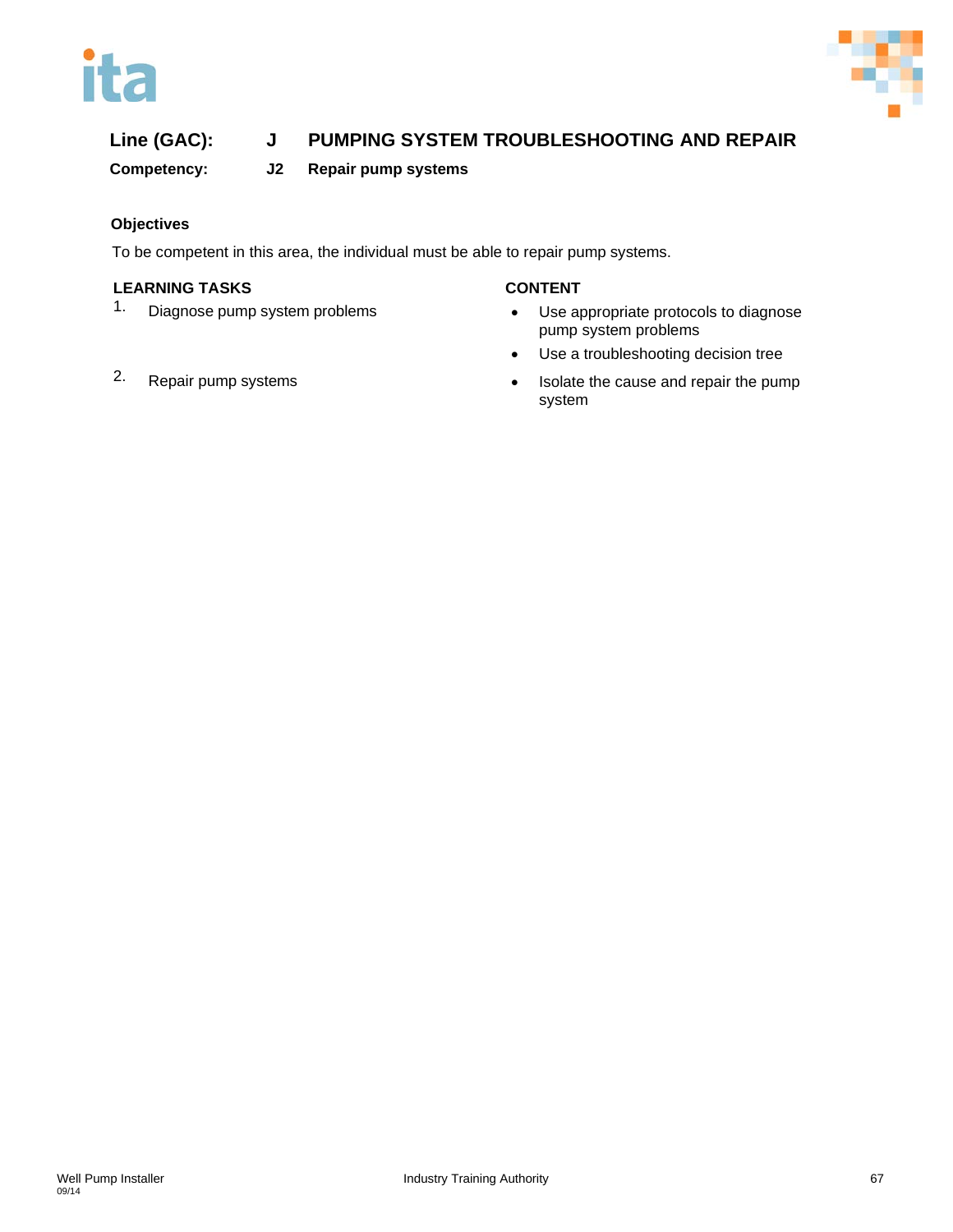



**Competency: K1 Describe the characteristics of an aquifer**

# **Objectives**

To be competent in this area, the individual must be able to describe the characteristics of an aquifer.

### **LEARNING TASKS CONTENT**

1. Describe the characteristics of an aquifer • Well yield

- 
- Static level
- Pumping water level
- Artesian flow
- Water quality
- Overburden aquifers (confined and unconfined)
- Water bearing bedrock fractures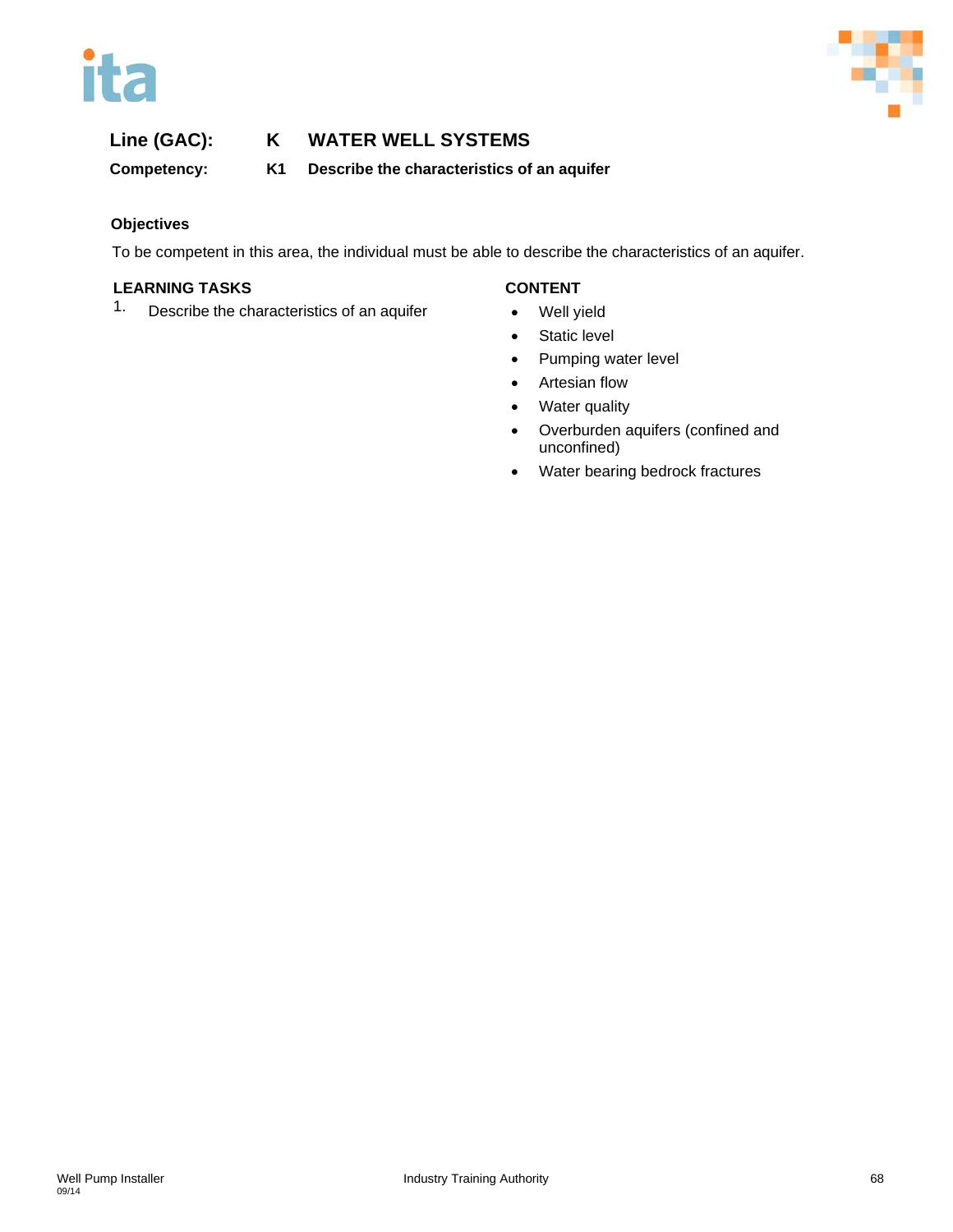



**Competency: K2 Describe various water well components**

# **Objectives**

To be competent in this area, the individual must be able to describe various water well components.

# **LEARNING TASKS CONTENT**

1. Describe various water well components • K-Packer

- 
- Screen
- **Liner**
- Tail pipe
- **Casing**
- Drive shoe
- Sand/gravel point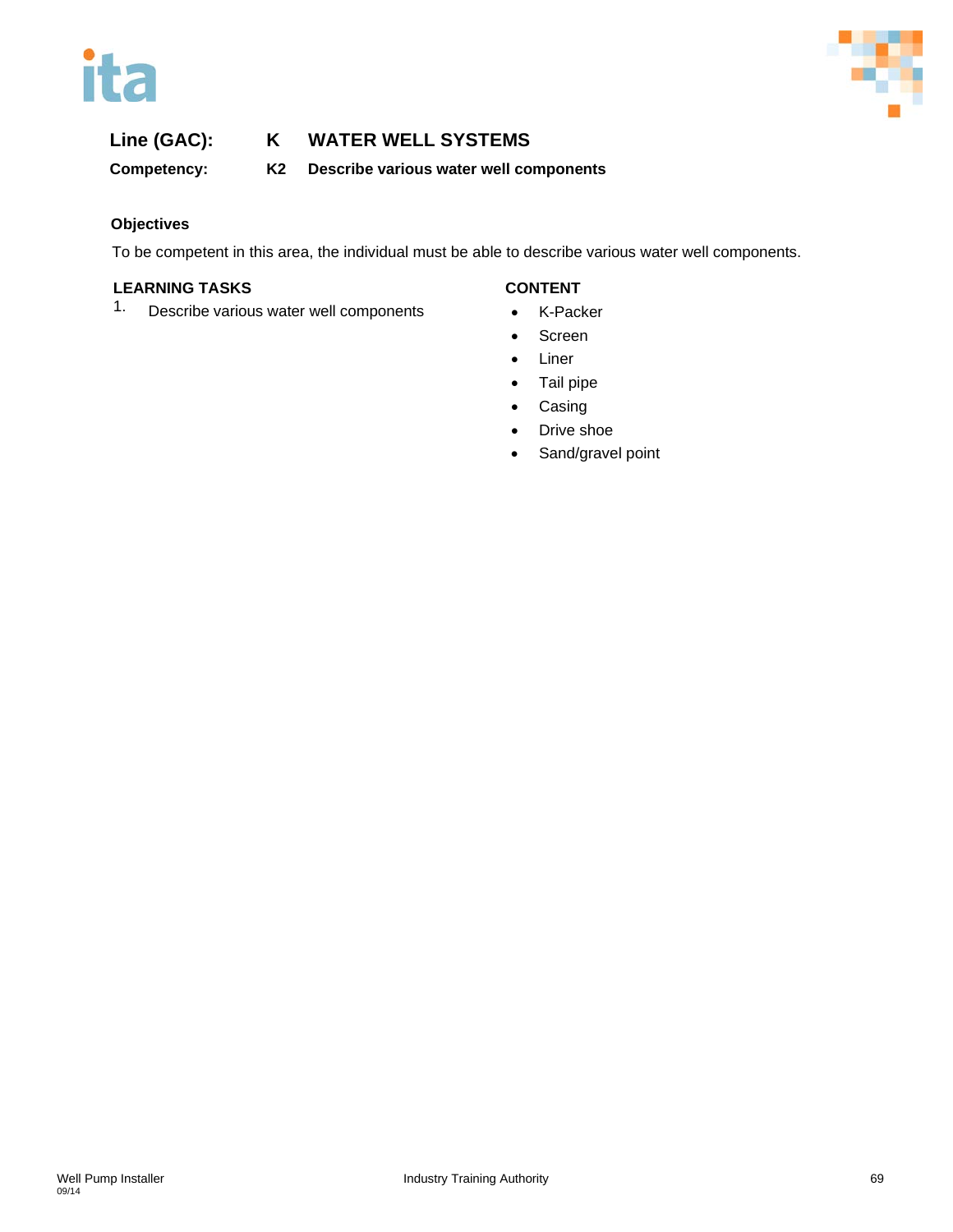



**Competency: K3 Describe various in-well pump components**

# **Objectives**

To be competent in this area, the individual must be able to describe various in-well pump components.

# **LEARNING TASKS CONTENT**

1. Describe various in-well pump components • Pump

- 
- Pipe
- Electrical wire
- Sounding tube
- Safety line
- Pitless adaptor
- Torque arrestor
- **Splices**
- Pump shroud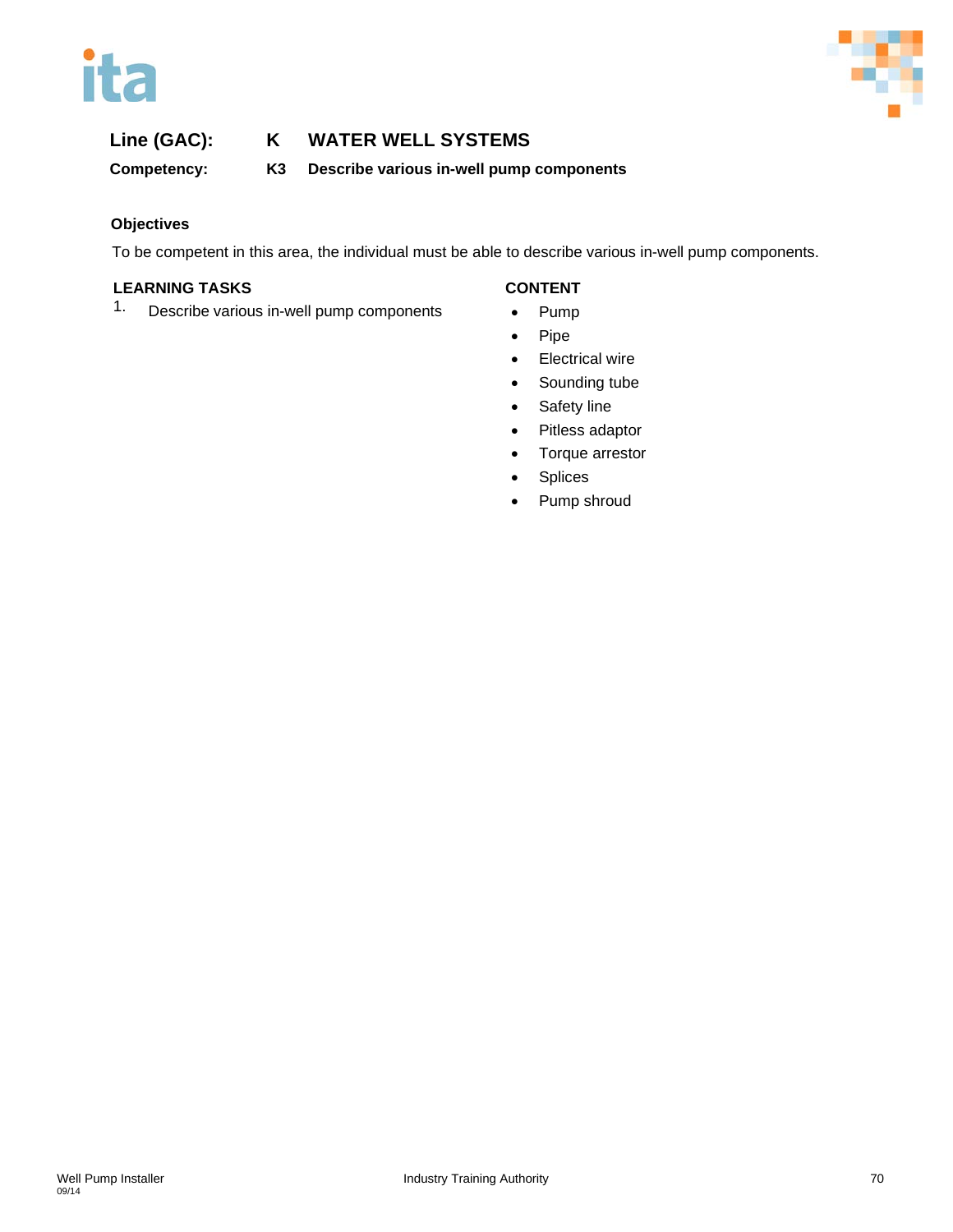



**Competency: K4 Describe pump control systems and components**

# **Objectives**

To be competent in this area, the individual must be able to describe pump control systems and components.

# **LEARNING TASKS CONTENT**

1. Describe pump control systems and components • Pressure tank

- 
- Pressure switches
- Control boxes
- Control panel
- Variable Frequency Drive (VFD)
- Disconnects
- Motor protection devices
- Motor control devices
- Pressure relief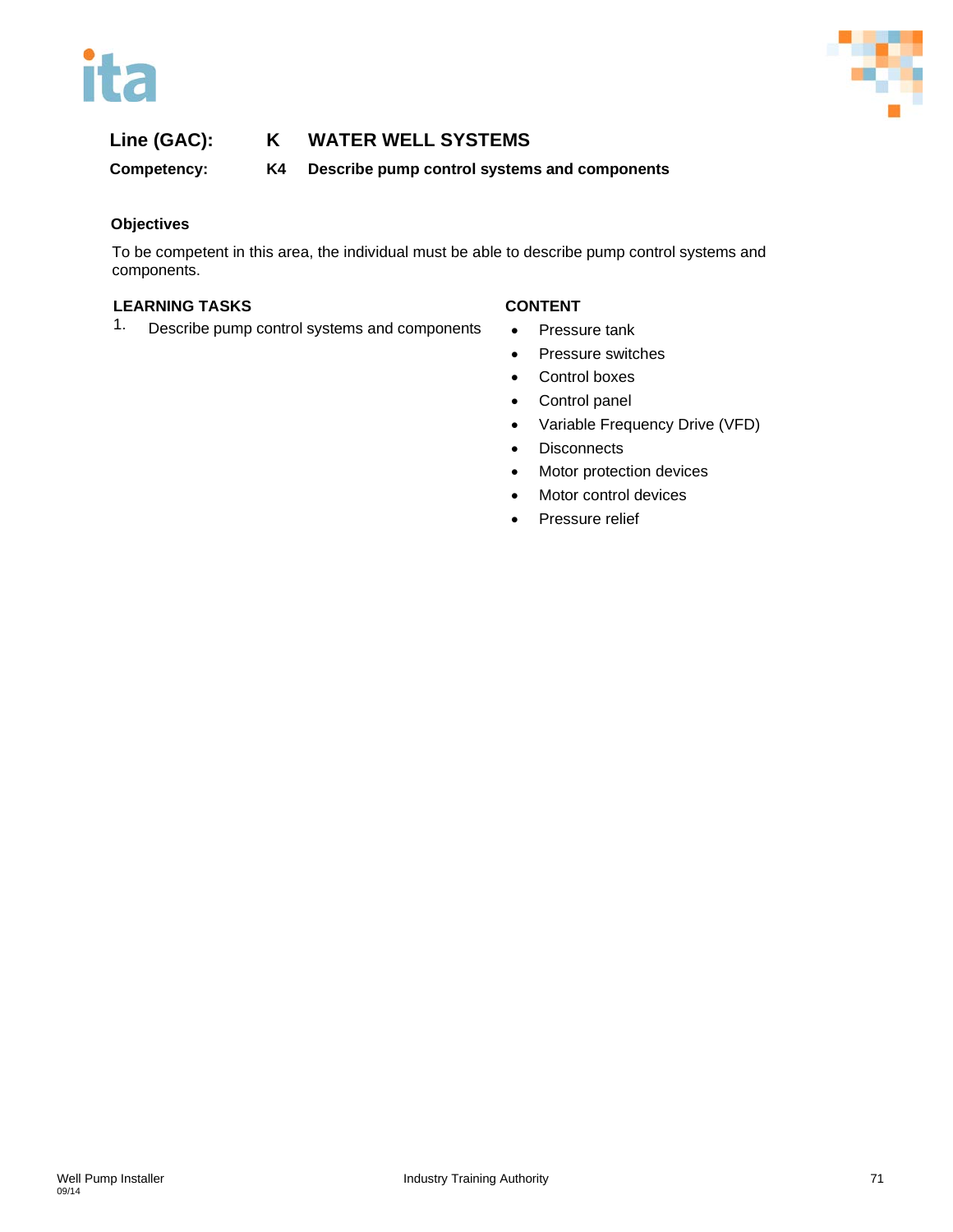



## **Line (GAC): K WATER WELL SYSTEMS**

**Competency: K5 Use various methods and equipment for well head completion**

## **Objectives**

To be competent in this area, the individual must be able to use various methods and equipment for well head completion.

## **LEARNING TASKS CONTENT**

1. Use various methods and equipment for well head completion

- Protection from vehicular damage
- Surface seals (Install and repair)
- Well cap/covers/seal (Install and repair)
- Surface set backs
- Electrical junction box
- Well tag/identification plates
- Stick up
- Pitless adaptor
- **Venting**